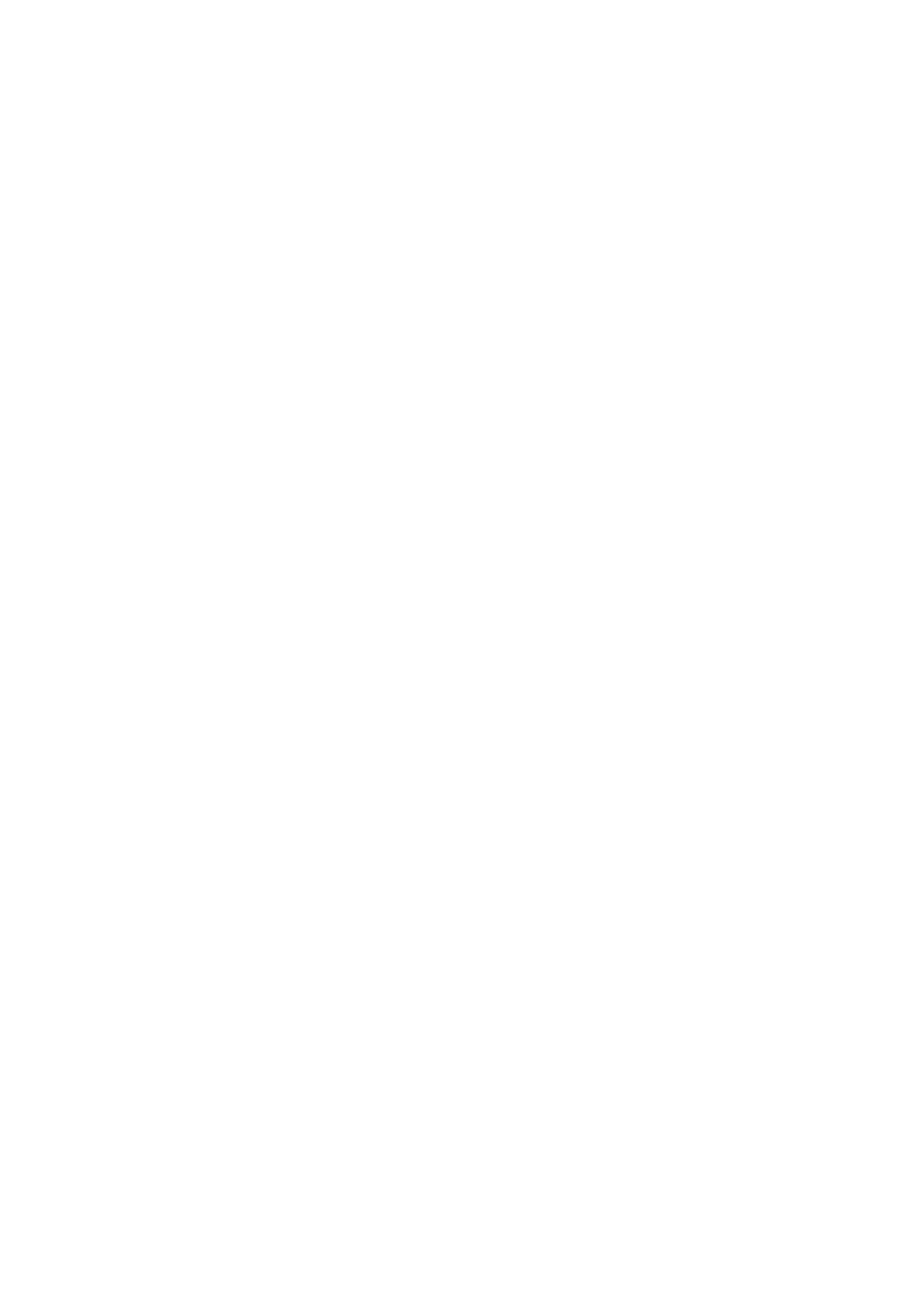

# INFORMAL CARE IN ENGLAND

Lucinda Beesley

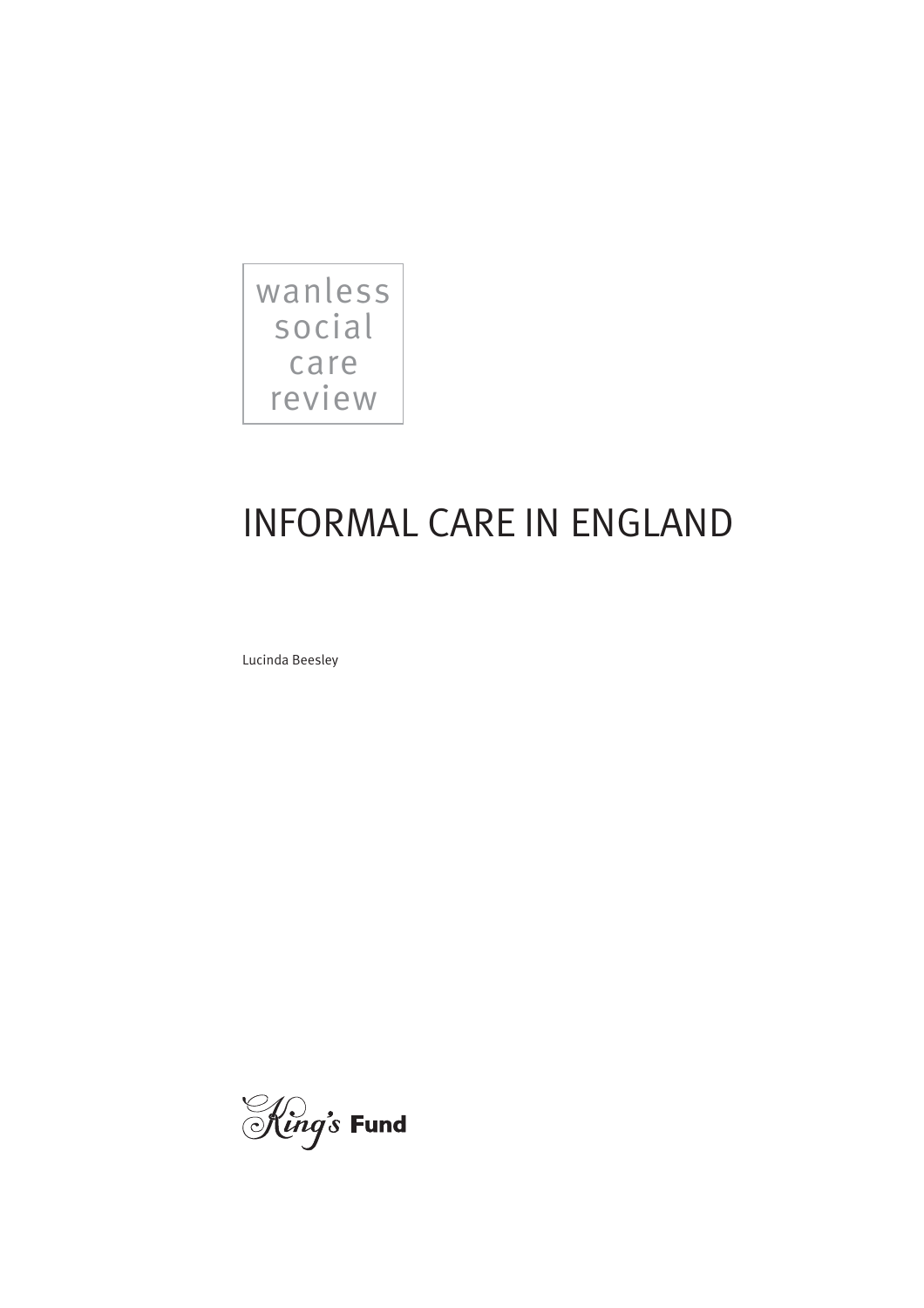This is one of a series of appendices to *Securing Good Care for Older People*. Download full report from www.kingsfund.org.uk/publications

#### © King's Fund 2006

First published 2006 by the King's Fund.

Charity registration number: 207401

All rights reserved, including the right of reproduction in whole or in part in any form.

www.kingsfund.org.uk/publications

Typeset by Andrew Haig and Associates Front cover image by Sara Hannant www.sarahannant.com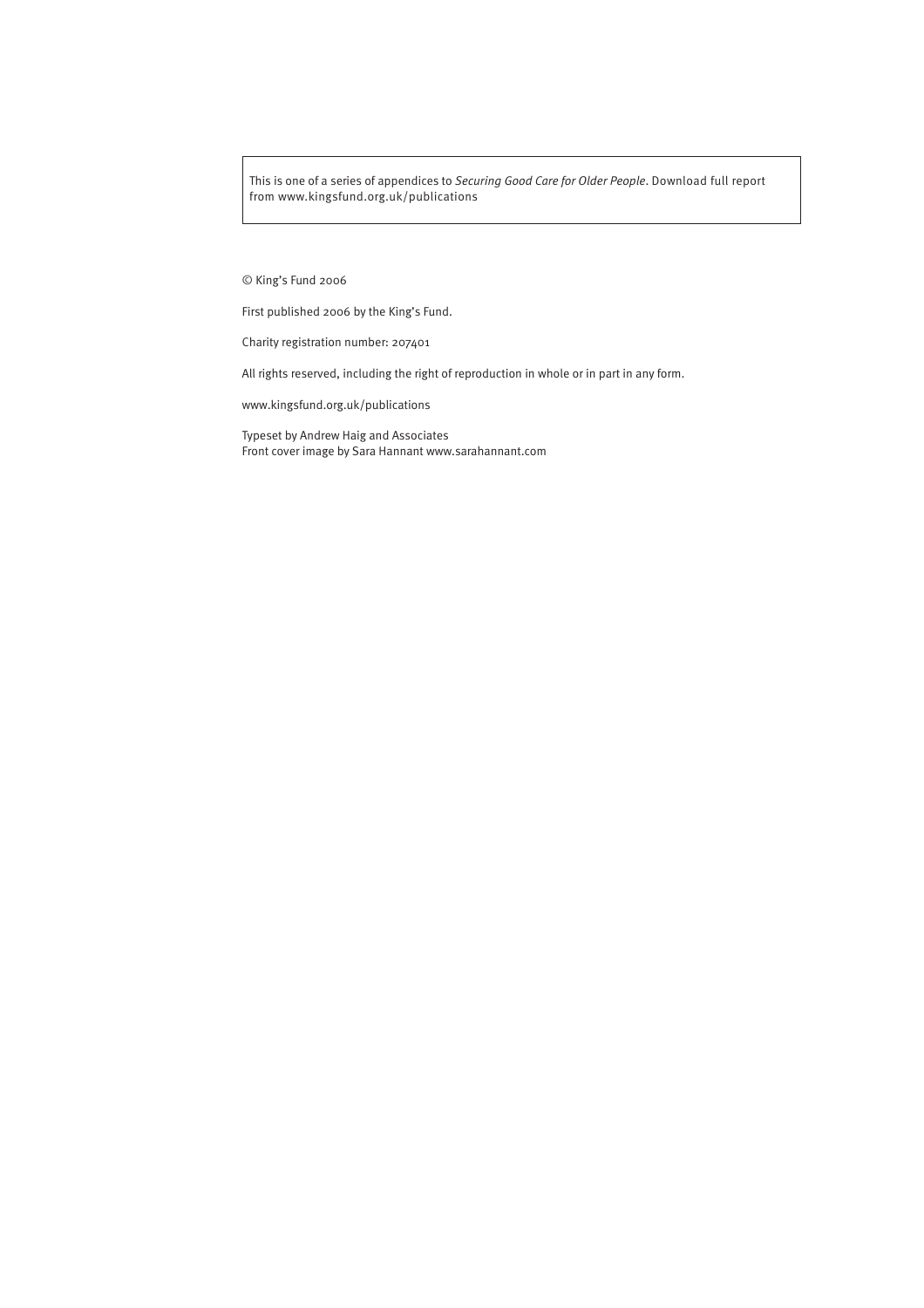# Summary

The provision of long-term care to older people relies very heavily on the contribution of informal carers. This paper looks at the provision and hidden costs of informal care, and factors such as changing demographics, that will influence the future availability of informal care.

- It is estimated that, in 2000, there were around  $5.8$  million carers in England, of whom between 3.4 and 4 million were providing care to those aged 65 and over.
- More than a fifth of carers who are living with the care recipient provide care for 100 or more hours a week.
- Informal carers provide personal care and monitor medication, but they devote most time to practical care tasks, such as shopping and laundry. Large numbers of carers also see a key role as providing company and 'keeping an eye' on the older person, particularly if cognitively impaired.
- $\blacksquare$  The older generation supplies a disproportionate amount of care. In 2000, 16 per cent of people over the age of 65 were providing some form of care, and this age group made up 28 per cent of carers providing 20 hours or more care each week.
- Women tend to have heavier care commitments, although the gender division with regard to caring has become less weighted in recent years.
- Other factors that impact on the propensity to provide care include economic status, level of education, location and ethnicity.
- $\Box$  Carer support and information services do exist, but are currently received by only a minority of carers.
- Estimation of the true gross financial cost of informal care to both society and the individual is difficult. An accurate figure would need to take account of reduced earnings from employment, the consequent loss to the Exchequer, the long-term impact of reduced pension contributions and the cost of carer support services. There are also indirect or non-financial costs of caring, such as social exclusion, erosion of personal relationships and adverse effects on health (which then present a cost to the NHS).
- $\blacksquare$  Availability of informal care may well not keep pace with increases in care needs in the future. Assuming current patterns of care, the Personal Social Services Research Unit (PSSRU) model suggests that, from 2003 to 2026, the 'demand' for informal care will increase by around 45 per cent.
- Various trends affect availability of informal care. There has been a significant decline in co-residence between adults and elderly parents, and an increase in one-person households, both of which point to lower availability of informal care. In addition, people who might currently be prepared to care for those in need in certain circumstances may not be so willing in future.
- **P** Possible approaches to securing future supply of informal care and supporting carers are examined for development based on their varying levels of effectiveness and costeffectiveness.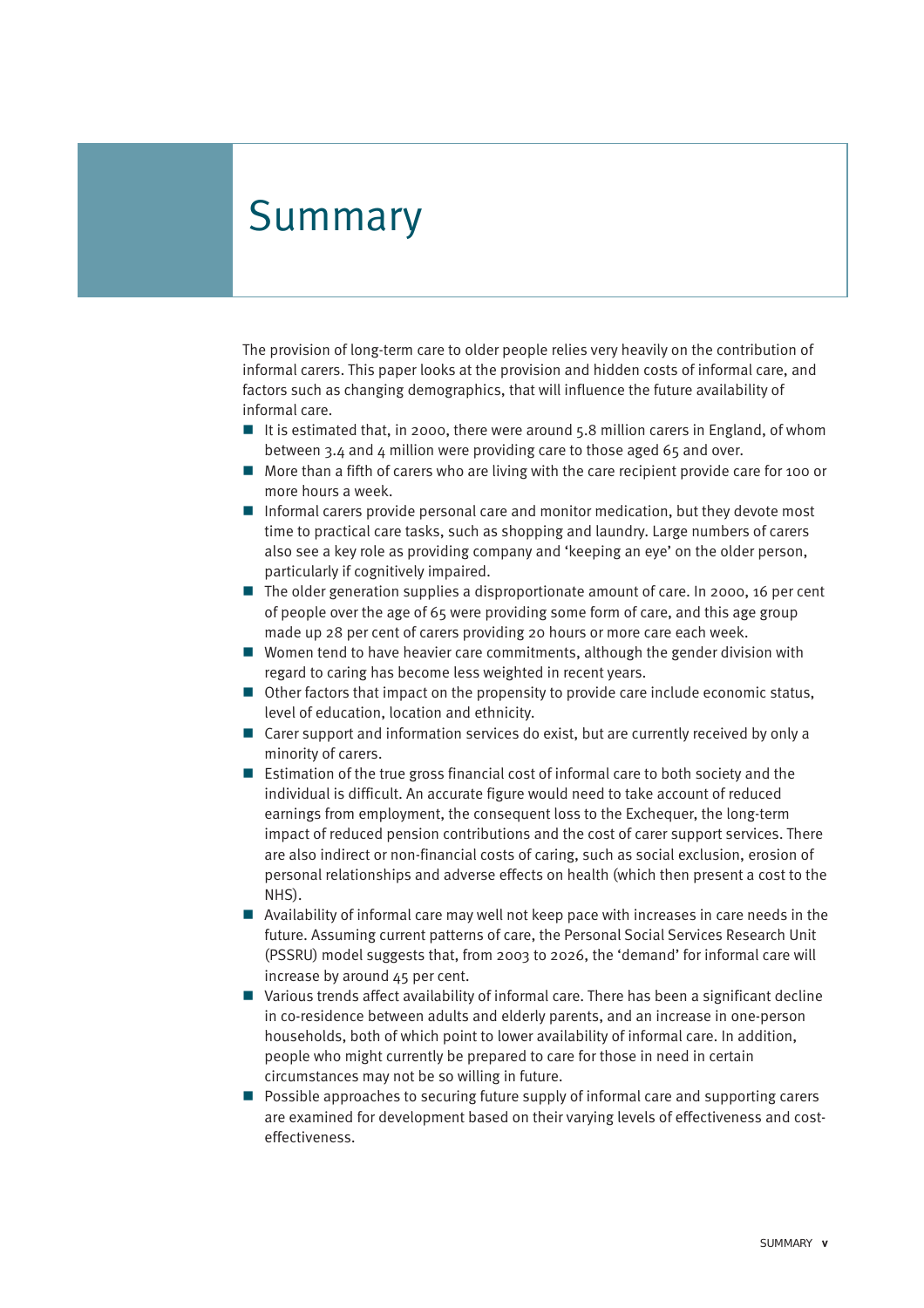Informal care will continue to provide a very significant input to social care, even if increases in availability fall short of future demand. Greater carer support is needed to relieve some of the pressure of care, because the costs of increasing formal care to meet a significant reduction in informal care would be prohibitively high.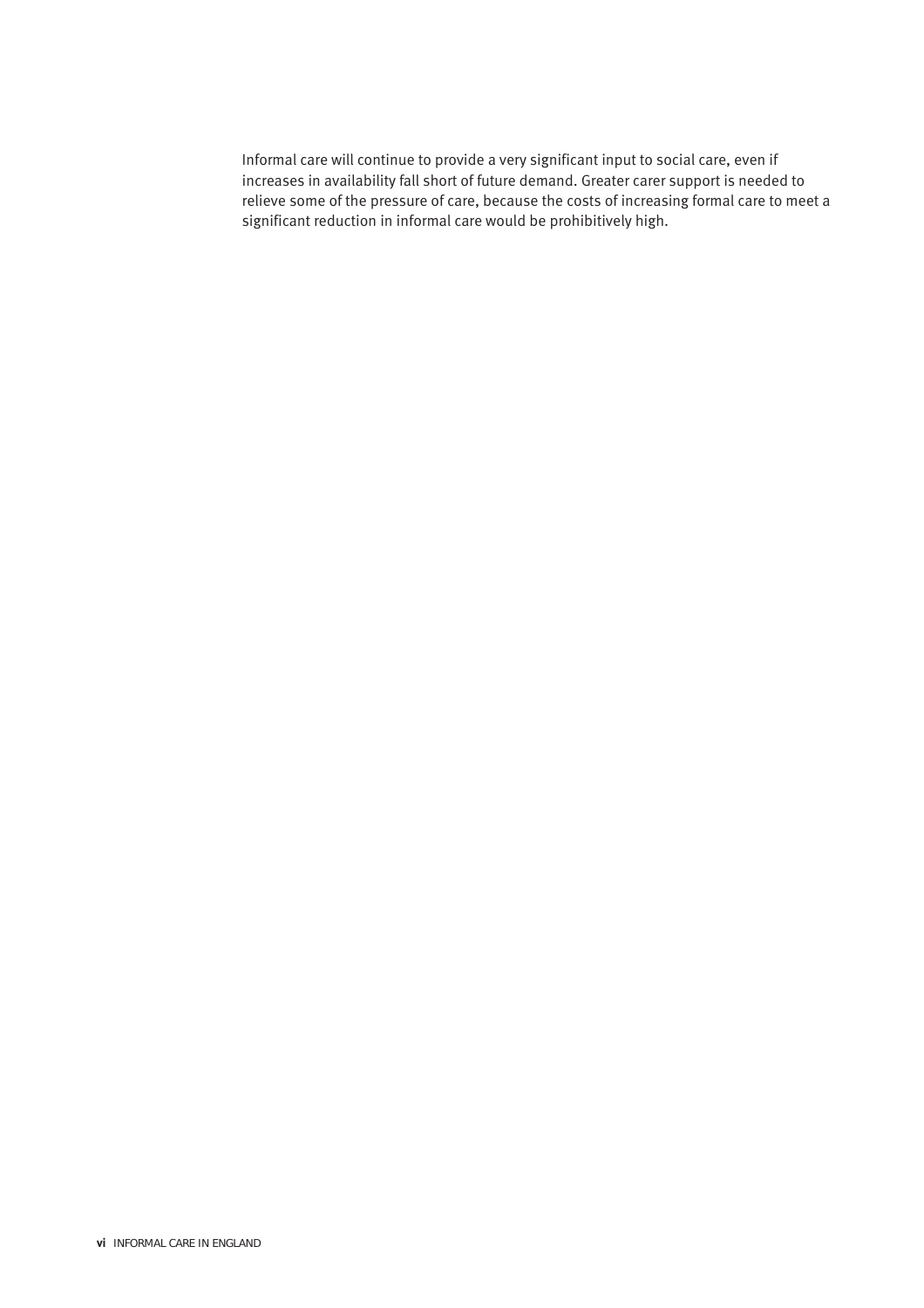# Introduction

According to official sources, carers are defined as 'people who look after a relative or friend who needs support because of age, physical or learning disability or illness, including mental illness' (Department of Health 2005a). This 'looking after' can be in the shape of active support, supervision or social interaction, all of which are provided by informal carers.

Although the term 'informal carers' is frequently used, many object to this, arguing that the caring service provided by 'informal' carers is formal in everything but the receipt of pay, and many carers feel that they have had little choice in taking on their role. This might suggest that 'unpaid' care is thus a more apt title. However, there are also potential problems with this term, with its use possibly leading to confusion. For example, it is possible for informal carers actually to receive some form of financial remuneration through direct payments.

For the purposes of this paper (and the Wanless Review), the term 'informal care' is used and adopts the definition used by the General Household Survey (GHS) – that is, support (looking after or other 'special help') provided to sick, disabled or elderly people aged over 65, in a non-professional capacity. This definition is considered to be the least problematic, but is used with the caveat that the term 'informal care' can be a misleading term for the magnitude of the task that it describes and the dedication and scale of commitment of the individuals who perform it.

A further consideration is whether contributing towards the financial burden of formal care is to be considered as caring in the same way as directly providing care to an individual. This is a question of significance, but more for the sake of information, statistical collection and policy direction than for the physical impact on the carers themselves. There is no consensus on this issue. For the purposes of this paper, the term 'informal care' includes only those who directly provide care to the recipient rather than simply paying for formal care.

The Wanless Review looks specifically at the carers of people aged over 65, but also at the care provided *by* individuals who are aged 65 or over. In many cases these two groups are very closely associated.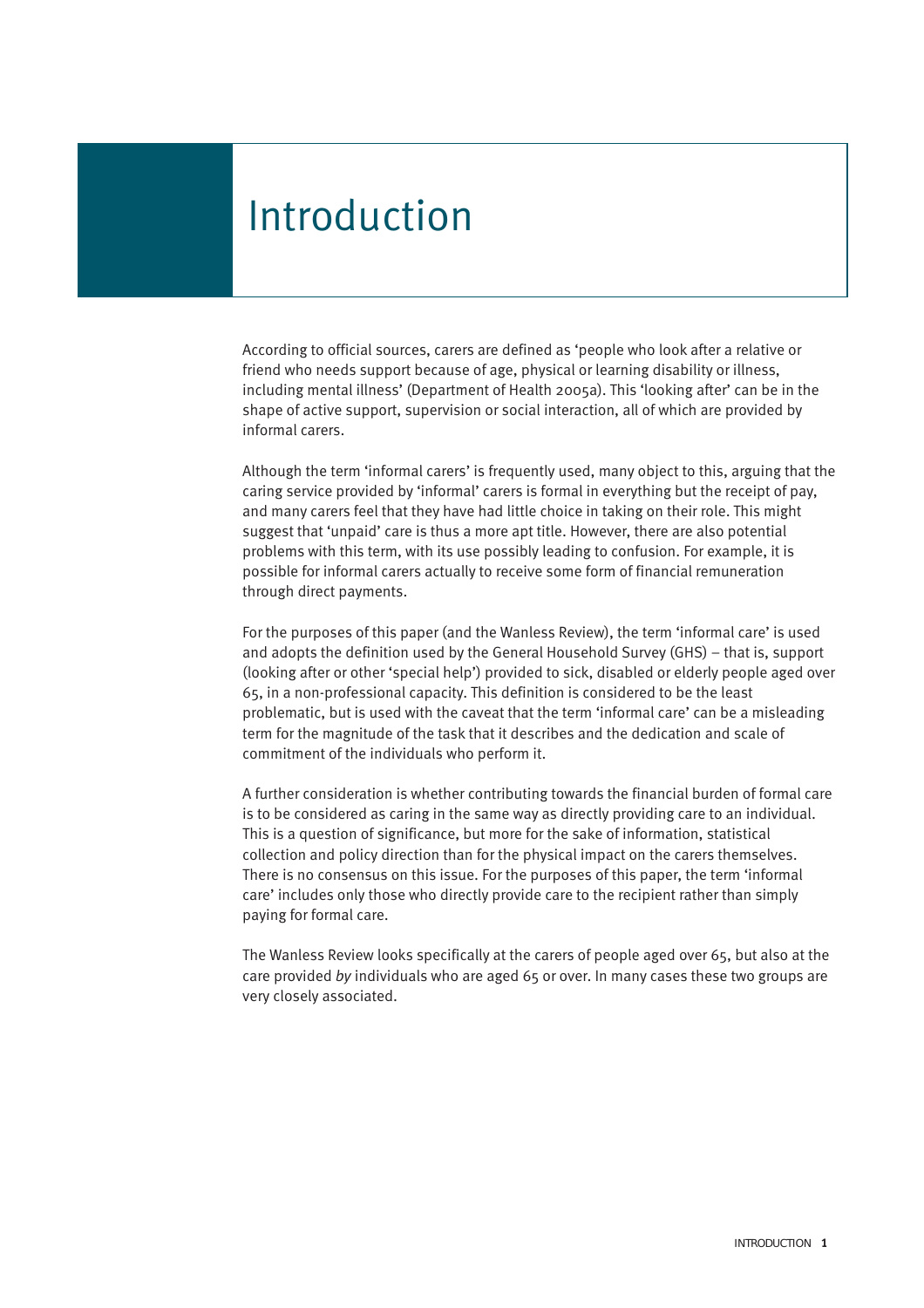# Current position

# **Carer inputs**

#### *Numbers*

In recent years, there has been a small (but not steady) increase in the prevalence of caring in Britain. Households with carers and carers in the population have stayed between  $16-21$ per cent and 11–16 per cent, respectively, between 1985 and 2000 (Maher and Green 2002). The situation of people being cared for is changing, however. There has, for example, been a consistent increase in the number of one-person households in England and Wales (Office for National Statistics (ONS) 2005a). In 2004, one-person households made up 29 per cent of all those in England and Wales, whereas people of pension age were twice as likely to be living alone than they were in 1961 (the figure for older people living alone has now risen to 7 million). This is alongside a fairly consistent increase in households as such (although this has levelled off slightly in recent years – *see* Figure 1 below) (ONS 2005a). When taken together, these trends in prevalence of caring in households and household numbers and occupancy have significant implications for the amount of care needed in the future.

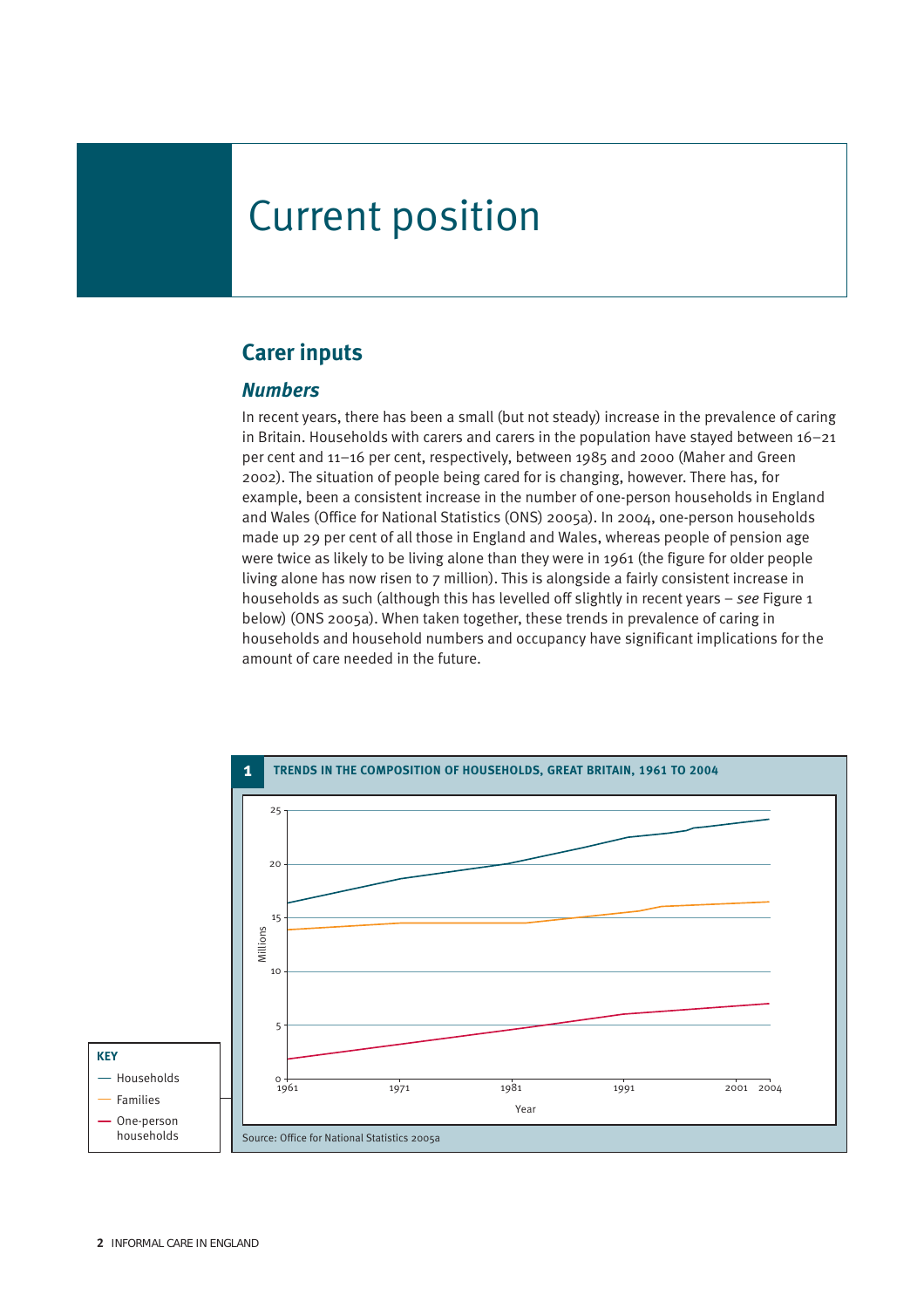#### TABLE 1: ESTIMATED NUMBER OF CARERS<sup>1</sup> IN GREAT BRITAIN, BY COUNTRY, 2000

| Country                                   | <b>Informal carers in Great Britain</b> |                                        |  |  |
|-------------------------------------------|-----------------------------------------|----------------------------------------|--|--|
|                                           | <b>Percentage of GB total</b>           | Derived number (millions) <sup>2</sup> |  |  |
| England <sup>3</sup><br>Wales<br>Scotland | 86<br>5<br>q                            | 5.767<br>0.335<br>0.604                |  |  |
| <b>Total</b>                              | 100                                     | 6.706                                  |  |  |

Source: Calculated using figures from Maher and Green 2002

' Includes those caring for all age groups.<br>' Calculated through application of percentages derived from Maher and Green 2002 to 6.706 million (total number of carers in

Great Britain).

<sup>3</sup> Calculated from Carers 2000 figures.

#### **TABLE 2: ESTIMATED NUMBER OF CARERS, BY AGE OF CARE RECIPIENT AND LIVING ARRANGEMENT, ENGLAND, 2000**

| Age of care recipient | Carers with main person cared for |                             | Percentage of total<br>carer population | <b>Derived number</b><br>$(millions)^{1}$ |
|-----------------------|-----------------------------------|-----------------------------|-----------------------------------------|-------------------------------------------|
|                       | In the same<br>household (%)      | In another<br>household (%) |                                         |                                           |
| Under 65              | 56                                | 17                          | 30                                      | 2.669                                     |
|                       | 18                                | 18                          | 18                                      | 1.038                                     |
| 65-74<br>75-84<br>85+ | 16                                | 41                          | 33                                      | 1.903                                     |
|                       | 9                                 | 24                          | 19                                      | 1.078                                     |
| Total $65+$           | 43                                | 83                          | 70                                      | 4.037                                     |

Source: Calculated using figures from Maher and Green 2002

<sup>1</sup> Calculated through application of percentages derived from Maher and Green 2002 to 6.706 million (total number of carers in Great Britain).

Data vary according to the source that is used and the definitions and inclusions within this (as is the case in formal care). Analysis of the 2001 Census gives a figure of 4.9 million people providing some care in England, which would imply around 3.4 million people caring for those aged over 65. According to *Carers 2000*, however (Maher and Green 2002), in 2000 there were approximately 6.7 million carers in Britain. An estimated 86 per cent of these carers were in England (5.8 million), whereas 70 per cent of care recipients looked after by these carers were aged over 65. Calculations using *Carers 2000* therefore indicate a caring population for people aged over 65 in England of around  $\Delta$  million people1 (Tables 1 and 2 above give details for these numbers and their calculation). This paper (and the main report on the Wanless Review (Wanless 2006)) use data from *Carers 2000* (Maher and Green 2002).2

#### *Hours*

The time devoted to caring varies. Although a large majority of carers spend less than 20 hours a week on caring responsibilities, a small but significant minority spends at least 50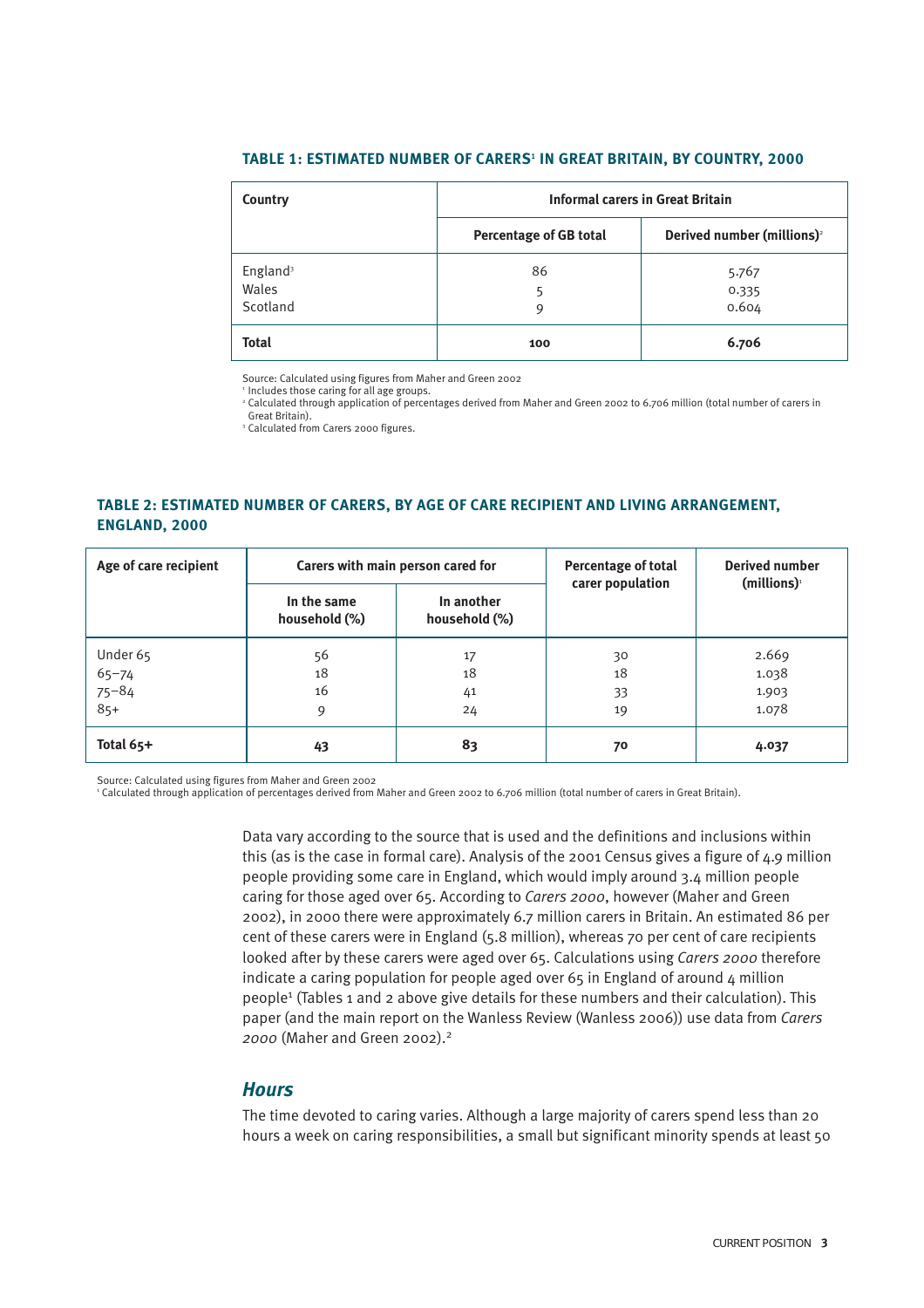#### **TABLE 3: CARERS OF PEOPLE AGED 65+, BY NUMBER OF HOURS PER WEEK SPENT CARING AND LIVING ARRANGEMENT, 2000**

| <b>Number of hours per</b><br>week spent caring for | Percentage of carers of people aged 65+  |                                          |      |  |
|-----------------------------------------------------|------------------------------------------|------------------------------------------|------|--|
| main person cared for                               | Person cared for in<br>carer's household | Person cared for in<br>another household | All  |  |
| $0 - 19$                                            | 33.4                                     | 89.0                                     | 78.0 |  |
| $20 - 34$                                           | 14.3                                     | 5.7                                      | 7.3  |  |
| $35 - 49$                                           | 9.8                                      | 2.0                                      | 3.5  |  |
| $50 - 99$                                           | 11.8                                     | 0.8                                      | 2.9  |  |
| 100 or more                                         | 20.7                                     | 0.4                                      | 4.3  |  |
| Varies, 20 or less                                  | 2.2                                      | 0.7                                      | 1.1  |  |
| Varies, 20 or more                                  | 6.4                                      | 0.5                                      | 1.6  |  |
| Other                                               | 1.4                                      | 1.0                                      | 1.3  |  |

Source: Based on unpublished analysis of the General Household Survey 2001, prepared for Review by Office for National Statistics

hours a week caring, and some of these are committed for over 100 hours per week. Table 3 above gives details of the hours spent in caring for people aged over 65.

Hours vary significantly with various factors and the circumstances of both the carer and the care recipient. Together with the factors that impact on the provision of care itself (discussed below), there are two main factors that impact specifically on the hours spent caring:

- $\blacksquare$  residential status: carers living with the person for whom they care are more likely to spend more hours looking after the care recipient; in 2000, more than 20 per cent of carers living in the same household cared for 100 or more hours per week. Those living in another household are very unlikely to care for 50 or more hours per week, with the majority of carers in this group caring for under 20 hours per week (*see* Table 3 above).
- $\blacksquare$  the care episode: research suggests that the time spent caring does not necessarily increase over time, but that there are 'substantive differences in the intensity and scope of caregiving between short, transitory spells and longer episodes', those carers who provide more intense care are likely to do so from the beginning and for longer durations of time (Hirst 2002).

## **Nature of care**

The tasks performed by informal carers are often very similar to those performed by formal carers, but vary in the time devoted to different types of support. Tasks such as personal care and giving medication make up the majority of formal carers' work but are provided by smaller proportions of informal carers. For example, personal care, one of the main tasks provided by formal carers, is provided by less than a quarter of informal carers (Maher and Green 2002). Tasks such as meal preparation, shopping, laundry and helping with mobility form the core of tasks performed by the majority of informal carers (Maher and Green 2002; ONS 2004i). Large numbers of carers also see a key role in providing company and 'keeping an eye' on the person generally (what some describe as 'supervision'). This task is particularly important when the cared-for person is cognitively impaired or confused.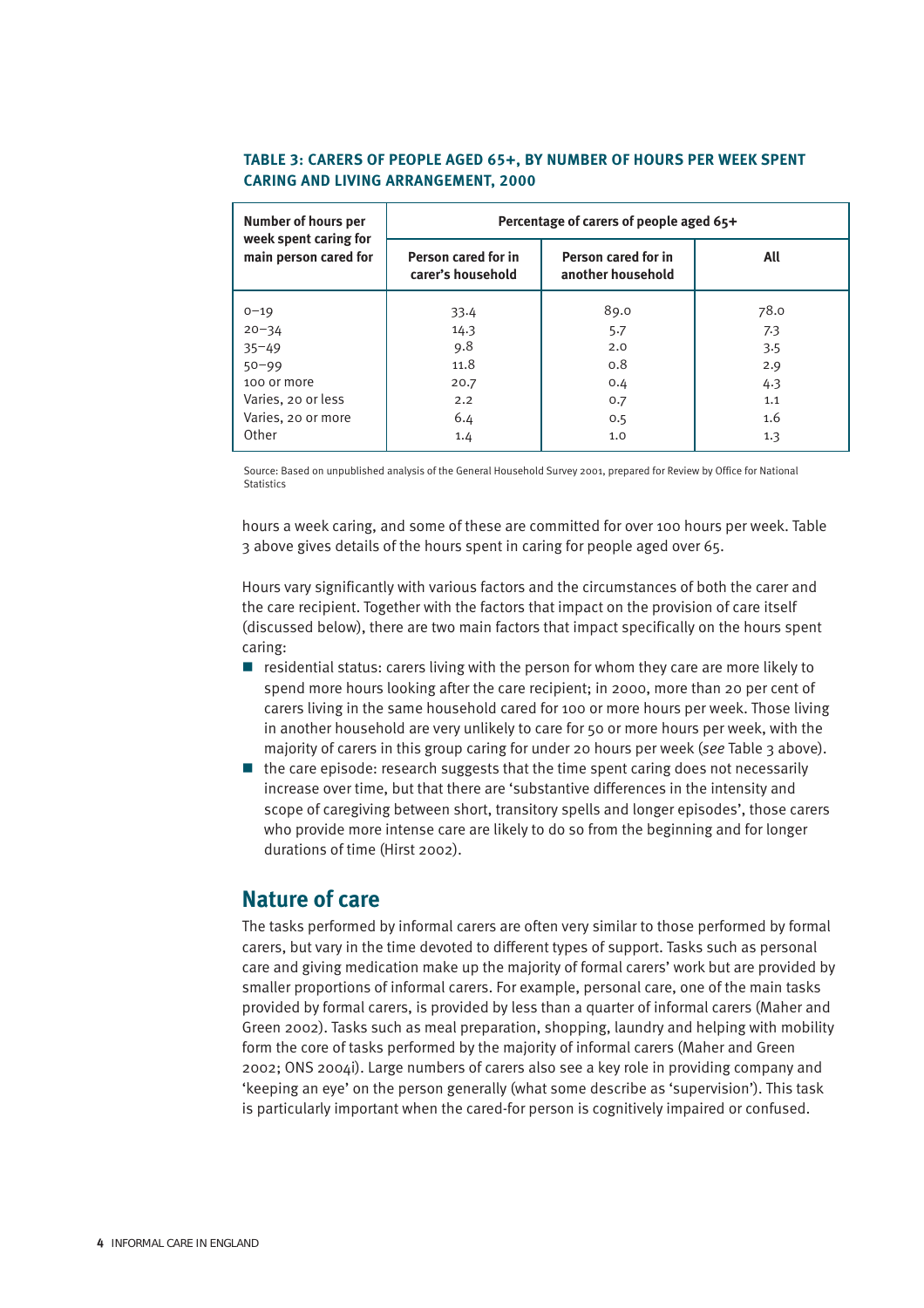| <b>Help given</b>                                               | Carers with main person cared for | Percentage of<br>total carer |                |
|-----------------------------------------------------------------|-----------------------------------|------------------------------|----------------|
|                                                                 | In the same<br>household (%)      | In another<br>household (%)  | population     |
| Personal care (eg washing)                                      | 51                                | 15                           | 26             |
| Giving medication                                               | 44                                | 11                           | 22             |
| Physical help (eg with walking)                                 | 57                                | 25                           | 35             |
| Paperwork or financial matters                                  | 41                                | 38                           | 39             |
| Other practical help                                            | 69                                | 73                           | 71             |
| Keeping company                                                 | 49                                | 58                           | 55             |
| Taking out                                                      | 49                                | 53                           | 52             |
| Keeping an eye on person cared for                              | 62                                | 59                           | 60             |
| Weighted base (thousands) = $100\%$<br><b>Unweighted sample</b> | 2,164<br>742                      | 4,537<br>1568                | 6,701<br>2,310 |

#### **TABLE 4: TYPES OF HELP GIVEN TO MAIN CARE RECIPIENT, BY LIVING ARRANGEMENT, GREAT BRITAIN, 2000**

Source: Maher and Green 2002

Once again, the household status of carers, that is whether they live with the care recipients or not, has an impact on the type of care provided. Those living in the same household are much more likely to help with personal and physical tasks than those caring for someone in another private household (Hirst 2001; Maher and Green 2002). Table 4 above gives more detail on the types of help provided, and the relationship with living circumstances.

### **Factors affecting the provision of informal care**

Categorising the provision of informal care is important, not least because disaggregating care allows more accuracy when attempting to predict future numbers. Many personal and circumstantial factors impact on the likelihood of a person providing care, as follows.

#### *Relational status*

The most significant sources of informal care for older people are their adult children (and children-in-law – filial carers) and spouses (or partners). Table  $5$  overleaf shows the estimated numbers of carers for older people in England according to their relationship with the care recipient. These have been derived from figures from *Carers 2000* applied to the carer population for England (Maher and Green 2002). It is important to note that the number of carers tends to be higher than the number of care recipients. In particular, many older people have more than one child providing care. It is not possible, from the data available, to derive estimates of numbers caring for older people specifically by relational status. As indicated above, however, *Carers 2000* suggests that 70 per cent of carers care for people aged over 65. This could also apply to these figures.3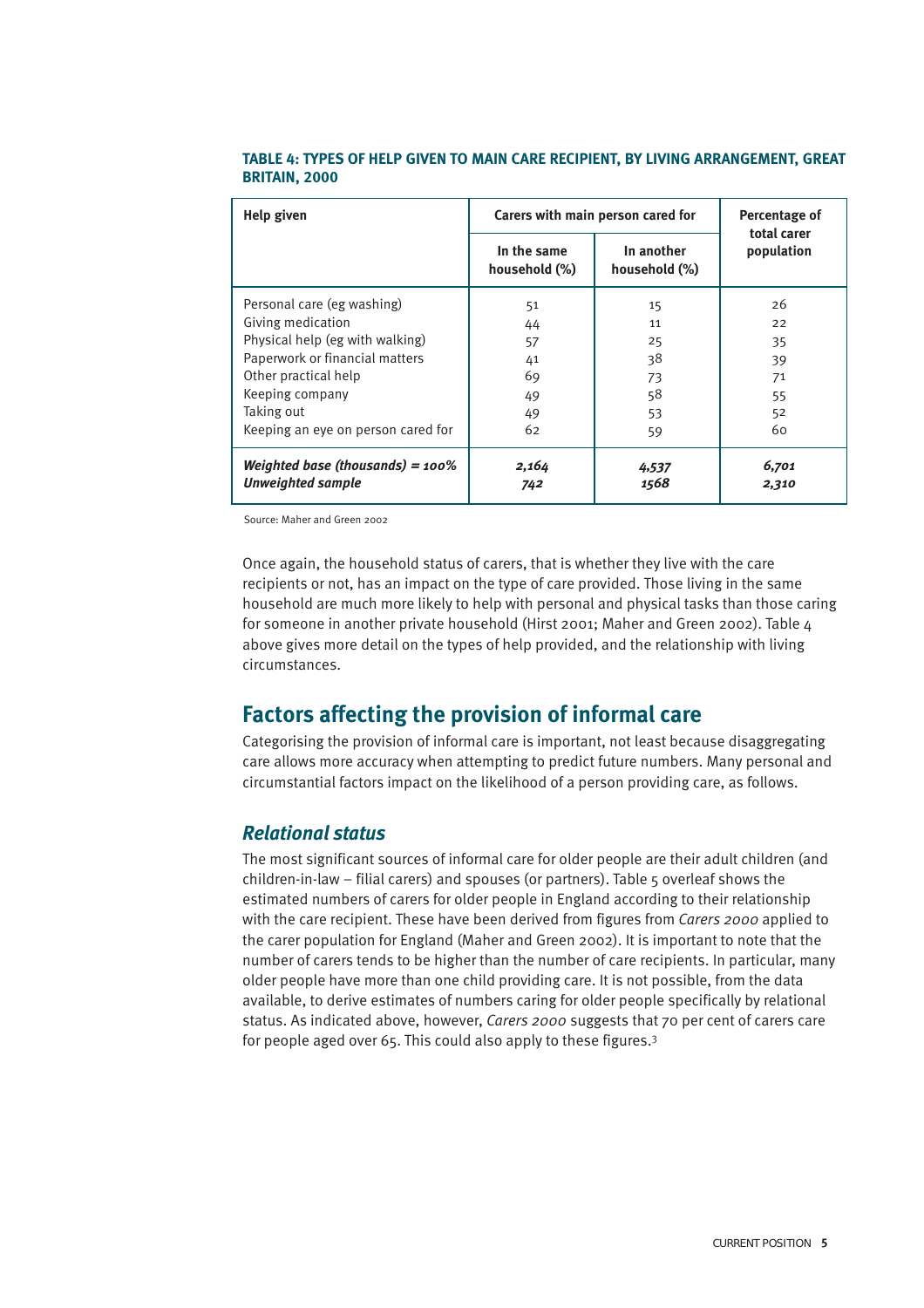| <b>Relationship of carer</b><br>to care recipient | <b>All carers</b>                             |                                                   |                                    |  |
|---------------------------------------------------|-----------------------------------------------|---------------------------------------------------|------------------------------------|--|
|                                                   | <b>Great Britain</b> <sup>1</sup><br>$(\%)^2$ | <b>Great Britain</b><br>$(millions)$ <sup>3</sup> | England <sup>4</sup><br>(millions) |  |
| Spouse                                            | 18                                            | 1.2                                               | 1.0                                |  |
| Child/child-in-law                                | 52                                            | 3.5                                               | 3.0                                |  |
| Friend/neighbour                                  | 21                                            | 1.4                                               | 1.2                                |  |
| Other                                             | 30                                            | 2.0                                               | 1.7                                |  |
| Total                                             |                                               | 8.1                                               | 7.0                                |  |

#### **TABLE 5: NUMBER OF CARERS, BY RELATIONSHIP WITH CARE RECIPIENT, 2000**

<sup>1</sup> Based on figures in Maher and Green 2002.

<sup>2</sup> Percentages add to more than 100 because some carers were looking after more than one person and are therefore counted more than once in these figures.

<sup>3</sup> Estimate, Wanless Review.

<sup>4</sup> 86 per cent of total for Great Britain.

#### *Marital status*

Married or co-habiting adults appear to be more likely to be carers than those who are single or previously married (19 per cent compared with 10 per cent and 12 per cent) (Maher and Green 2002). This is also significantly linked to gender and age trends, and is obviously very closely related to relational status (*see* above) and household status (*see* below).

#### *Household status*

As discussed above, the residence of the carer in relation to the care recipient has a significant impact on the time spent caring. Those who live in the same household tend to be involved in care-giving for a greater amount of time. For example, some 63 per cent of those in the same household spend 20 hours or more on caring each week, compared with 11 per cent of those carers living in another household (Maher and Green 2002).

The household status of the carer to the care recipient also has an impact on the likelihood of being a main or subsidiary carer. Those who live in the same household are twice as likely to be the main carer as those looking after someone who lives elsewhere (Maher and Green 2002).

#### *Age*

The burden of care is shouldered disproportionately by the older generation, both in the proportion caring and in the hours of care provided. In 2000, 16 per cent of people aged over 65 were providing some form of care, equating to 28 per cent of all carers providing 20 hours or more care each week. This proportion had increased between 1985 and 2000 (shown in Table 6 opposite), but the data are insufficiently detailed to indicate whether this is a consistent trend. Carers aged over 65 are also more likely to spend 50 hours or more caring per week; in 2000 some 37 per cent of carers aged over 65 were caring for 50 hours or more per week for a care recipient with whom they lived, against an average of 31 per cent for 30 to 64 year olds who were co-resident with the recipient.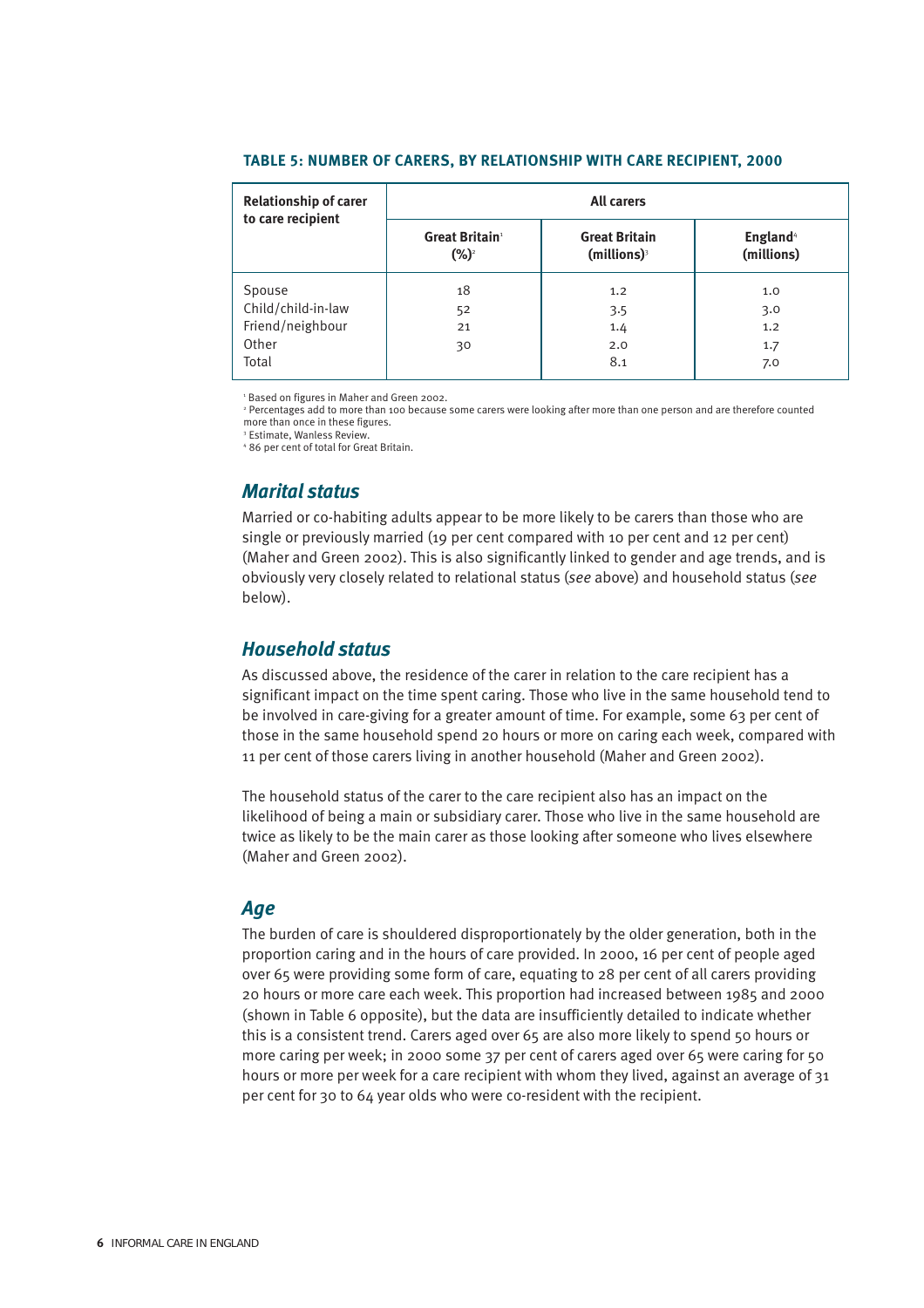#### **TABLE 6: PERCENTAGE OF PEOPLE AGED 65+ WHO ARE CARERS, BY GENDER, 1985 TO 2000**

| Gender       | Percentage of people aged 65+ who are carers |          |          |          |  |
|--------------|----------------------------------------------|----------|----------|----------|--|
|              | 1985                                         | 1990     | 1995     | 2000     |  |
| Men<br>Women | 14<br>12                                     | 14<br>13 | 14<br>11 | 18<br>15 |  |
| <b>Total</b> | 13                                           | 13       | 13       | 16       |  |

Source: Based on data from Maher and Green 2002

Research indicates that the probability of becoming a carer increases with age, with probability notably being high for co-resident care as people age (Hirst 2002). It is noteworthy that the probability of women becoming carers remains consistently higher than for men in all circumstances, apart from for co-resident caring after the age of 75, when men become more likely to start looking after someone in the household. This is illustrated in Figures 2 and 3 (overleaf).

#### *Gender*

The role of caring has traditionally been performed by women. In recent years, the gender division in care provision has become less weighted, but care still tends to be provided disproportionately by women. Census data show that, in 2001, in the population as a whole a greater proportion of women than men were carers (ONS 2004d). Women also tend to have heavier commitments, with 11 per cent of women compared with 7 per cent of men being main carers, and 5 per cent of women compared with 3 per cent of men spending 20 hours a week or more on caring tasks (Maher and Green 2002).

As illustrated in Figures 2 and 3 (*see* overleaf), there is, as might be expected, a correlation between gender and other influences on the propensity to care. Figures 2 and 3 highlight the influence of gender on both the probability of caring and the number of hours spent caring, and also illustrate that the age and gender of the carer are inextricably linked to the propensity to care, and to each other. These relationships are also found in other data sources. Data from the 2001 Census (*see* Table 7 below) show that where carers co-reside with the care recipient, women have a higher probability of providing both care and more than 50 hours of care per week, up until the age of 75. In the later stages of life, however, a larger proportion of men provide both care and more than 50 hours of care per week. It is estimated that, in 2001 in the UK, there were 179,000 male carers and 169,000 female carers aged 75 and over – representing 12 per cent of men within this age group and 7 per cent of women (ONS 2004e). This gives a figure for England of 154,000 and 145,340 respectively.

Both the impact of gender on propensity to care and the interrelationship of factors are also illustrated by data from the English Longitudinal Study of Ageing (ELSA) data. Figures 4 and 5 show the way in which relational status, gender and age interact, and the impact that these combined factors has on the propensity to care.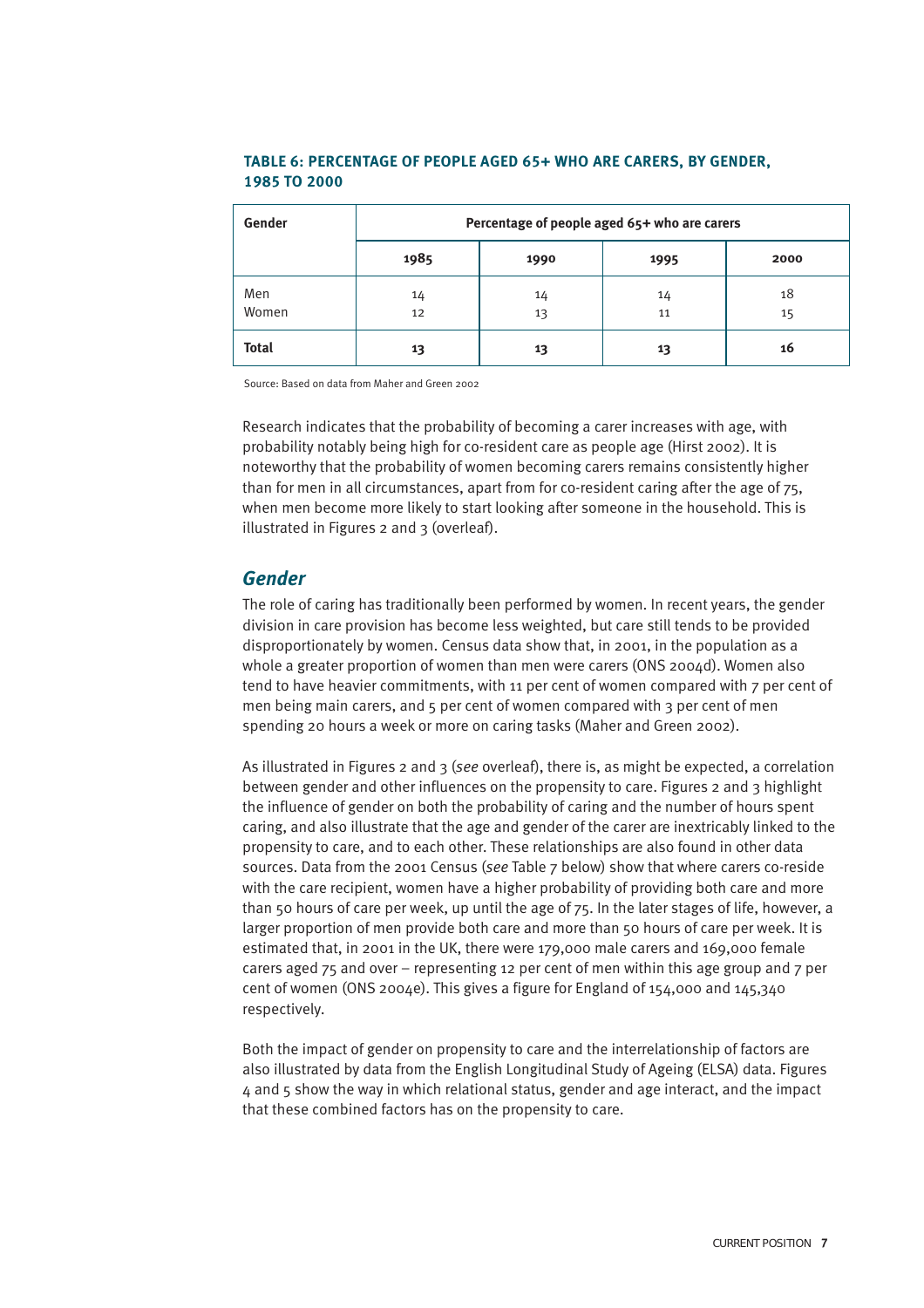



**KEY**

hours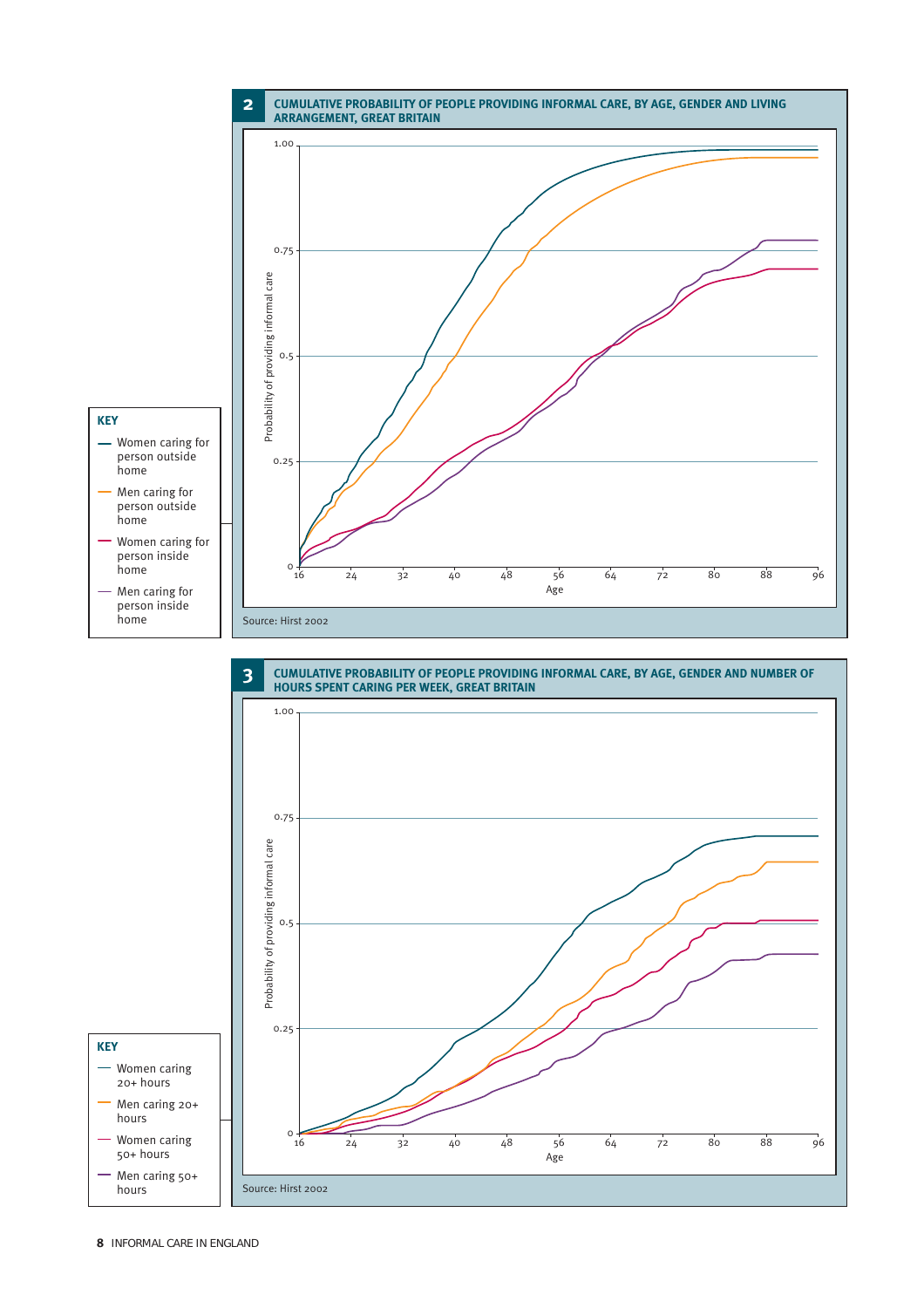| Age of carer                        | Number of carers*<br>(thousands) |       | Percentage of carers providing<br>50+ hours of care a week |       |
|-------------------------------------|----------------------------------|-------|------------------------------------------------------------|-------|
|                                     | Men                              | Women | Men                                                        | Women |
| $45 - 54$                           | 613                              | 896   | 15                                                         | 17    |
| $55 - 64$<br>$65 - 74$<br>$75 - 84$ | 519                              | 697   | 19                                                         | 23    |
|                                     | 319                              | 370   | 31                                                         | 34    |
|                                     | 155                              | 149   | 44                                                         | 44    |
| $85+$                               | 24                               | 20    | 54                                                         | 47    |
| Total aged 45+                      | 2,460                            | 3,399 | 20                                                         | 22    |

#### **TABLE 7: CARERS\* WHO LIVE IN HOUSEHOLD OF CARE RECIPIENT, BY AGE AND GENDER, UNITED KINGDOM, 2001**

Source: Based on figures from Office for National Statistics Census 2001, General Register Office for Scotland Census 2001, Northern Ireland Statistics and Research Agency Census 2001, cited in Office for National Statistics 2004f

\* Those providing unpaid care in the form of looking after or giving help or support to family members, neighbours or relatives.

There are several reasons for the disproportionate involvement of women in providing care (with the exception of care in later life, as discussed above). The main factor appears to be the expectation that performing caring responsibilities is a traditional female role. This is illustrated, for example, by the British Social Attitudes' Survey (National Centre for Social Research), which shows, on examination of the division of household tasks, that there is a strong tendency for women in a relationship to undertake the caring role for other family members (ONS 2004a) (*see* Table 8 below).

In addition to this, there is the continued discrepancy in levels of workforce participation between men and women. Although there has been a rise in employment among women, they are still less likely to be economically active or in part-time employment (ONS 2004b, 2004c). This is illustrated in Table 9 overleaf. It not clear whether lower levels of economic activity among women are the result of caring responsibilities or whether the greater 'availability' of women to care contributes to the higher caring prevalence among women. It is likely that a combination of the two factors is involved.

#### **TABLE 8: DISTRIBUTION OF RESPONSIBILITY FOR HOUSEHOLD TASK OF LOOKING AFTER SICK FAMILY MEMBERS, BY GENDER, 2002**

| <b>Gender of</b> | Responses to question: 'In your household, who looks after sick family members?'* |                   |                                        |                                            |                                           |                                  |                        |
|------------------|-----------------------------------------------------------------------------------|-------------------|----------------------------------------|--------------------------------------------|-------------------------------------------|----------------------------------|------------------------|
| respondent       | Always me<br>(%)                                                                  | Usually me<br>(%) | About equal<br>or both<br>together (%) | <b>Usually</b><br>spouse or<br>partner (%) | <b>Always</b><br>spouse or<br>partner (%) | Done by<br>a third<br>person (%) | <b>Total</b><br>$(\%)$ |
| Men<br>Women     | $\overline{2}$<br>29                                                              | 33                | 46<br>35                               | 31                                         | 15                                        | 2                                | 100<br>100             |

Source: Office for National Statistics 2004a

\* Respondents to this question were either married or living as married.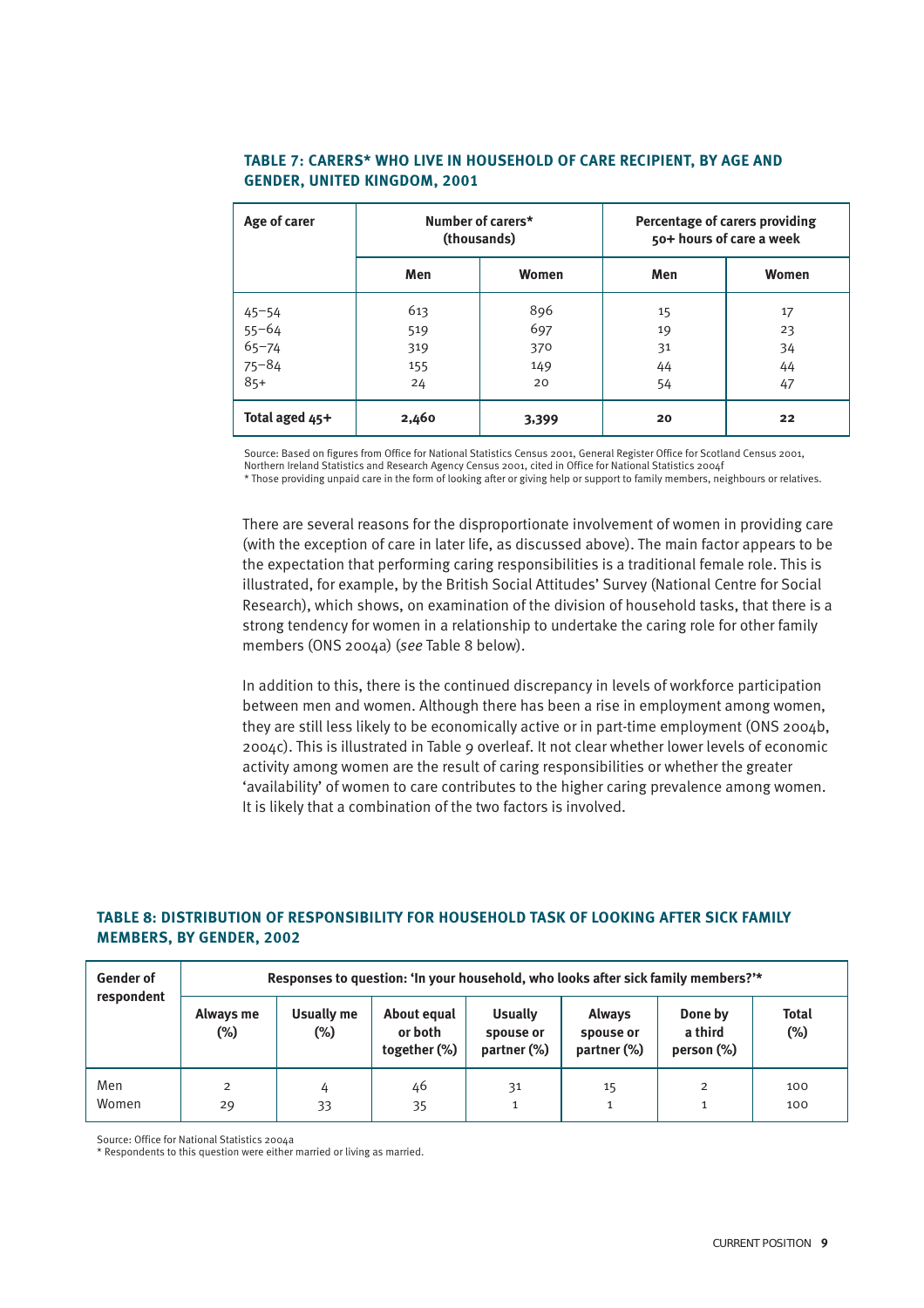#### **TABLE 9: ECONOMIC ACTIVITY RATES IN THE UNITED KINGDOM, BY GENDER, 2000 TO 2003**

| Gender                                 | Economic activity rates (%) <sup>1</sup> |              |              |              |  |
|----------------------------------------|------------------------------------------|--------------|--------------|--------------|--|
|                                        | 2000                                     | 2001         | 2002         | 2003         |  |
| Men <sup>2</sup><br>Women <sup>3</sup> | 84.6<br>72.9                             | 84.1<br>72.8 | 83.9<br>73.0 | 84.1<br>73.0 |  |
| All                                    | 79.0                                     | 78.6         | 78.6         | 78.8         |  |

Source: Office for National Statistics 2004c

<sup>1</sup> Percentage of the population that is in the labour force at spring.

 $2$  Men aged 16-64.

<sup>3</sup> Women aged 16–59. Note: Data is seasonally adjusted, and has been adjusted to take account of the Census 2001 results.

#### *Economic status/income*

The evidence is inconclusive on whether the wealth and economic status of a person have an impact on the likelihood of providing informal care. Some argue that those from less advantaged backgrounds are more likely to provide intensive care, especially to a spouse/partner (Young *et al* 2005) (possible reasons for this include higher levels of poor health and disability in manual groups). Opposing this view, however, is the assertion that wealth is not a deciding factor in the provision of informal care; additional income does

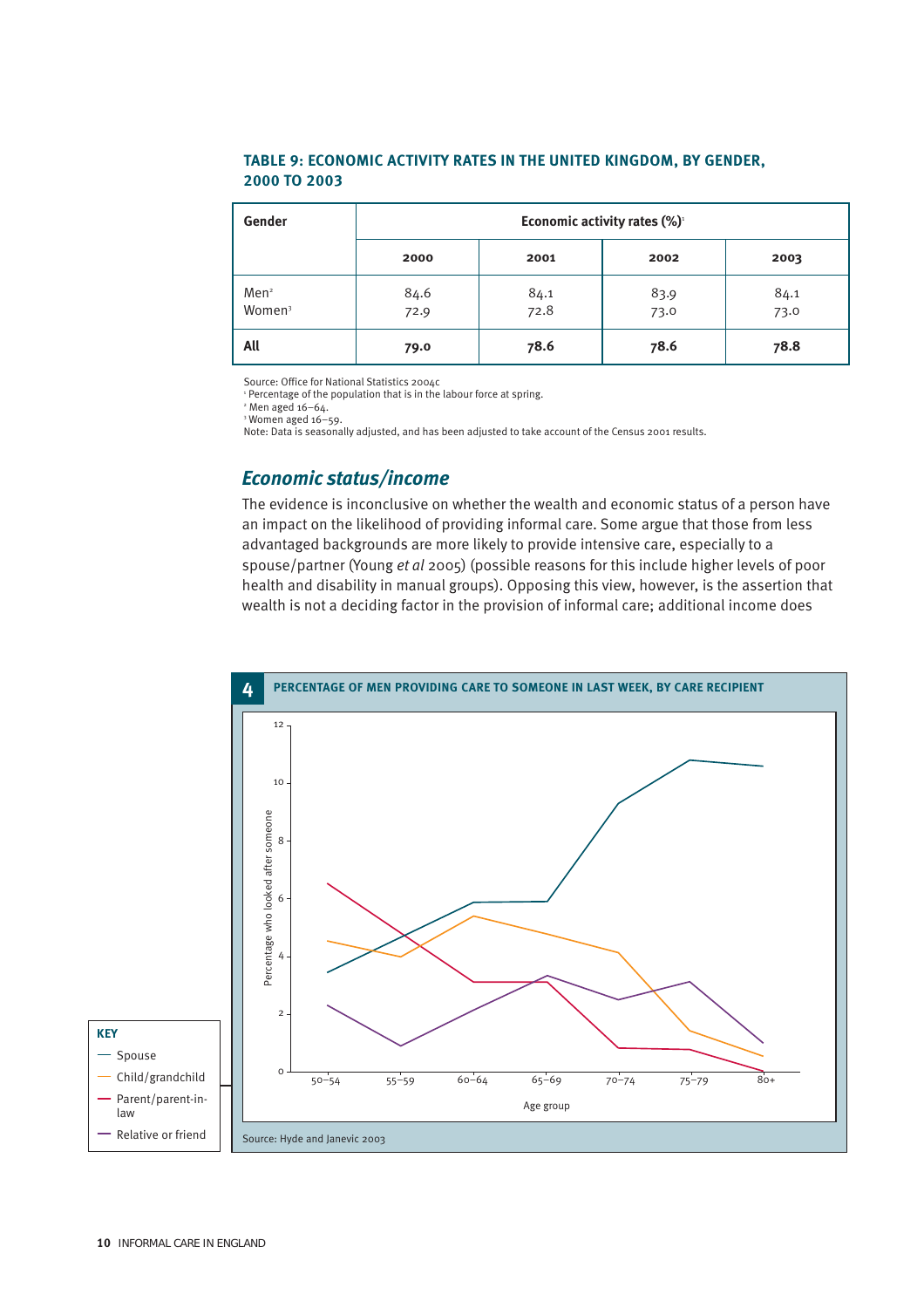

not reduce the probability of individuals providing informal care, if other factors are constant (Leontaridi and Bell 2005).

The correlation between employment status and caring is more certain. Caring rates are higher (21 per cent) among the economically inactive (that is, not specifically seeking work because of retirement, long-term illness and so on) compared with full-time workers (13 per cent), part-time workers (17 per cent) and unemployed individuals (15 per cent) (Maher and Green 2002). As is the case with the relationship between gender and propensity to care, it is not clear whether caring responsibilities have an impact on economic activity or are the result of it. ONS data from the Labour Force Survey show that, of those who give 'looking after family or home' as a reason for economic inactivity, 23 per cent said that they did not want a job, in comparison to the 7 per cent who did want a job but had not sought one for the past four weeks (ONS 2005b). This suggests that, although the caring role may have some impact on workforce participation, it is not the only factor. This is discussed in greater detail below.

An additional consideration is the impact that caring responsibilities has on carers. Performing a caring role can have enduring negative financial consequences, including reduced income and pensions and likelihood of employment. This can have major implications for the economic status of carers, and is discussed further below.

#### *Education*

Level of education has some impact on the propensity to care. Higher levels of education appear to reduce the probability of caring (for those living outside the household of the care recipient) (Machin and McShane 2001).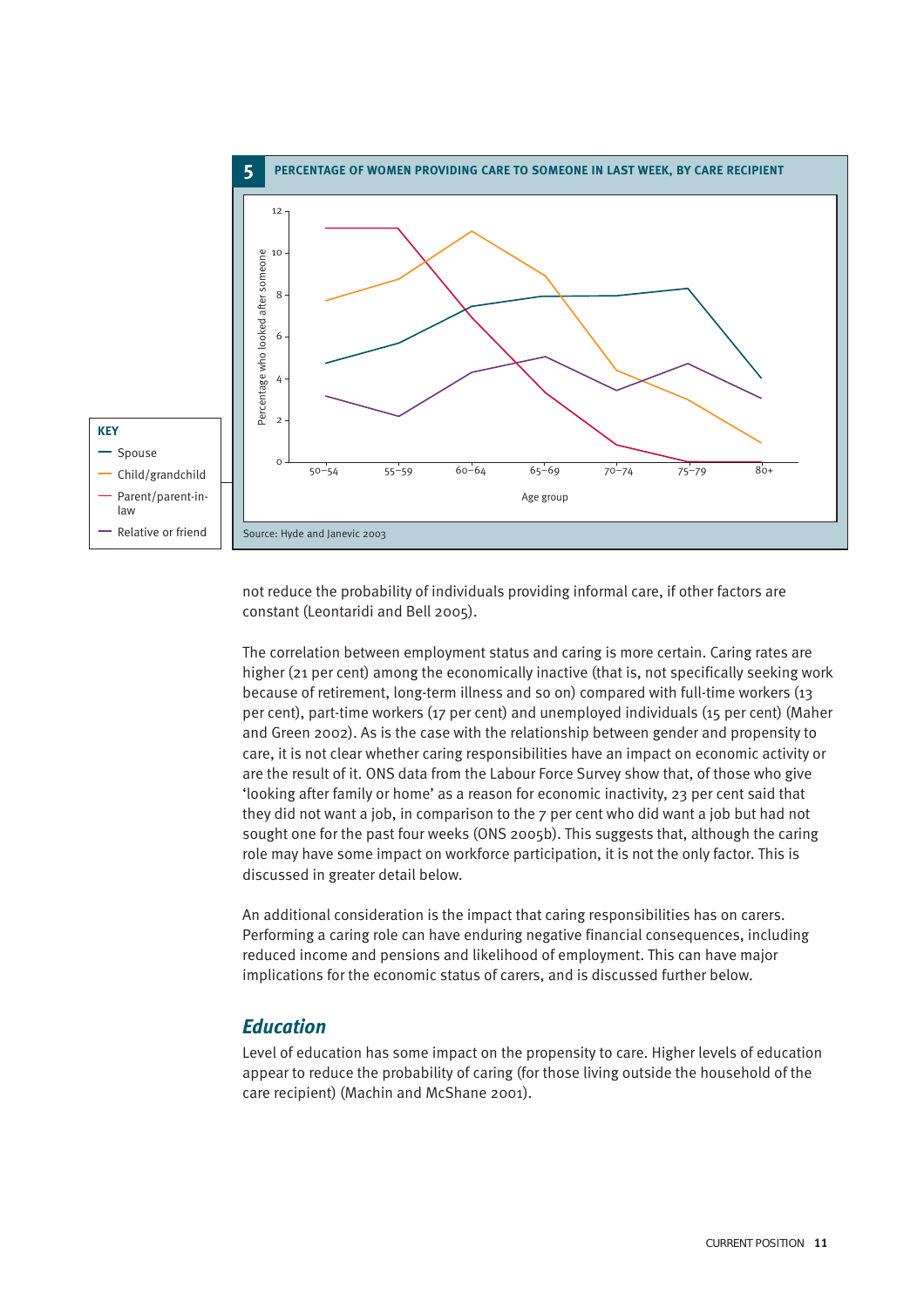#### *Location*

The provision of informal care across the United Kingdom varies considerably by region and local authority. There are some general trends that can be identified.

- Very rural areas in England and Wales generally have a higher proportion of adults providing care (ONS 2004d, 2004h).
- $\blacksquare$  There is some degree of clustering of higher propensity to provide informal care in the heavily industrialised areas, such as the West Midlands, and the industrialised parts of northern England (*see* Figure 6, ONS 2004h). It has been suggested that there may be some correlation between levels of informal caring and levels of deprivation and poor health (Young *et al* 2005), although the evidence is not conclusive.
- $\blacksquare$  There are generally lower levels of caring activity in the more affluent areas, such as London and the south-east and south-central England. For example, in 2001, the lowest proportions of adult carers were concentrated in London and the south-east, the 10 lowest all being inner London boroughs (ONS 2004d).

In addition to the location of the carer and care recipient, their proximity to each other can have an impact on the likelihood of caring. This is particularly the case where a child is the carer. Unsurprisingly, the further a child lives from the parent, the less likely it is that he or she is able to provide care on a regular basis. This correlation is not, however, as prevalent in situations where the 'care' from the child is in the form of funding for formal care interventions for the parent.

#### *Ethnicity*

Research in England and Wales on the correlation between informal care and ethnicity has been limited. Findings from the small-scale studies that have been done suggest, however, that ethnicity does have an impact on propensity to care, with prevalence being highest among Bangladeshi, Pakistani and Indian groups (discussed in more detail in Young *et al* 2005). It is suggested that this difference can be explained through socioeconomic factors, such as intergenerational households, although cultural factors and differing levels of health and employment among different black and minority ethnic groups may also have am impact (*see* Young *et al* 2005).

### **Carer support services**

There has been increasing recognition in recent years of the importance of providing support for carers both in their caring role and in their personal circumstances. This has been particularly evident, for example, in the National Strategy for Carers (Department of Health 1999), the 2006 health and social care White Paper (Department of Health 2006) and the inclusion of carers' support in social services' performance ratings (Commission for Social Care Inspection 2005). The rights of carers and the obligation of local councils in addressing these have also been addressed in legislation through the Carers Recognition and Services Act 1995, and further refined in subsequent Acts in 2000 and 2004 (Carers and Disabled Children Act 2000, Explanatory Notes to Carers (Equal Opportunities) Act 2004).

Despite these important legislative developments, there often appears to be a considerable discrepancy between what carers can 'reasonably expect' to happen and to receive, and their actual experience. Table 10 overleaf shows government information on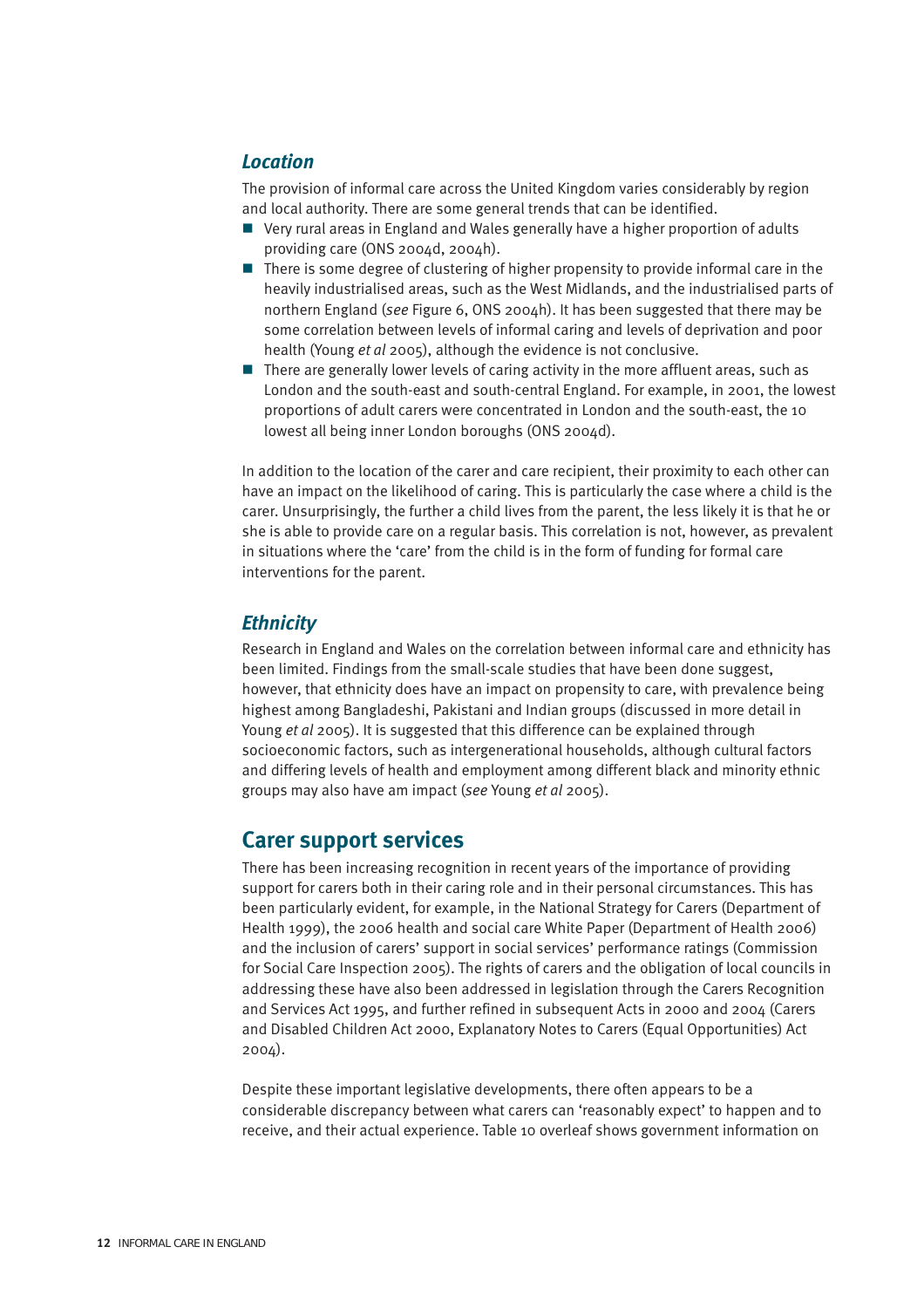

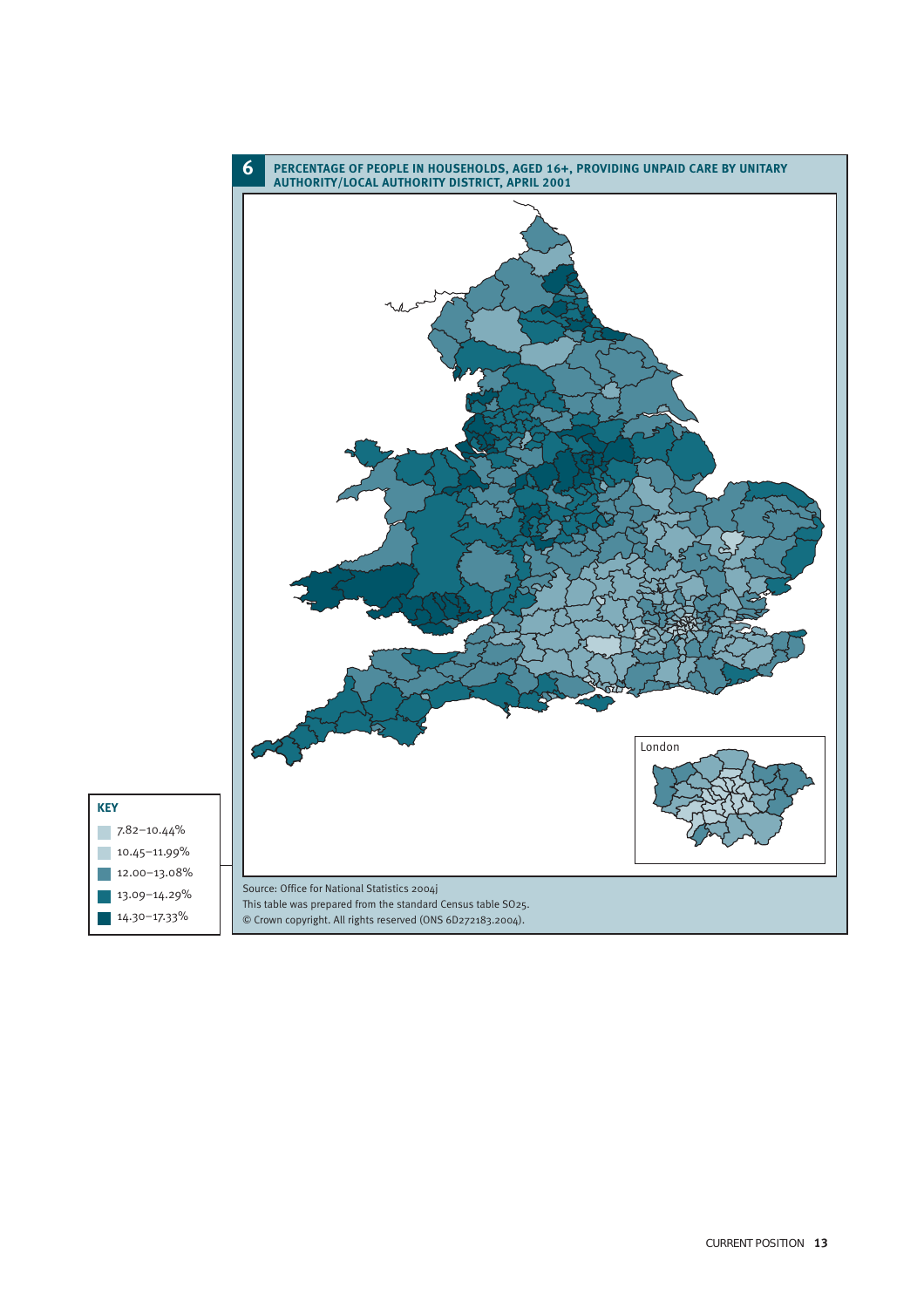#### **TABLE 10: NUMBER OF CARERS RECEIVING CARER ASSESSMENTS AND SERVICES, 2004/5**

|                                                                                                                                                        | <b>Number of carers (thousands)</b> |
|--------------------------------------------------------------------------------------------------------------------------------------------------------|-------------------------------------|
| Carer assessments<br>Carers assessed or reviewed separately<br>Carers assessed or reviewed jointly<br>Carers declining an assessment during the period | 46<br>148<br>30                     |
| <b>Carer services</b><br>Carers receiving 'carer specific' services<br>Carers receiving information only                                               | 65<br>79                            |

Source: Based on Department of Health Referrals, Assessments and Packages of Care Project data

the total numbers of carers receiving council assessments and services (NHS Health and Social Care Information Centre 2005). To put these numbers in context, the lowest estimate is that 3.4 million people are caring for older people (derived from the Census). If it is assumed that only those people providing at least 20 hours a week would benefit from carer support (not necessarily a valid assumption), then only about 20 per cent of 3.4 million might apply – that is, 680,000 carers. The figures in Table 10 suggest that around 10 per cent of the 680,000 actually receive support services. The apparently low level of provision of information is of particular concern.

Table 11 opposite develops this by providing details on the services that the Audit Commission (2004) argues a carer can 'reasonably expect' to receive. This shows that there are issues around carer services and support with regard to not only the numbers of carers who receive services and assessments, but also the consistency of coverage and monitoring.

In addition to the services identified in Table 11, a range of other services might also be targeted on carers. Provision varies according to the type of service, as does the effectiveness and cost-effectiveness of the method of support. Table 12 (*see* page 16) provides a summary of the key aspects with regard to each of main types of provision (using information from Pickard 2004 and the Audit Commission 2004). It is clear that variability of services is found across all forms of support to some degree.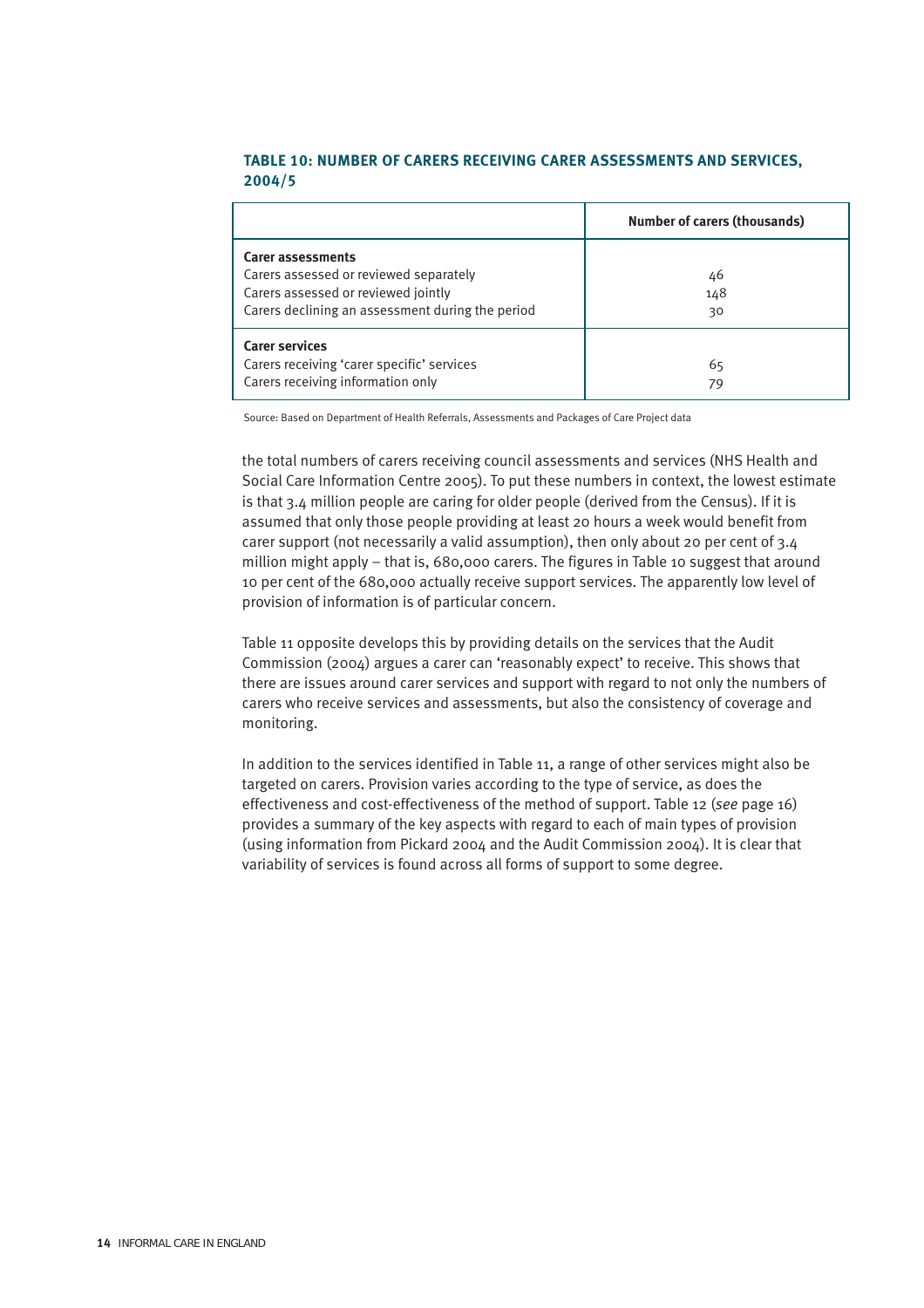#### **TABLE 11: COVERAGE AND GAPS IN THE SERVICES THE AUDIT COMMISSION STATES A CARER CAN 'REASONABLY EXPECT', 2004**

| <b>Action</b>                                                                                                                                                | Impact                                                                                                                              | Progress/coverage                                                                                                                                                                                                                                                   | Gaps/problems                                                                                                                                                                                                                                                |
|--------------------------------------------------------------------------------------------------------------------------------------------------------------|-------------------------------------------------------------------------------------------------------------------------------------|---------------------------------------------------------------------------------------------------------------------------------------------------------------------------------------------------------------------------------------------------------------------|--------------------------------------------------------------------------------------------------------------------------------------------------------------------------------------------------------------------------------------------------------------|
| Identification of need<br>(by primary care staff and<br>councils)                                                                                            | • Reduces carer breakdown<br>• Care recipient benefits<br>from early identification<br>and contact with services                    | • Generally good                                                                                                                                                                                                                                                    | • Fragmented                                                                                                                                                                                                                                                 |
| Provision of information<br>in the form of literature.<br>websites, call centres,<br>verbal advice and training<br>(from both local and<br>national sources) | • Very important in helping<br>carer to fulfil caring role                                                                          | • Received by varying<br>numbers of carers<br>depending on the type<br>of information and the<br>method of dissemination<br>• Lots of activity but needs<br>to be more systematic                                                                                   | • Varied coverage regarding<br>content and availability<br>• Poor involvement and<br>monitoring<br>• Shortage of training<br>• Lack of clear contact<br>points for carers and<br>professionals                                                               |
| Provision of support<br>(including breaks from<br>caring and help for those<br>who are working or want<br>to return to work)                                 | • Helps prevent health<br>problems resulting from<br>caring<br>• Valued by carers                                                   | • Increased support for<br>carers as a result of the<br>Carers Grant but still<br>only 'modest' resources<br>provided<br>• A minority of councils<br>provide 'good' support                                                                                         | • Gaps in provision of<br>support at crucial times,<br>such as weekends, nights<br>and hospital discharge<br>times<br>• Limited packages<br>of care                                                                                                          |
| Assessments (of both<br>the person cared for and<br>the carer)                                                                                               | • Essential for appropriate<br>carer support and getting<br>maximum value for<br>money with the available<br>resources/minimal cost | • The picture is confused<br>• It appears only half of<br>carers are receiving<br>assessments (however,<br>carers are perhaps being<br>included in assessments<br>of care recipients)<br>· Quality of assessments<br>is generally good when<br>they are carried out | • Poor recording of<br>information and<br>monitoring<br>. Not widely promoted<br>to carers<br>• A minority of carers and<br>care recipients receive<br>care plans<br>· Seen as 'gatekeeping'<br>services<br>• Few staff trained in<br>conducting assessments |

Source: Based on information from the Audit Commission 2004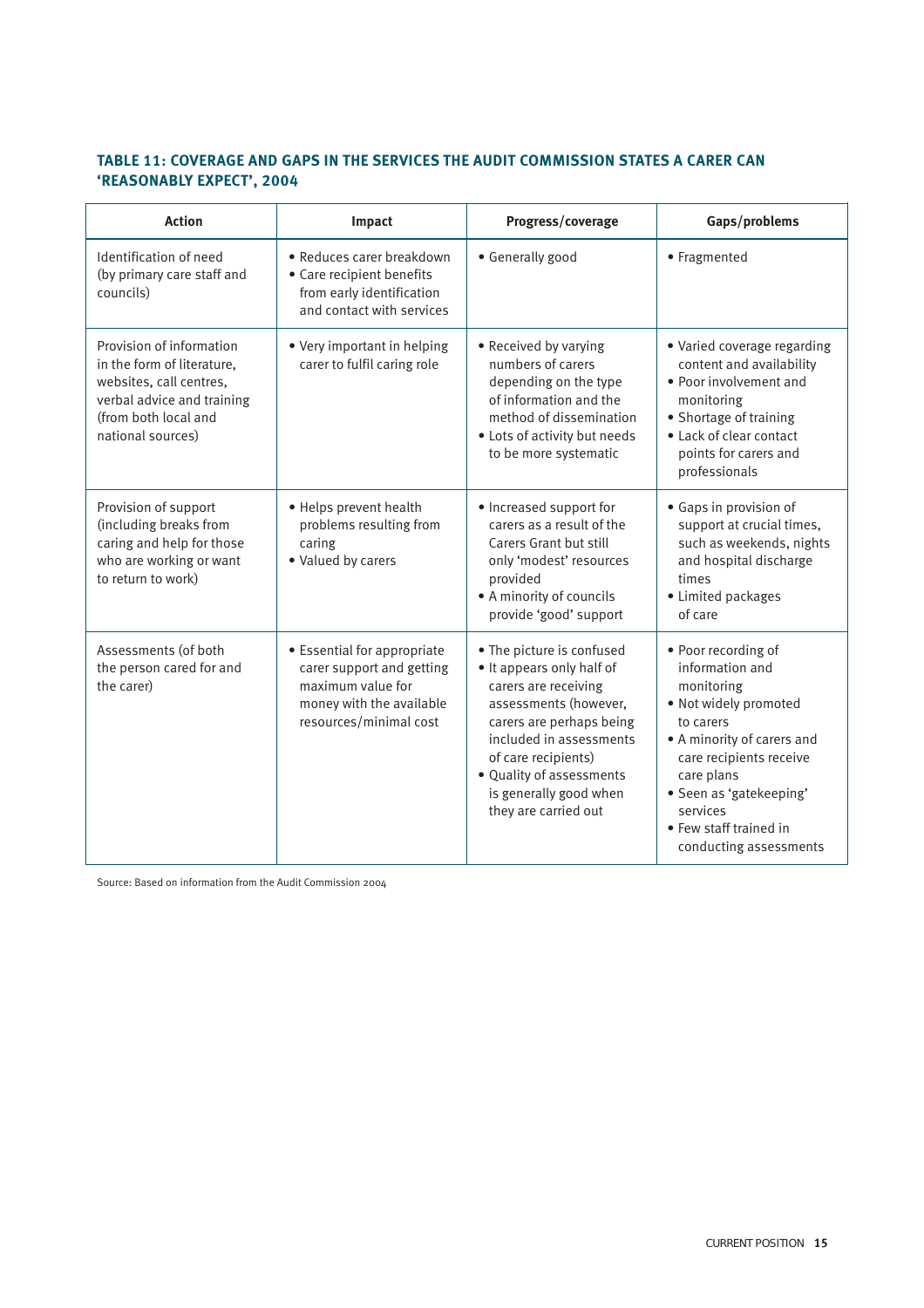| <b>Type of service</b>                                                                                                                                                                            | <b>Current provision</b>                                                                                                                                                                                                                                                                                        | <b>Effectiveness</b>                                                                                                                                                                                                                                                       | <b>Cost-effectiveness</b>                                                                                                                                                                                                |  |
|---------------------------------------------------------------------------------------------------------------------------------------------------------------------------------------------------|-----------------------------------------------------------------------------------------------------------------------------------------------------------------------------------------------------------------------------------------------------------------------------------------------------------------|----------------------------------------------------------------------------------------------------------------------------------------------------------------------------------------------------------------------------------------------------------------------------|--------------------------------------------------------------------------------------------------------------------------------------------------------------------------------------------------------------------------|--|
| Respite care and short<br>breaks from caring,<br>including day-care services,<br>in-home respite services,<br>institutional/overnight<br>respite services and mixed<br>carer support              | · Service most widely used/<br>provided but still only a<br>minority of councils<br>providing good support<br>· Wide variation in amount,<br>source and type available<br>· In 1995, 5% of older<br>people received sitting<br>services, 24% received<br>day care and 18% received<br>respite care <sup>1</sup> | • Some evidence of positive<br>impact on carers' stress<br>levels and health, and can<br>help to prevent health<br>problems resulting from<br>caring<br>· Offers psychological<br>comfort so enhances<br>well-being of carers<br>· Produces high levels of<br>satisfaction | • Can reduce delays and<br>readmissions at key<br>times, such as discharge<br>from hospital and in<br>emergencies<br>· Results depend on<br>individual circumstances<br>of carer and type of<br>respite care in question |  |
| Carer support groups                                                                                                                                                                              | • Varied providers and<br>availability                                                                                                                                                                                                                                                                          | • No conclusive evidence                                                                                                                                                                                                                                                   | • No research done                                                                                                                                                                                                       |  |
| Social work and counselling<br>support                                                                                                                                                            | • Received by a minority<br>of carers - in 2000,<br>18% received therapeutic<br>social work <sup>2</sup>                                                                                                                                                                                                        | · Reduces subjective carer<br>burden<br>· Relieves carer distress<br>· Can reduce psychological<br>problems in carers                                                                                                                                                      | • Reduces subjective carer<br>burden very effectively<br>. No evidence that this<br>extends time spent by<br>care recipient in the<br>community                                                                          |  |
| Further formal care services<br>to older people                                                                                                                                                   | • Targeted at older people<br>who live alone rather than<br>with carers<br>· Increasing focus on<br>personal care                                                                                                                                                                                               | · Reduces carer stress (but<br>perhaps less well than<br>services above)<br>• Can postpone or reduce<br>rates of institutionalisation<br>among care recipients                                                                                                             | • Significant savings when<br>compared to the more<br>costly alternatives<br>· No more cost-effective<br>at reducing carer burden<br>or stress                                                                           |  |
| Multidimensional<br>approaches, including<br>community care packages<br>such as MADDE <sup>3</sup> and Care<br>Management in the UK,<br>with different services of<br>potential benefit to carers | • Depends on care managers<br>- majority of carers in the<br>United Kingdom do not<br>have access to care<br>management                                                                                                                                                                                         | • Results depend on what<br>services are included<br>· In some circumstances,<br>can reduce carer burden<br>and depression<br>• Can increase carer stress                                                                                                                  | • Results depend on what<br>services are included<br>· Perception of cost-<br>effectiveness depends on<br>who the service aims to<br>help as these approaches<br>are not good for the carer                              |  |

#### **TABLE 12: PROVISION, EFFECTIVENESS AND COST-EFFECTIVENESS OF CARER SUPPORT SERVICES**

Source: Based on information from Pickard 2004 and Audit Commission 2004

<sup>1</sup> Based on Bauld *et al* 2000<br><sup>2</sup> Based on data from Pickard 2004

<sup>3</sup> Medicare Alzheimer Disease Demonstration and Evaluation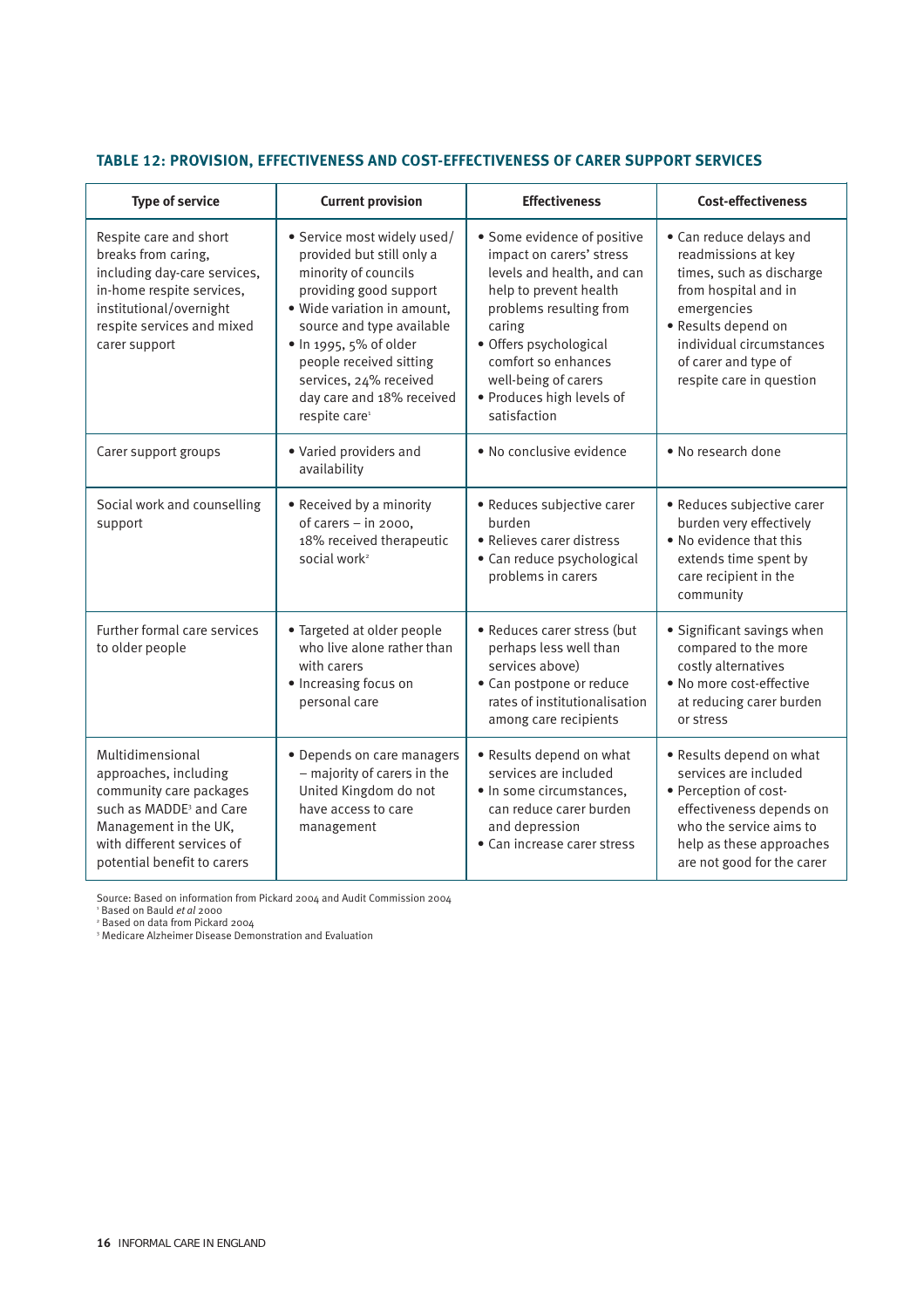# The current cost of caring

The costs of caring are not simple to define or to calculate; this is certainly an area with considerable research and information needs. There are various problems associated with any financial assessment of the costs of caring. The evidence base is poorly developed and information that is available is of debatable accuracy and considerable variability. Cost estimates are sometimes produced in a very inexact way, for example through use of bands for estimated numbers of hours of caring, rather than exact figures. This can mask important factors and makes calculations somewhat arbitrary. In addition, the underlying assumptions are problematic, especially with regard to constraints on levels of substitution and appropriate 'exchange rates' of informal for formal care. As a result of these complications, attempts to produce complete, or even partial, calculations are sparse and necessarily contested. Below is a brief account of the main 'costs' (financial or otherwise) resulting from individuals undertaking informal care responsibilities, which can be divided into costs to the individual and costs to the economy.

### **Individual costs**

The reasons why people provide informal care are complex. That people are motivated to do so is self-evident from the large numbers of people who do devote their time and effort in this way (*see also* Evandrou and Glaser 2003; Young *et al* 2005). Whether because of some sense of commitment, duty or emotional attachment, people provide care despite the potentially significant costs, which are frequently overlooked. Certain groups tend to fare particularly badly, as a result of their stage in life, personal circumstances or the needs of the person for whom the carer provides care.

#### *Loss of income*

Carers typically suffer a loss of income if they forego employment opportunities. In practice, although there are many who manage to combine work and a caring responsibility, this is often difficult to achieve. Problems with co-ordination of care and insufficient flexibility in employment frequently create a situation in which an individual feels forced into a position where he or she has to choose between employment and caring responsibilities (Machin and McShane 2001; Arksey *et al* 2005). In addition, many carers experience difficulty in returning to work and experience demotion or reduced income as a result of interrupted employment history (*see* Arksey *et al* 2005).

#### *Detriment to pension*

Access to 'second-tier' pensions also suffers as a result of issues around credits and eligibility (Evandrou and Glaser 2003), leading to longer-term financial loss or pressure to make up the financial shortfall (Thomas Coram Research Unit 2002). Women in the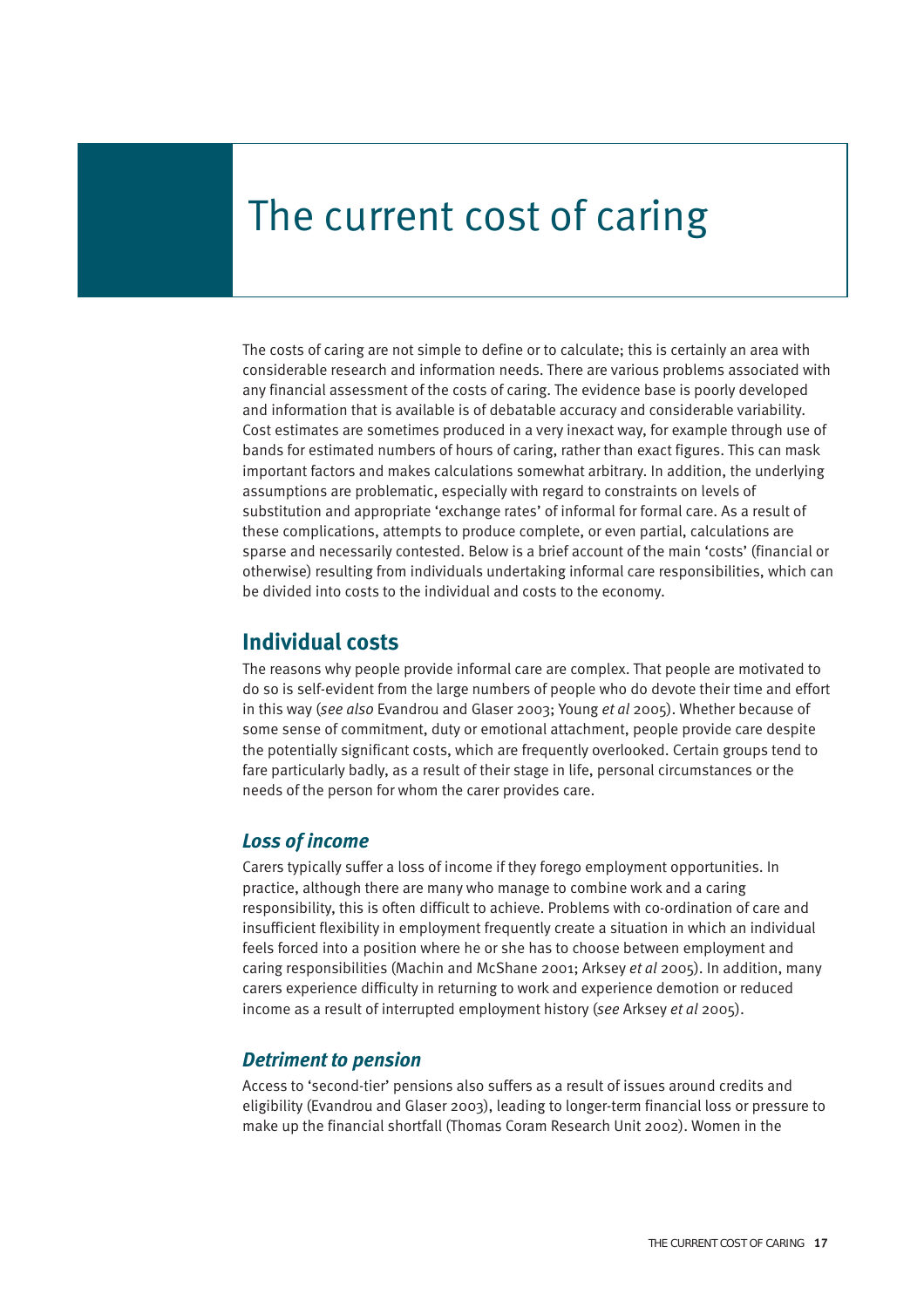immediate pre-retirement years fare particularly badly, because this is the peak time both for demand for care and for consolidation of pensions (Hirst 2002). Problems are further compounded by the detrimental impact that caring has on planning for retirement (*see* Arksey *et al* 2005). The ongoing issues for those who have breaks in their pension contributions and limited pension provision have also been recently highlighted by the Turner Report on pensions (Pensions Commission 2005).

#### *Benefit issues*

It has been argued by many that the regulations around receipt of carers' benefits are overly restrictive, creating a disincentive to work (Arksey *et al* 2005). For example, the earnings threshold is set at a low level and receipt of Carer's Allowance is possible only if the carer has no more than minimal earnings, cares for at least 35 hours per week and the care recipient receives Attendance Allowance (AA) or Disability Living Allowance (DLA) at the middle or highest rate for personal care. As discussed above, the vast majority (85 per cent of all carers looking after someone aged over 65) care for fewer than 35 hours per week. As also discussed above, the trend appears to be away from residing with the care recipient, and thus carers are increasingly likely to be directly involved in care-giving for shorter amounts of time. Under current regulations, a large, and increasing, number of carers do not qualify for receipt of any benefits, and thus have very little incentive to undertake any caring responsibility (apart from obligation or commitment to the care recipient), and receive no recognition of the care-giving that they undertake.

Those caring for older people are particularly badly affected, despite reforms such as removing the upper age limit for Carer's Allowance in 2002 (Evandrou and Glaser 2003; Department for Work and Pensions 2005). Research suggests that differential treatment between carers of children and carers of older people also extends beyond benefits into areas such as flexibility and application of policies by organisations (*see* Evandrou and Glaser 2003).

### *Additional expenditure*

Carers may, and frequently do, incur care-related costs that they would not otherwise have borne. These can include the following:

- costs incurred as a result of the caring role, such as travel
- additional household expenses or services, such as extra heating and food
- accommodation costs where move of residence has taken place; this could include both lost opportunity to earn market rent and costs of adaptations (Pickard 2004).

#### *Disutility*

There are potentially considerable indirect or non-financial costs of caring – that is, negative effects experienced as a result of the caring role. These include costs such as social exclusion, erosion of personal relationships and adverse effects on health (the last of these is of particular significance and is discussed further in the Annex, pp 36–8). Some attempts have been made to quantify the cost of disutility (*see*, for example, Brouwe *et al* 1999), but the result is necessarily arbitrary and reliant on very subjective factors such as how much someone dislikes carrying out a task.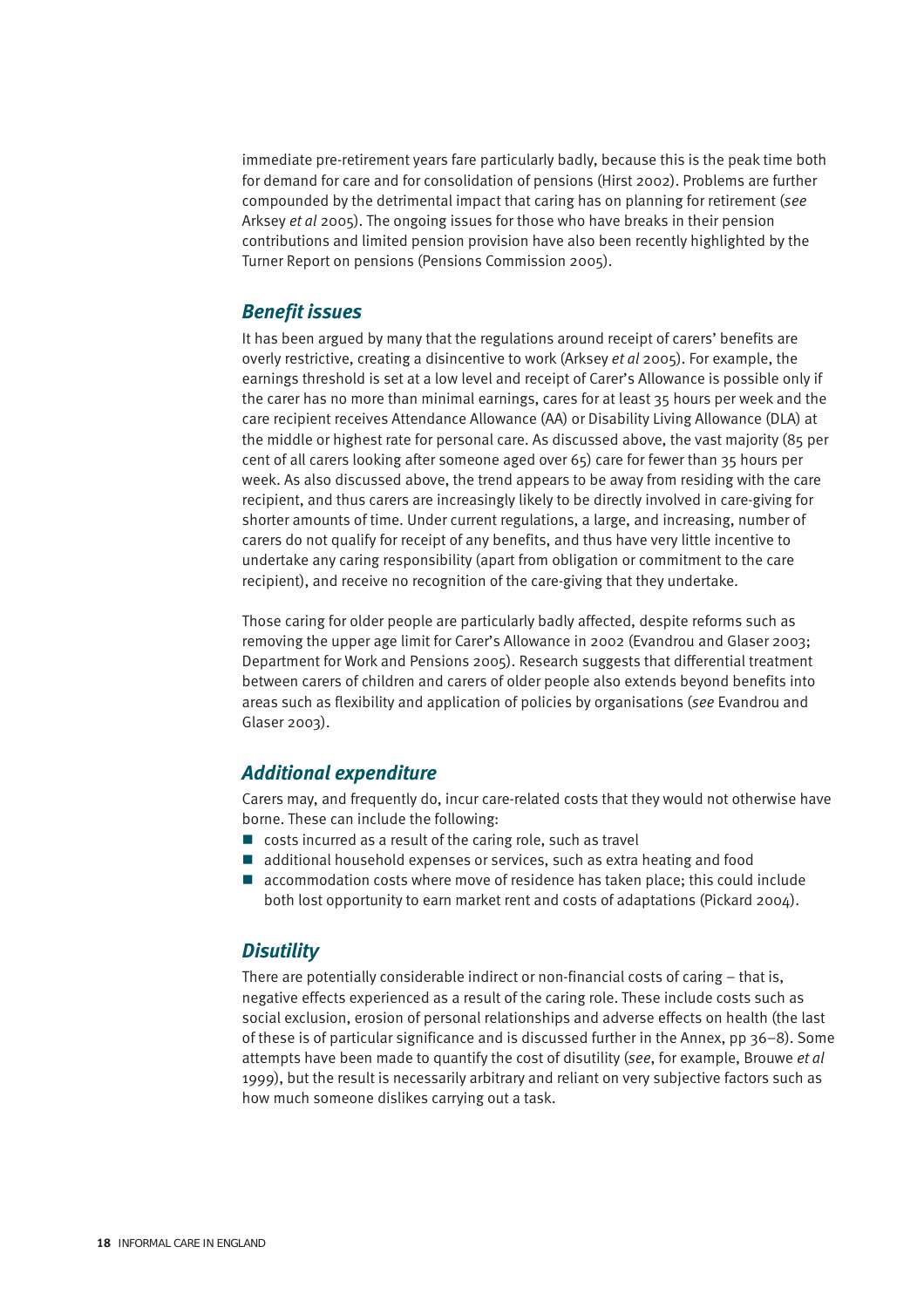### **Economy-wide costs**

The costs to the economy of informal caring are twofold: the direct cost of the services provided to carers, and the cost to the economy of the carers not being engaged elsewhere and thus not able to make an alternative contribution to the economy. At present there is little information on either. In Chapter 10 of the main report, carer support services, as they might be deployed in the future and their possible costs, are specified. The modelling work by Personal Social Services Research Unit (PSSRU) on current service patterns, detailed in the accompanying paper by Malley and colleagues (Research Paper 1 'Expenditure on Social Care for Older People to 2026' in appendices) identifies costs of respite care services. These are estimated at around £200 million in 2007.

#### *Indirect costs*

Costs at an individual level are clearly felt (as described above). Determining the cost of informal care to the economy, however, presents considerable methodological challenges. The initial reaction to the National Institute for Health and Clinical Excellence (NICE) for excluding these costs in its appraisal of new drugs for treatment of Alzheimer's disease testifies to the strength of concern in this regard (*see* Box 1 and Chapter 9 in Wanless 2006).

#### **BOX 1 ALZHEIMER'S DISEASE DRUGS – NATIONAL INSTITUTE OF HEALTH AND CLINICAL EFFECTIVENESS (NICE) APPRAISAL**

The high level and cost of informal care for people with dementia have been debated following NICE's appraisal of various Alzheimer's disease drugs. People with dementia and their families argue that assessment of the cost-effectiveness of dementia care should include the hidden costs of informal care.

In its preliminary 2005 recommendation, NICE concluded that the drugs in question should not be used in the NHS (except meantime as part of certain ongoing clinical studies). It judged that the drugs lay outside the range of cost-effectiveness considered appropriate for the NHS.

The NICE evaluation found that the literature was sparse on the costs associated with Alzheimer's disease, but that a significant proportion of these costs fell on patients and care-givers. A review of nine studies on costs for community-based people with Alzheimer's disease estimated that the proportion of total costs represented by informal care ranged between 36 and 85 per cent (McDaid 2001). The wide range resulted partly from differences in the type of costs included and the methods used to quantify and value care-giver time. A cost study in Ireland found that family care accounted for almost 50 per cent of the overall resource burden for Alzheimer's disease (based on an opportunity cost valuation of carer time) (O'Shea and O'Reilly 2000).

There was a fierce reaction to the NICE preliminary recommendations, with families and pressure groups strongly opposed to the suggestion that drugs should not be prescribed by the NHS. The then Health Secretary indicated that he had brought a number of questions to NICE's attention: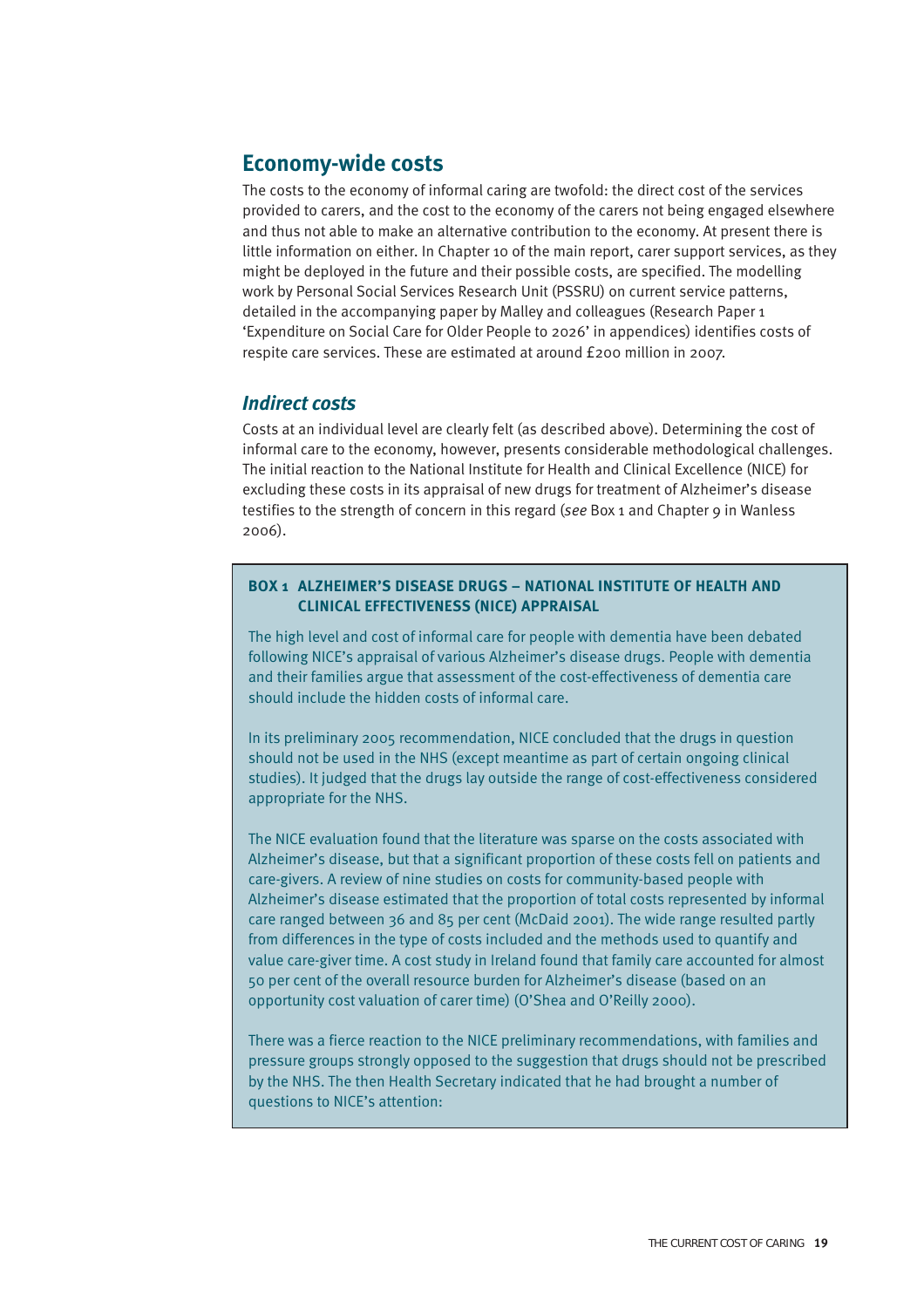- Had NICE carried out a cost-effectiveness analysis of this medication compared with non-drug interventions for cognition, behaviour, activity of daily living and carer burden?
- Would NICE consider including carer time when reassessing cost-effectiveness? In its response to NICE, the Department of Health asked: 'Has NICE considered whether there would be a different answer if the costs of carers as opposed to the benefits were included? Would this make a difference? It is our understanding that NICE generally only considers NHS costs. Is it satisfied that this is sufficiently wide-ranging to cover adequately all the potential benefits of the drugs involved? The care of people with dementia relies heavily on family caregivers. As there is data from randomised controlled trials on reduction in caregiver time as a benefit from these medications, would NICE reconsider re-assessing cost-effectiveness including a factor for carer time in the outcome?' (Department of Health 2005b).

In January 2006, NICE issued a revised appraisal saying that certain drugs should be available on the NHS but only to those with moderate Alzheimer's disease. In the economic modelling, an adjustment was made to cover the quality of life (utility) gains of carers that arose when an Alzheimer's disease patient in receipt of one of the drugs did not progress to later and more difficult stages of the disease within 5 years or because of death. However, it was decided that it was not appropriate for carer costs to be included in the economic model. It cited the potential for double counting if the effect on carers was incorporated as both improvements in utilities and some monetary value of the opportunity costs. In addition, current NICE guidance calls for the use of only NHS and PSS (personal social services) resources to be included. So, the hopes of users' groups were dashed that NICE's Alzheimer disease drug report might set a precedent for the opportunity costs of carers to be taken into account when assessing the cost–benefits of social care models.

#### *State benefits*

In acknowledgement of their financial position and of the important contribution that they make, some carers are eligible to claim Carer's Allowance. This benefit is estimated to cost at least £19.7 million per week. As of August 2005 there were 441,000 claimants in Britain (Department for Work and Pensions 2006) and the basic benefit rate was £44.35 per week.4 Carers can also be eligible for income-related benefits and premiums or in-work financial benefits depending on their situation (Arksey *et al* 2005). Given the complexity and repeated testing for entitlement, take-up can be low. It is believed that the introduction of 'individual budgets' (IBs) will help to streamline the process for claimants.

#### *Lost contributions*

The level of contribution that individuals would be making to the economy if they did not have caring responsibilities depends on whether they would be working (more or at all) were they not in a caring role. As noted above, having caring responsibilities does not automatically result in withdrawal from the labour market, with even those who provide care for longer hours showing a relatively high participation rate. To illustrate, in 2000, just under half of all those caring for 20 hours or more a week were also in paid employment (Maher and Green 2002). Table 13 opposite gives details of workforce participation rates for carers in the United Kingdom (excluding Scotland).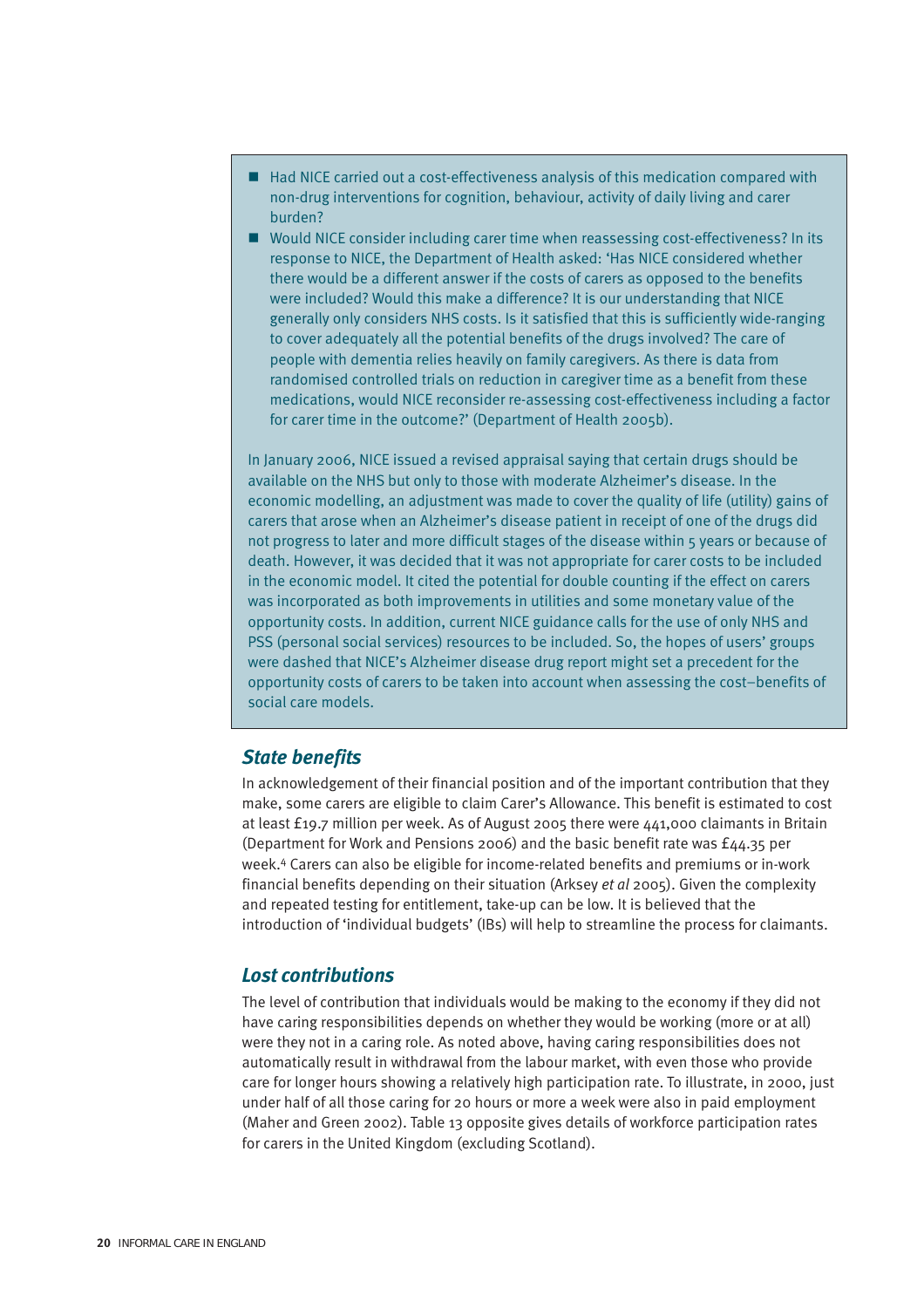| <b>Employment status</b>  | Carers outside home (%) | Carers inside home (%) |
|---------------------------|-------------------------|------------------------|
| Full-time employee        | 47.1                    | 11.8                   |
| Part-time employee        | 17.7                    | 3.1                    |
| Full-time self-employed   | 7.6                     | 2.4                    |
| Part-time self-employed   | 2.3                     | 1.2                    |
| ILO* unemployed           | 4.5                     | 2.6                    |
| Retired                   | 7.5                     | 63.5                   |
| Student                   | 0.5                     | 0.2                    |
| Looking after family/home | 4.0                     | 2.8                    |
| Permanently sick/disabled | 4.3                     | 3.5                    |
| Temporarily sick/disabled | 0.6                     | 0.5                    |
| Other inactive            | 4.1                     | 8.5                    |
|                           | 100.0                   | 100.0                  |

#### **TABLE 13: DISTRIBUTION OF CARERS BY EMPLOYMENT STATUS, UNITED KINGDOM EXCLUDING SCOTLAND**

Source: Family Resources Survey, cited in Machin and McShane 2001

\* International Labour Organisation definition.

There does, however, appear to be some impact on the decisions and behaviour of carers with regard to involvement in the labour market, with correlations existing between both length of time spent caring and the propensity to work, and the level of caring responsibility with the number of hours worked (both inversely proportionate). This seems be especially significant for women. For example, women providing more hours of care are more likely to be working part time (26 per cent) or not at all (58 per cent), whereas, for men, 47 per cent or those caring for 20 hours or more also work full time, although 46 per cent of men caring for 20 hours or more do not work. In addition, employed carers of both sexes under the age of 75 are less likely to provide round-the-clock care and more likely to provide light care (less than 20 hours of care per week) than their economically inactive counterparts (Bass and Caro 2001).

Furthermore, the likelihood of a person returning to work is affected, as are the wages and position of the employee compared with those before the caring break. For those who participate in the workforce throughout caring episodes, employment is frequently compromised by factors such as the need for flexibility, restrictions imposed for benefits and other responsibilities. Research has found that there are various problems encountered by carers returning to work, whereas the effectiveness and suitability of the support received by carers (for both working carers and those who wished to return to work) are less then ideal (*see* Arksey *et al* 2005).

It is noteworthy that the perceived impact of the caring role on workforce participation is significantly higher than the figures suggest is the case (Machin and McShane 2001). For example, Family Resources Survey data show 36.4 per cent of carers (in the United Kingdom, excluding Scotland) claim caring affects their labour participation (Machin and McShane 2001). This perception of interference is far higher among those who live with the care recipient than for those living in another household (83.8 per cent versus 27.5 per cent). As illustrated above, however, the employment figures show that around 75 per cent of all carers are in some form of paid employment. This gives some indication that the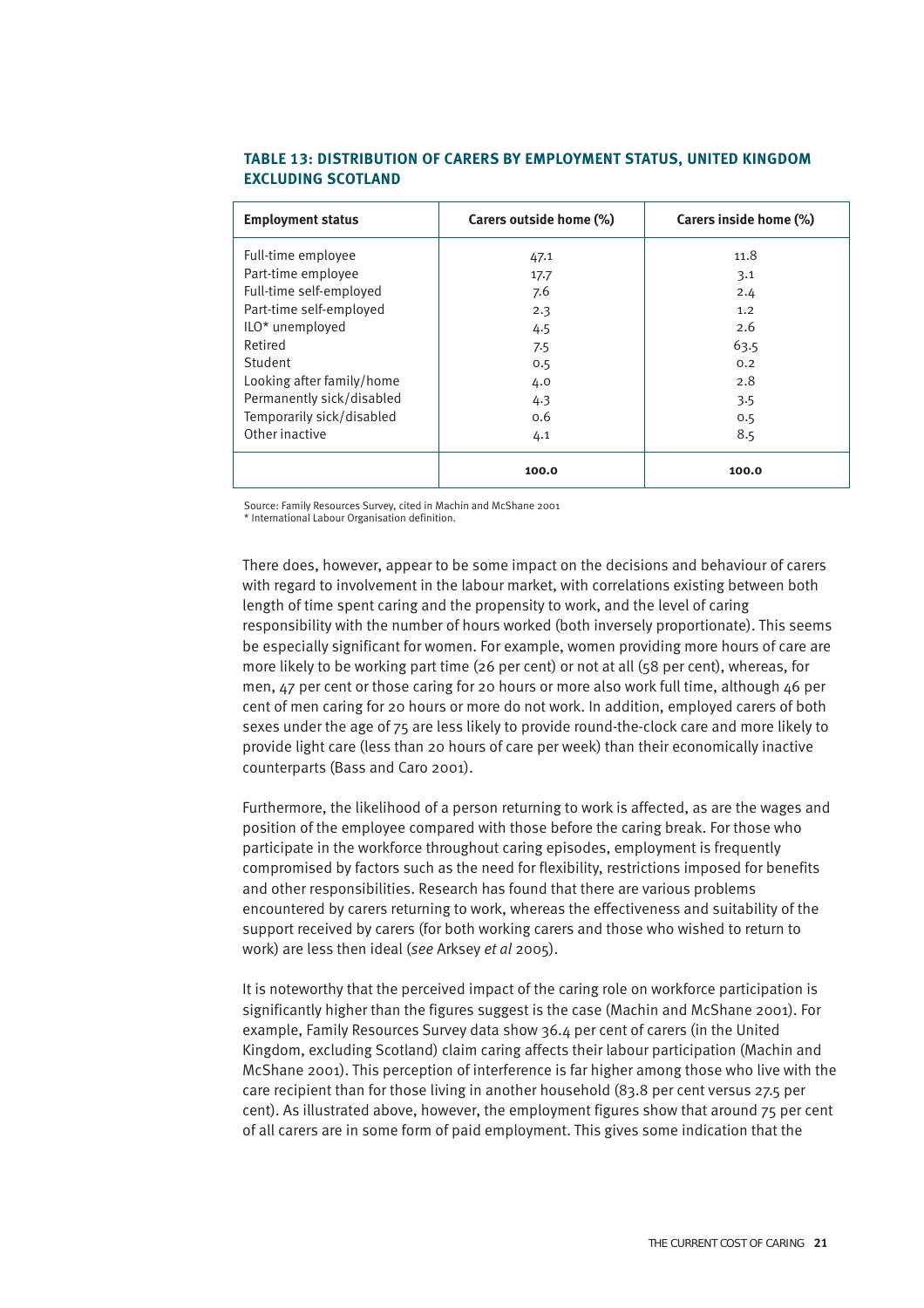caring role may have some impact on optimal employment as well as actual employment rates. This is consistent with work by the Care Development Group suggesting that, although the support and incentives offered have an impact on the decisions made and the outcome with regard to labour participation, it is unlikely that people chose directly between care and the labour market.

Measuring the economy-wide costs of caring is problematic. There are two broad approaches. Costs can be measured either in terms of what it would cost to replace informal care inputs with formal care (market replacement cost) or as the income/working and leisure foregone as a result of time being devoted to caring. The former is likely to under-estimate the full economic cost, but the latter is demanding to calculate and involves assumptions about the value of work and leisure for people. Nevertheless, there have been attempts to estimate these costs. Examples cited by Pickard (2004) include consideration of aspects relating to both the individual and the economy, such as direct expenditure, foregone waged and non-waged time, and foregone career prospects and accommodation income. Estimates by Netten *et al* (cited in Pickard 2004) were of a cost to the carer of £31.42 per week and to society of £29.98 overall in 1990. After uprating by inflation (using a gross domestic product [GDP] deflator), this is equivalent to costs per carer in 2006 of  $f_{47.13}$  and  $f_{44.97}$  per week, respectively. If this were to be applied to all those currently caring for people aged over 65, it would suggest a cost figure of £9.4 billion to 'society' overall. In addition, Chapter 10 of the Wanless report (Wanless 2006) estimates replacement costs of £3.5 billion using the projection model. This difference in figures is consistent with the expectation that full economic costs will exceed replacement costs.

### **Future position**

There are two ways in which rates of informal care can be expected to change in the future. First, if patterns of informal care remain constant with respect to personal characteristics, then the changing circumstances of older care recipients will affect the likelihood that informal care will be available. If, for example, there are more older people living alone, the overall rate of informal care will be lower (because people living alone receive less informal care than those sharing a household). Second, patterns of informal care may *not* stay constant. For example, people who might currently be prepared to care for those in need in certain circumstances may not be so willing in the future.

The general conclusion on the basis of the evidence available is that it is unlikely that rates of informal care will keep pace with increases in care needs in the future. There are several trends that lead to this assertion, in particular:

- $\blacksquare$  the number of people requiring informal care will rise at a faster rate than the supply of informal care
- $\blacksquare$  the nature of care is changing. Most important is the increase in care provided from outside the household, which is for fewer hours per carer than if it was provided by a co-resident carer, and providing less of the more intimate forms of care, such as personal care.
- care recipients will arguably expect increasing levels of independence (requiring greater input), whereas carers also have higher expectations with regard to their own freedom.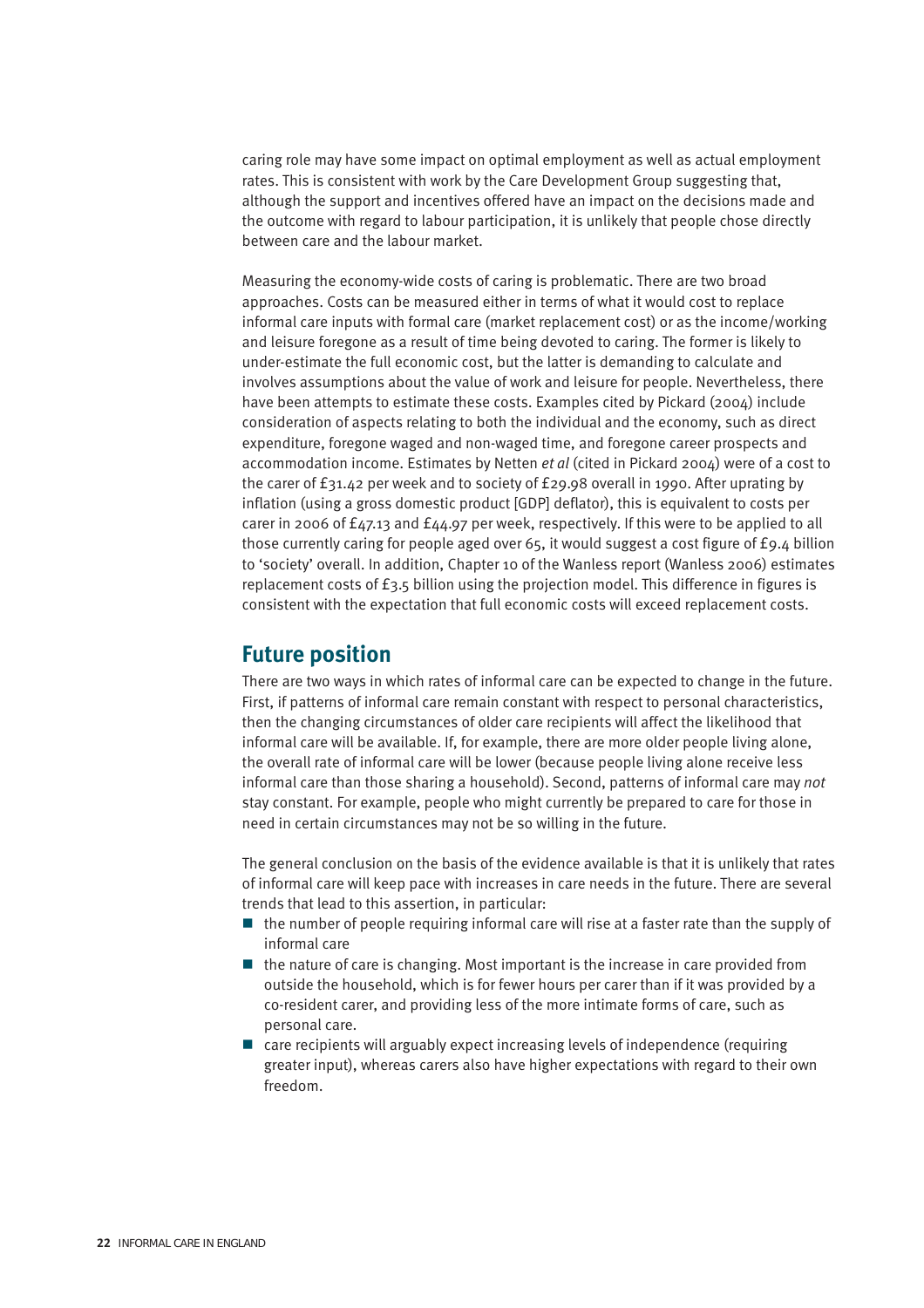This combination of factors has the potential to create a gap between the available supply of informal care and the demand, both quantitatively and qualitatively.

In Chapter 10 of the main report (Wanless 2006), numbers of older people who will be supported by informal care in the future are estimated. Assuming that current rates of care hold in the future, the central projection of this model would require an increase of informal care input of just over 50 per cent between 2002 and 2026 – details of these assumptions are given in Research Paper 1 'Expenditure on Social Care for Older People to 2026' of the appendices.

There are several factors influencing the future availability of informal care that are worthy of note. These are discussed briefly below.

#### *Increasing age of carers*

Whether spousal/partner care will keep pace with the projected increase in demand for care will depend, not least, on the health status of those spouse/partner carers themselves. The age of the caring population as a whole will increase. Research suggests that the relative age of spouse/partner carers in particular is increasing relative to other forms of informal care supply. This is a trend that is set to continue, and will result in an increased age of the carer population as a whole. It is projected that the number of elderly carers will be greater, particularly when those born in the post-World War II baby boom reach their 70s and beyond (Hirst 2001). This has possible implications for the care provided, in terms not only of tasks and hours of care, but also of the nature of the support required for the carers themselves.

#### *Decline in filial co-residence*

As we have noted throughout, the volume of hours spent caring is much higher among those who co-reside with the care recipient. Most of those caring for people living in another household care for fewer than 20 hours per week (89 per cent) and there has been a significant decline in co-residence between adults and elderly parents (Grundy 1999). The implication of a trend towards care being provided by carers living in a different household is that the number of hours spent caring will decrease, specifically for the tasks that are largely currently undertaken by those who live within the household, such as personal care. Furthermore, there is a decline in more intensive and demanding care where the carer lives apart from the carer recipient, and increases in the intensity of care within households, particularly for elderly spouses/partners (Hirst 2001).

#### *Changes in living arrangements*

There are several changes evident in the patterns of living arrangements of older people and the population as a whole that have the potential to impact considerably on the availability of care. As highlighted above, there has been a notable increase in the number of one-person households (ONS 2005a). One reason for this has been the decline in filial co-residence (*see* above). In addition to this, however, is a general trend towards higher levels of divorce and lower levels of marriage (ONS 2004f). Although this is partially offset by increases in co-habitation outside marriage (ONS 2004g), there is inevitably an implication for the future circumstances of older people and the amount of care that will be provided on an 'informal' basis. As the care provided by children declines, decreases in the level of spousal support will also have direct implications for the formal care required.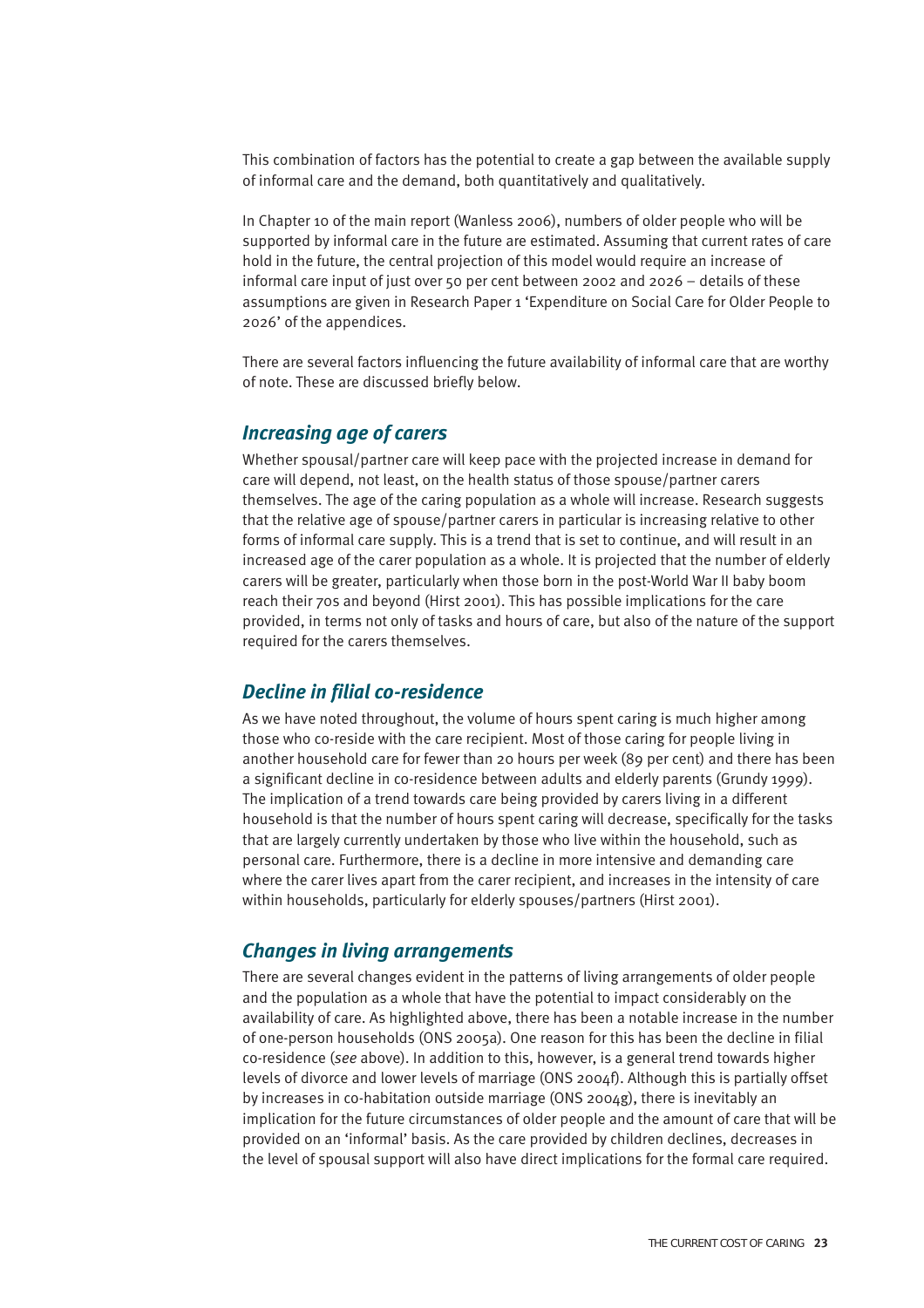#### *Expectations and attitudes*

Expectations about quality of life and levels of independence have risen, and will continue to rise, among recipients and carers. Care recipients have growing expectations of support that will enable them to have increased freedom and independence. Carers' expectations might also be argued to reflect the increasingly atomistic perspective of society, where the principles of choice, rights and autonomy are valued above those of community and responsibility. This is in line with a school of thought that suggests that the filial responsibility previously visible is eroding, and that 'fixed obligations' no longer compel to the extent seen previously (Finch 1995). Although there are many who disagree that this change in mindset is taking place and point to the continuing high levels of support that carers provide, it is clear that the automatic obligation for kith and kin seen in previous generations can no longer be assumed to be the case.

Reconciling such conflicting views might require increasing clarity on the role of formal care and the rights that it should support for the individual, including, for example, the right to personal independence. With regard to caring there seems to have been a move towards the assumption that, when a person foregoes his or her individual rights, such as sacrificing his or her time by caring for someone else, he or she should be compensated to a degree by the rest of society, that is by the public purse. This is illustrated in the case of *Stephenson vs Stockton on Tees Borough Council* 2005. In this instance, a claim was made for reimbursement of payment made to the daughter (the carer) for care provided. This was lost on the basis that it was considered reasonable to expect family members to look after elderly relatives out of their own finances.5 It appears that the current legal perspective supports the idea that family members should be expected to provide care through love and obligation, and should not be compensated for this time unless extraordinary circumstances dictate otherwise. This is a view that is being increasingly challenged.

In addition to the numbers of people requiring care rising at a faster rate than the supply of informal care, the nature of the care provided will change, for example with an increase in care provided from outside the household. This shift would mean fewer hours per carer and less provision of the more intimate forms of care, such as personal care. Meanwhile, care recipients will arguably expect increasing levels of independence, thus possibly requiring greater formal care input. This combination of developments seems likely to create a widening gap between the available supply and the required care inputs; projections of the extent of this are developed in Chapter 10 onwards of the main report (Wanless 2006).

It has been argued that there is a general willingness among large sections of society to continue caring in the community, as long as the characteristics of the carer, the care recipient and the care-giving environment are conducive to this. Ensuring that this disposition actually translates into care will, however, need provision of sufficient support of an appropriate nature. Major questions exist about what form this support should take. It is this issue that is now addressed.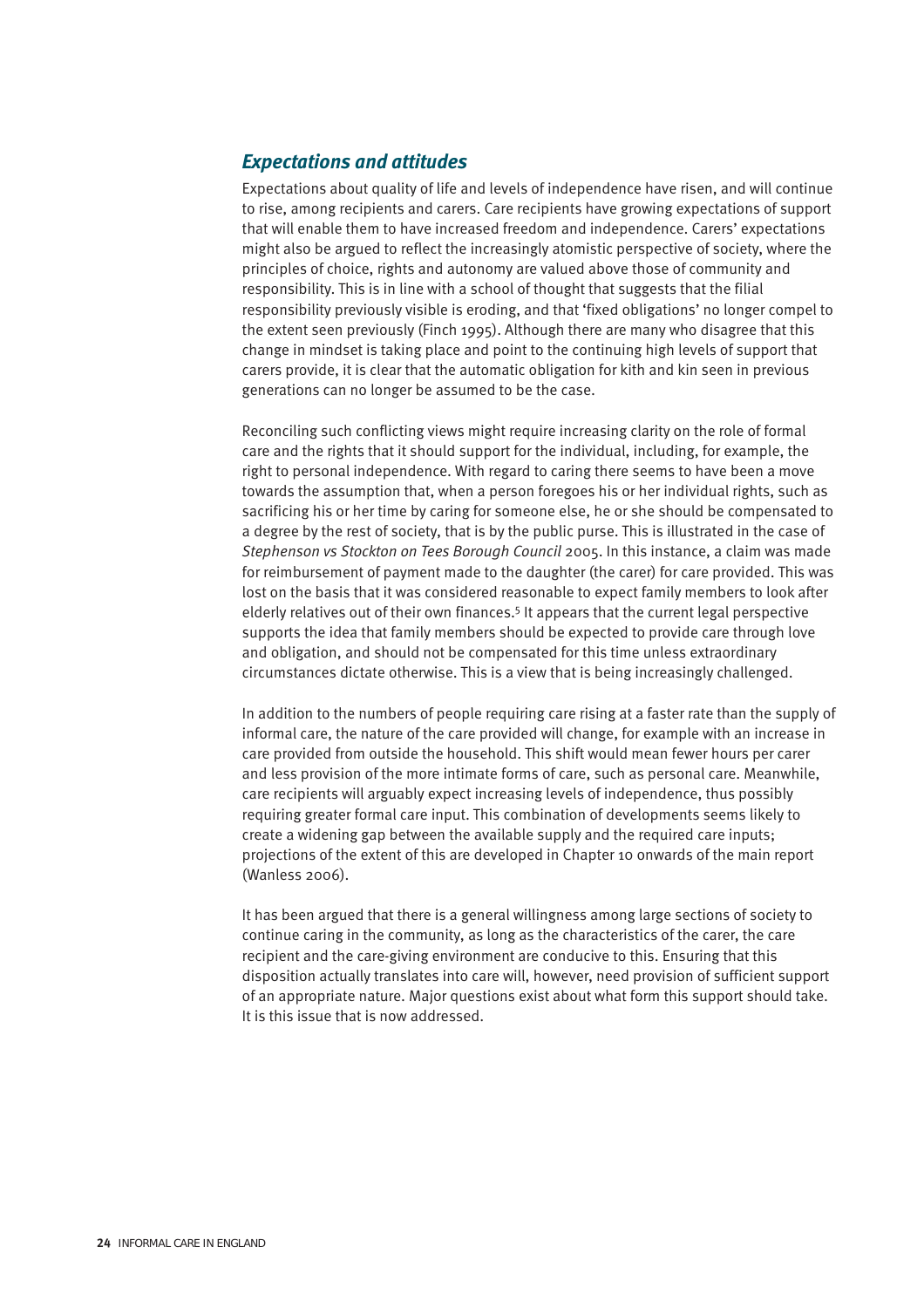# New strategies on informal care

### **Supporting carers**

There are broadly two schools of thought on the best way to support the four million carers who play such an integral role in the support and care of older people in England. On the one hand, there is the argument of those such as the Royal Commission on Long Term Care (1999, Pickard 2004), which suggests that the best way to support informal carers is to improve the services offered to those who are currently recipients of informal care. The Royal Commission proposed moving towards a 'carer-blind' situation, where the existence of a carer does not impact on the likelihood of services being offered to the individual by the state (discussed in Pickard 2004). This would include approaches such as the substitution of current informal provision by formal care (discussed below). The alternative approach is to provide services to the carers themselves, in order to support them in caring for the individual whom they are looking after.

#### *Support services*

The current provision of services to support carers in their role varies significantly with location and personal circumstances (such as residential status). This is discussed above (*see* pp 12–15).

As discussed above (and in the Annex, pp 36–8), the evidence for the cost-effectiveness and effectiveness of carer support services is varied. The impact of services on carer outcomes can be judged in (at least) two ways: first, in the way that services delay the need for people to enter permanent residential care (because it delays a breakdown of the caring situation at home); second, in the way that services directly impact on measures of carer stress. On this basis, there is evidence that some types of support for carers can be effective (Pickard 2004). Davies and Fernández (2000, in Pickard 2004), for example, find that social care services, and especially day care and respite care, are effective in both ways. Social work can also be highly effective in tackling carer stress.

Improving the situation of carers also has consequences for their employment opportunities (and so broader economic performance considerations). In principle, reductions in carer stress ought to go hand in hand with improvements in the working situation of carers (even where work cannot be continued, opportunities to develop human capital during a caring episode would help maintain employability and keep skill levels at a preferred level). Similarly, reductions in these 'costs' of informal care to potential carers are likely to improve the supply of informal care. It might also be an effective strategy to cover some of the financial costs of caring, as discussed above. However, there is no direct evidence to confirm such speculation.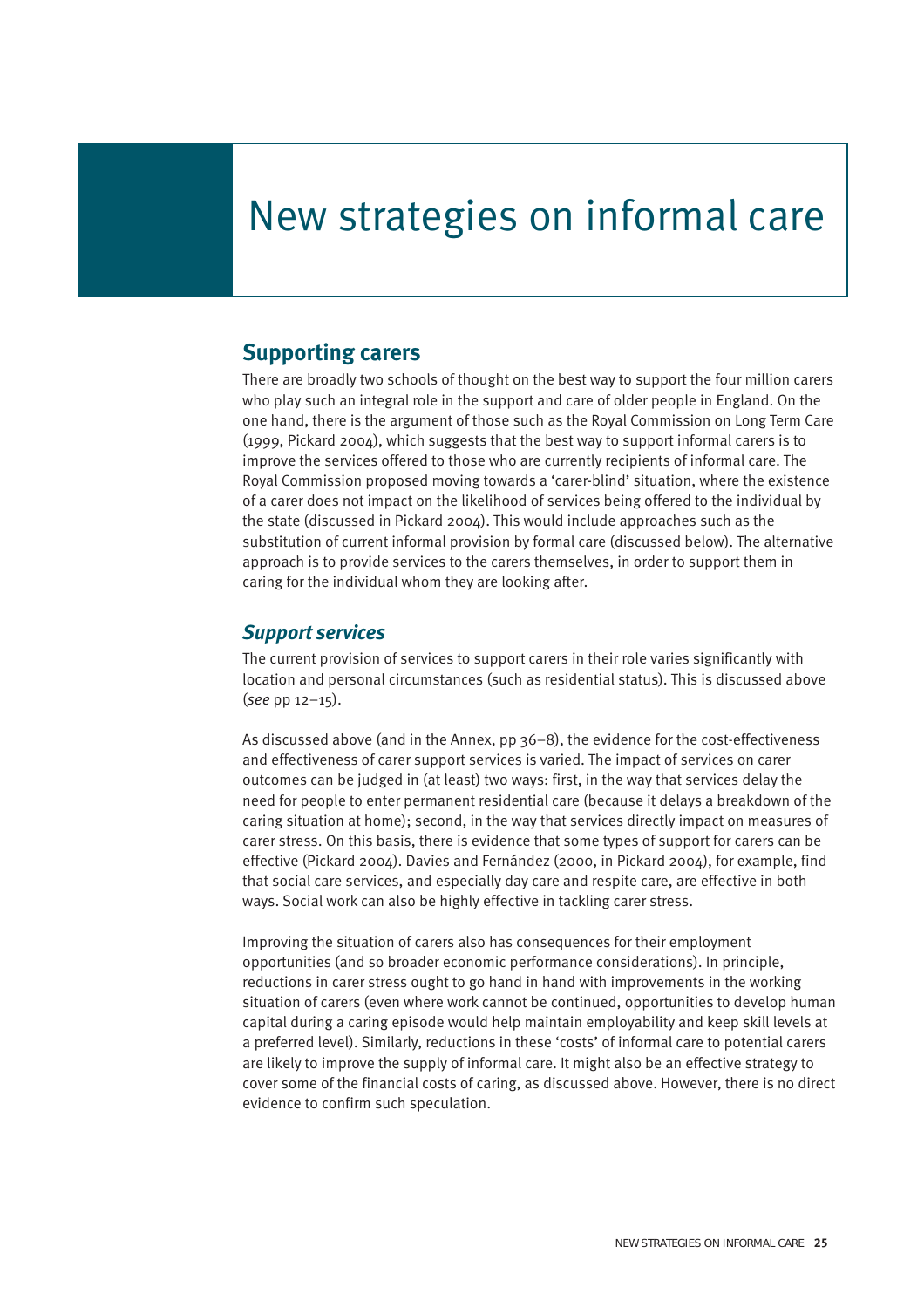Improvements and increases in carer support should also directly impact on the quality of care provided. A less stressed, overworked, unhealthy or tired carer should have an increased capacity to care, and there is likely to be a generally improved atmosphere in the caring situation. In addition, training support should mean care of a higher quality.

The Wanless Review recommends that evidence on the cost-effectiveness of services with regard to delays in institutionalisation and carer outcomes is developed, and used, together with that which is currently available, to justify further investment in carer services.

#### *Incentives*

Many other countries have similar benefits for carers or allow direct payment or care budget equivalents to compensate informal carers. Looking at the example of other Organisation for Economic Co-operation and Development (OECD) countries (using the example of Lundsgaard 2005), there are three main ways in which payment is provided for informal care:<sup>6</sup>

- **P** personal budgets and consumer-directed employment of care assistants
- **P** payments to the person needing care who can spend it as she or he likes but must acquire sufficient care
- $\blacksquare$  income support payments to the informal care giver.

All of these methods have advantages and disadvantages. It is not possible to discuss these in depth here (although Box 2 oopposite looks at the situation in Germany). Drawing on the evidence from abroad, however, it appears that paying carers has a range of possible consequences.

- There are potentially 'deadweight' costs in reimbursing carers who would, without payment, maintain their levels of caring in any event.
- Some claim that carer payments creates 'incentive traps' that attract carers away from the labour market. This could be argued to be the case in Luxembourg, where the age group most susceptible to adverse incentives, that is 50- to 59-year-old women, show lower economic participation rates (Lundsgaard 2005).7
- Carer payments help people who choose to care for loved ones even though they bear significant adverse financial and other consequences.
- $\blacksquare$  Even a relatively small payment can induce a significant supply of care as the experience in Germany – where an older person's cash payment for care can be used to pay carers – testifies.

Payment for informal caring potentially improves carer supply as well as providing compensation to carers for some of the costs of caring. If people want to provide care despite the opportunity costs that they face, paying them will improve the outcomes for those carers, but may not induce more people to care than would otherwise have done so in any case. Alternatively, if payment sufficiently offsets the opportunity costs of those who otherwise would not care, overall carer supply will increase, but the net effect on the economy is likely to be negative. However, if the opportunity cost is not much greater than the replacement cost of care, and both the carer's and the care recipient's outcomes are better with informal rather than formal care, a case would exist for carer payments. Furthermore, there are strong fairness and moral arguments that, where people provide care and their financial and other circumstances are reduced as a result, help should be provided.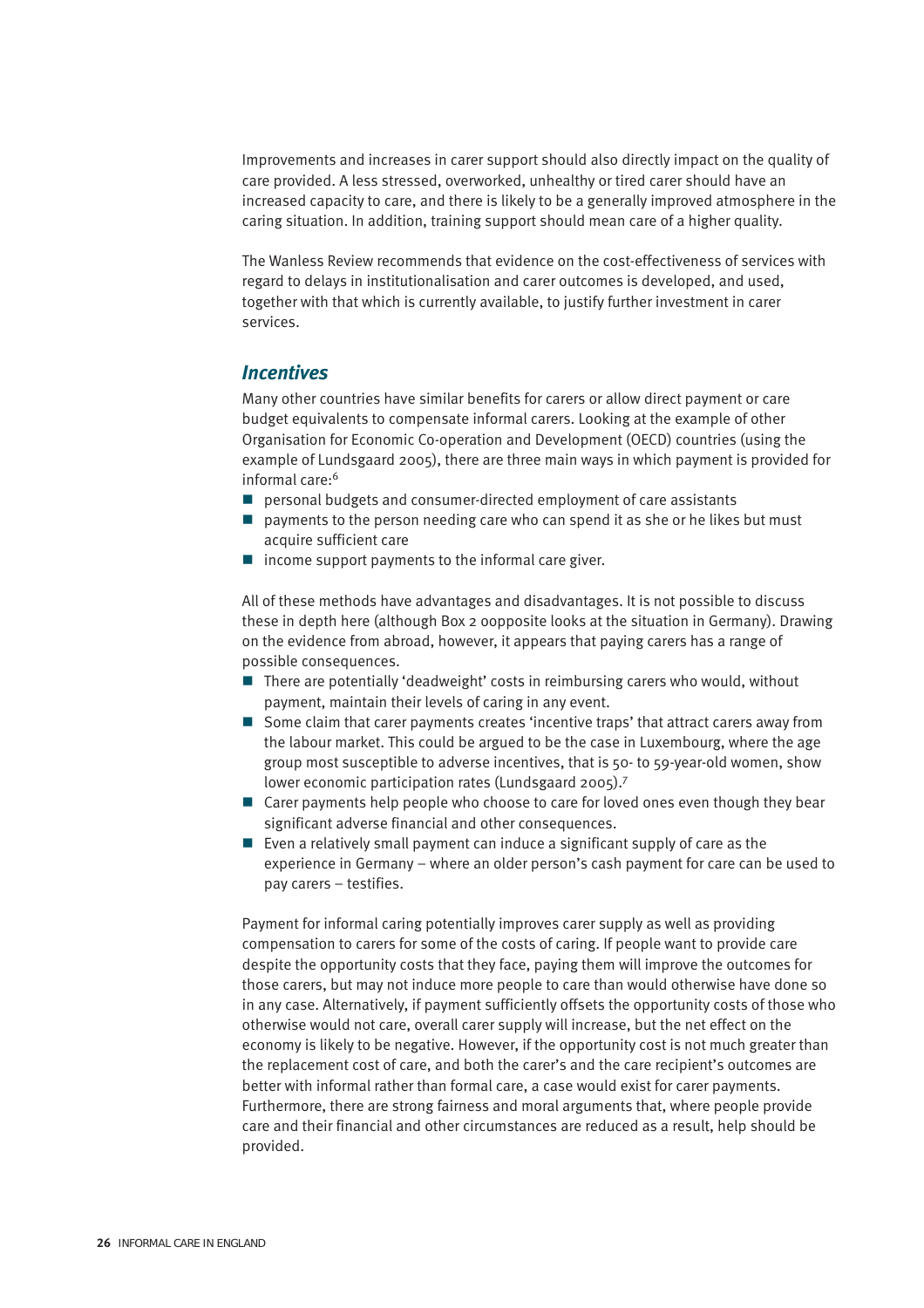#### **BOX 2 PAYING FOR INFORMAL CARE: THE EXAMPLE OF GERMANY**

In Germany payments have been used for informal care in a way that is similar to the initiative seen in this country of direct payments. Under the German system, the care recipient can opt to receive a cash allowance to cover informal care, in particular by a relative. A majority of beneficiaries have chosen this option even though the amount of cash is markedly less than the equivalent in formal services. As a result, the programme has actually run at a surplus, allowing the government some flexibility over establishing new service-providing organisations (Creighton Campbell 2002). When given the option of receiving a greater amount of service provided formally, or less under the direction of the individual, it is perhaps surprising that there has been such a huge move towards taking the less financially valuable cash option – although there has been a decrease in choice of the cash-only option over time, it is still the option taken by a huge majority of care recipients. Notably, this is not only for those in need of more intense care but a trend that is visible throughout the system. This is illustrated in Figure 7 and Table 14.



#### **TABLE 14: CHOICES MADE BY GERMANS SUPPORTED BY LONG-TERM CARE INSURANCE, 1998**

| Level of<br>care need                         | Choices of people receiving support | Average share of<br>cash for persons             |                                |                                                             |
|-----------------------------------------------|-------------------------------------|--------------------------------------------------|--------------------------------|-------------------------------------------------------------|
|                                               | Cash only<br>$(\%)$                 | Combination<br>of cash and<br>services<br>$(\%)$ | <b>Services only</b><br>$(\%)$ | choosing a<br>combination of<br>cash and services<br>$(\%)$ |
| $1 -$ lowest<br>$2 - middle$<br>$3 - highest$ | 82<br>77<br>64                      | 8<br>13<br>25                                    | 10<br>9<br>9                   | 42<br>35<br>39                                              |

Source: Lundsgaard 2005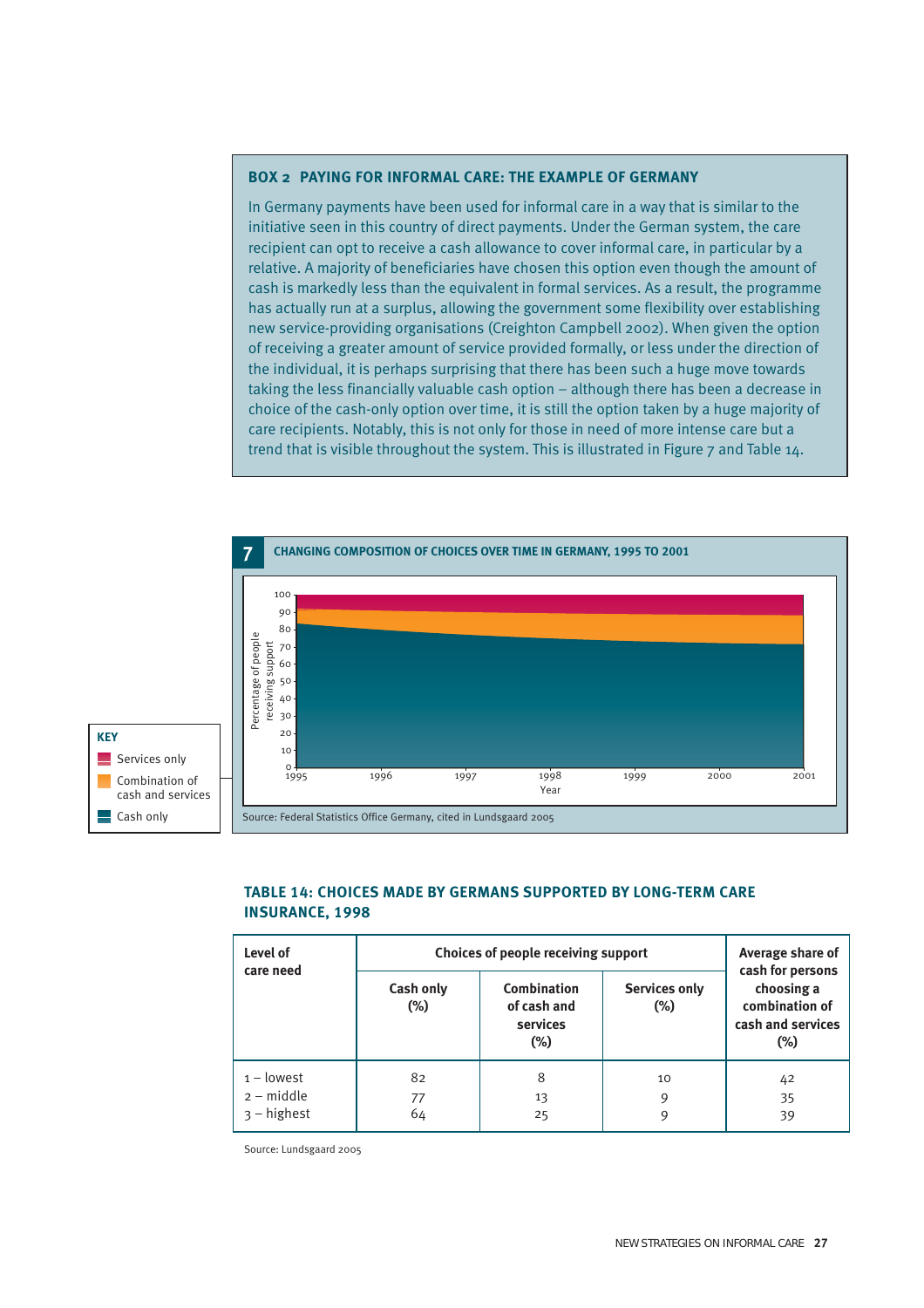Any conclusions to be drawn also depend on the supply of formal services, an issue explored in Chapter 7 of the main report (Wanless 2006) and background paper 5 of the appendices ('The Social Care Workforce in England'). If formal care supply is limited, then inducing more informal care would imply a significant improvement in care recipients' overall outcomes, especially where needs would otherwise remain unmet. It is not clear that the supply of informal care will meet projected demand for care in future years (Pickard *et al* in press). Without some introduction of incentives or support for people, it is difficult to see how the gap could be closed from the informal care side.

Where payments are forthcoming, the situation of carers will be improved. This could be achieved by either reimbursing carers directly (for example through benefits) or allowing them to be paid from a care recipients' cash payment for care.

The care recipient would benefit from these incentives to carers if the formal care remained unchanged. The potential problem, however, is that formal care might be reduced. Paying carers from a fixed overall budget clearly diverts resources. This problem will be compounded if wider economic performance is also affected by the withdrawal of carers from the workforce. Ideally, the care recipient and the carer would be jointly assessed and services deployed, as needed, to address outcomes for them both. The Older People's Utility Scale (OPUS) could be used to develop tools to measure the impact of services on care user outcomes (see Chapter 5 of the main report). It is recommended by the Wanless Review that further work is undertaken to extend this scale to account for carers' outcomes.

### **Increased formal care to older people**

Increases in mainstream formal services to older people appear to have little impact on how much informal care is provided. Work done by the Care Development Group for the Scottish Executive (Leontaridi and Bell 2005) suggested that evidence for substantial substitution away from informal care, as a result of the extension of formal provision of care services, is weak. More recently, following increased formal provision under Free Personal Care in Scotland, little evidence could be found of a reduction in informal care (Bell and Bowes 2006). This is consistent with evidence from controlled experiments on substitution between formal and informal caring in the USA, in an environment where informal care was already being provided; research showed that, after 6 months, the amount of personal care provided formally had increased by 25 per cent whereas the amount provided informally had declined by only 3 per cent. This indicates that, even when formal care provision is offered, individuals providing care do not easily 'opt into' work in the labour market (Leontaridi and Bell 2001; Machin and McShane 2001).

There is some apparently contradictory evidence, however. In Denmark a positive correlation between greater emphasis on formal provision of care and greater workforce participation – particularly for women aged between 50 and 59 years – has been identified (Lundsgaard 2005). However, research suggests that that this change of emphasis needs to be combined with other factors to ensure that the net result is increased labour force participation rather than the opposite. In Denmark, for example, the policy of reducing dependence on informal care was undertaken together with other welfare policies and the extent to which the strategy on formal care has been directly responsible for the changes seen has been very difficult to identify. The Netherlands provides another example where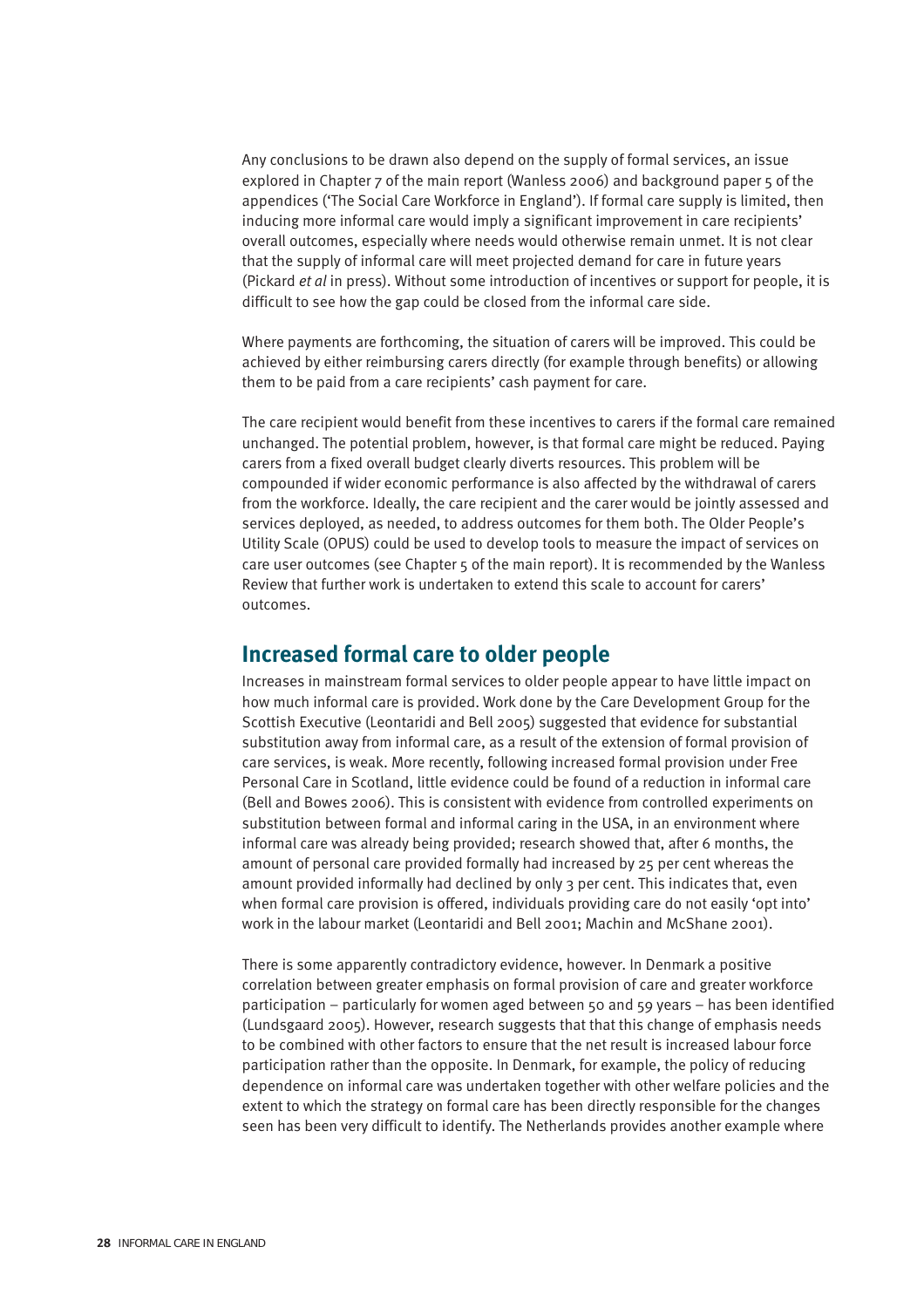

lower levels of workforce participation have been apparent, despite an emphasis on formal care. Figure 8 above illustrates the relationship between approaches to informal care and the participation rate for women of selected ages. Although it is not possible to draw conclusions from this information alone, it is possible to conclude that no single approach appears to hold a key to facilitating higher female workforce participation rates.

This would support the findings of research done for the Department for Work and Pensions (Arksey *et al* 2005), which found that decisions about caring and employment status are influenced not only by finances, but also by a range of factors, with no single factor dominating the final decision. The possibility of earning more through employment is not necessarily sufficient in itself to entice people to cease or reduce their caring responsibilities.

A greater availability of care services for the older person would improve carers' outcomes but arguably not as effectively as formal services tailored to supporting carers. This is particularly the case with spousal/partner carers, who are overall less likely to reduce their input than filial carers. With regard to filial carers the situation is less clear cut, with the level of informal care provided and the likelihood of returning to the labour market being influenced to a greater degree by the support that is received. Where the care recipient's children are the primary care givers, the case for care services as well as carer support services is strengthened as part of a strategy to improve carers' outcomes. Effective support for filial carers could then be provided through a range of options.

Although practical support is essential, it is not the only aspect that needs to be addressed. Increases in formal care provision alone will not ease the financial burden on those who do care. Moreover, if formal services do not induce carers to reduce their own inputs much, then the opportunity to earn is not increased to any significant degree.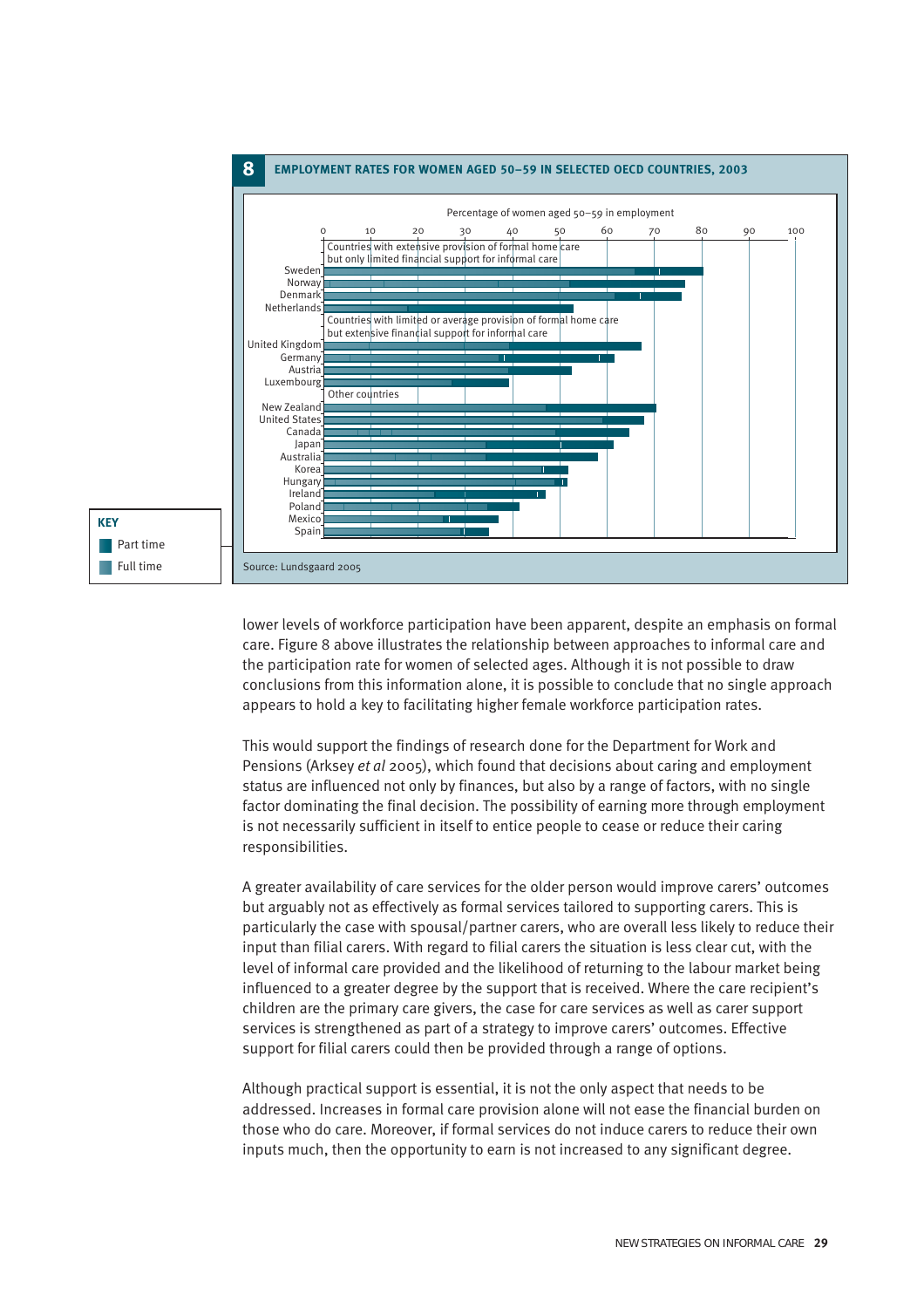# **Alternative and development options**

In addition to the approaches discussed above, there is also a range of other, potentially more wide-ranging options for informal care in England. These options could include the following.

- **Further engagement and support of local community and voluntary networks:** the use of *Time Banks*, for example, is embryonic in this country, but experience from the USA, in particular, is promising.
- **Further development support services:** this could include both new types of services, such as home sharing, and existing services such as adult day care.
- **Promoting greater support for carers from employers:** examples of good practice do exist in some organisations, but the onus is currently on employers. This needs to be developed, particularly with regard to both working practices for working carers and support for retired employee carers.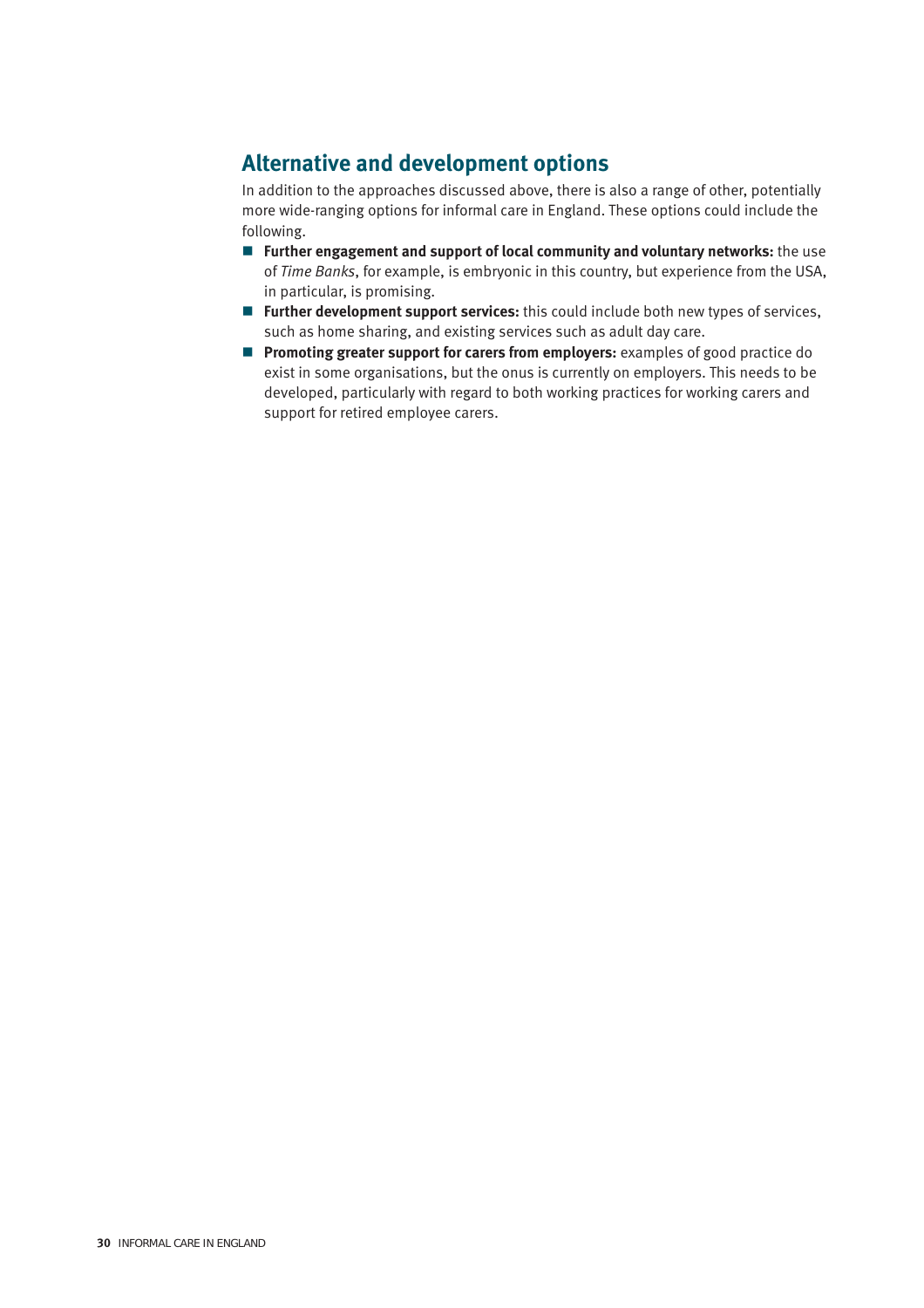# Other issues to consider

Specific policy on carers now and in the future is also affected by other considerations.

### **Perceptions, responsibility and expectations**

As discussed above, there are increasing expectations about personal independence among both care recipient and carer alike, which may lead to a widening gap between the available supply and the required care inputs, with obvious implications for provision of care.

This is compounded by the absence in the UK of clarity on the respective responsibilities of the state, family and individuals with regard to aspects such as care. Countries such as Spain and Korea have a more explicit understanding that the responsibility lies with the family, leading to the expectation that care will be provided on an informal basis with no financial reimbursement from the state. The USA meanwhile is also clear that US state intervention is considered only as the avenue of last resort. In the UK, however, there is no defined approach towards care of elderly people, for example, with the system relying entirely on assumptions and implicit expectations rather than clear direction.

The very existence of a welfare state, and the explicit guarantees with regard to free health care for all, suggest that the state accepts responsibility for people who are weak, vulnerable and in need. However, there seems to remain an implicit expectation that the family retains the ultimate obligation for supporting and looking after their relations, especially with regard to ongoing social care. Before any decisions are made on the direction of informal care, it is necessary to have an open and public debate on the question of family obligations and the role of the state. Policy can then be formulated on a more transparent basis, with a clear rationale for direction, and the responsibilities of each party made explicit

### **Regulation and quality**

In an unknown number of cases informal caring brings with it risks of abuse, neglect and poor care. There is, for example, a perceived lack of monitoring of the informal caring situation, and there are consequent problems in detecting and preventing abuse. The fact that informal carers are not included in the Protection of Vulnerable Adults scheme, and currently do not have to undergo any checks or assessments (such as Criminal Records Bureau (CRB) checks) to provide care to potentially vulnerable adults, is indeed of possible concern. Evidence from abroad suggests, however, that selection and management of care by the user do not necessarily lead to problems of neglect or poor hygiene, apparently as a result of the actual oversight of the vulnerable people by other members of the community (Lundsgaard 2005). More work is required to weigh the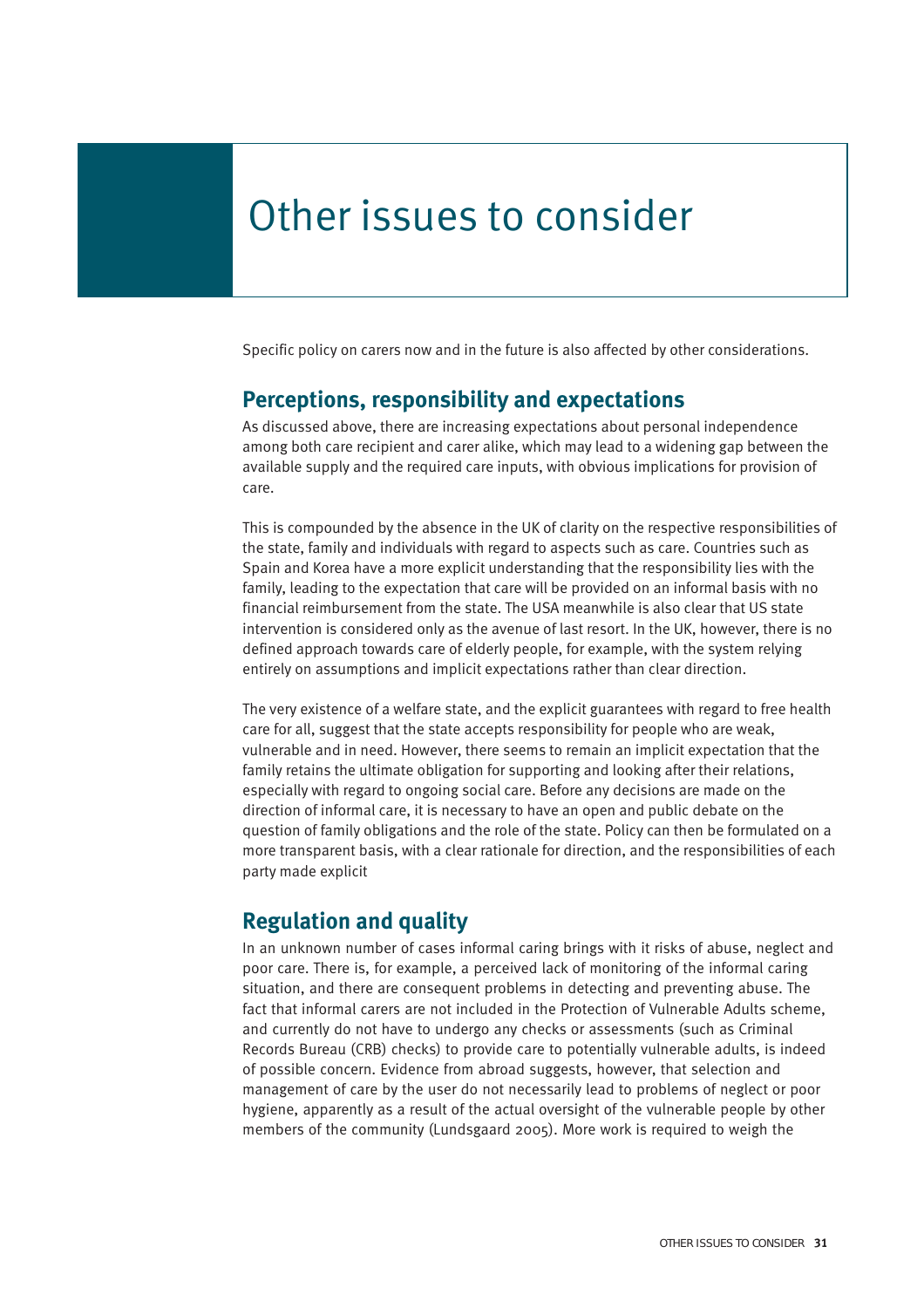benefits, in terms of better quality and safety, against the costs, and the conclusions need to be acted on in future policy.

There are legitimate questions to ask about the potential for risk and abuse, especially given the possible expansion of direct payments (DPs) and individual budgets (IBs), and the increased reliance on judgements and choices of the care provider by the care recipient that this entails. These would include:

- $\blacksquare$  how do we ensure that there is no pressure on the individual from the family member (for example) to employ them?
- $\blacksquare$  how do we ensure that a care recipient is receiving care from the person paid to provide it?
- how does vulnerable adult protection work in this scenario? Should it be applied?

Inextricably linked to the question of regulation is that of quality. As discussed in background paper 5 of the appendices ('The Social Care Workforce in England'), there are significant challenges in defining quality in formal care. This issue is made more complicated in informal care by the fact that carers are not regulated or assessed. It is unlikely then that any regulation could take place, bar the introduction of compulsory assessments or appraisal-style interviews. It is not possible to say, however, how viable or cost-effective monitoring and assessment of the quality of care provided would be without proper examination. It is likely that the cost would be significant. There are initiatives that could possibly contribute to an increase in quality, such as training of informal carers, but it is unclear to what extent this would improve the quality of care received or the situation of the carers, although it is likely that help with specific aspects, such as lifting and handling, would be beneficial to both the carer and the care recipient.

As discussed in background paper 5, the cost of training varies considerably depending on the circumstances of the individual in question, and the evidence for the effectiveness of various different types of training available is inconclusive. There are also issues around the capacity for training and the availability of appropriate trainers. It is not possible to recommend a course of action on the basis of the information currently available. It has been recommended in the main Wanless report (Wanless 2006) that additional research is needed before any decisions are made on changes in the training provided, and additional information should be obtained on the existing capacity and scope for expansion. This would also apply in the case of informal carers.

### **Choice**

The choice agenda is one that has been conspicuously prominent in recent health care and social care policy. Although some initiatives have extended this choice emphasis to carers and care recipients, this has been limited and is not all inclusive. As mentioned above, the use of DPs and IBs, for example, has been extended by the 2006 White Paper (Department of Health 2006) – a development that seems to have been generally well received. Despite the assertion that DPs are already available to carers, this does not include co-habiting relatives except under exceptional circumstances (see Sections 9 and 15 of background paper 3 in the appendices 'Direct Payments and Older People'). It is currently not clear whether this proposed extension includes this group, and what the practical implications will be, that is whether councils with social services responsibilities (CSSRs) will continue the actual policy of excluding these groups from the DP remit.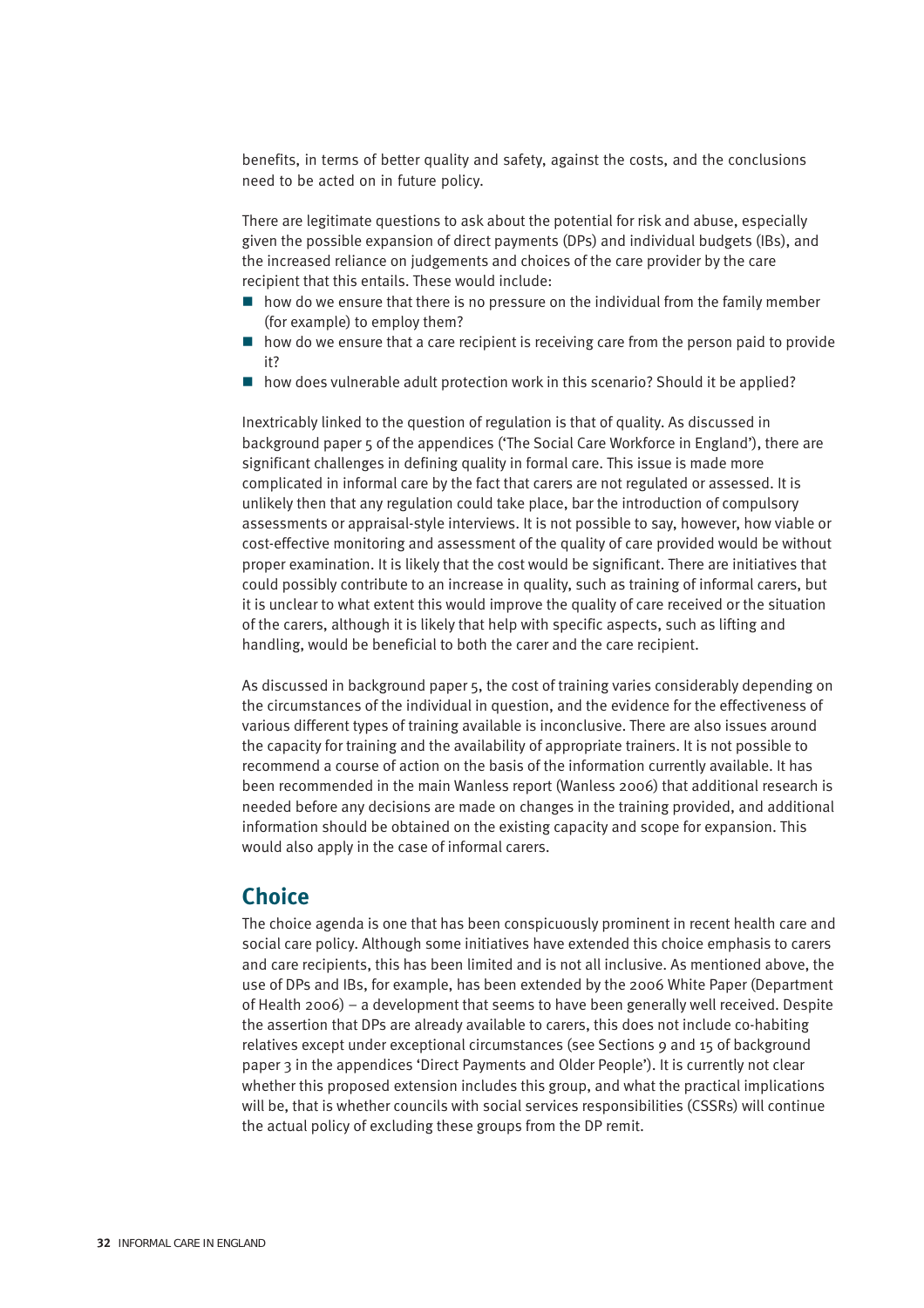The payment of informal carers is certainly linked to the choice agenda, with the option to have a relative or friend as carer (and vice versa to provide care for a relative or friend) being seen as a central element of choice in a very direct sense (Lundsgaard 2005). As noted above, there are a range of pros and cons on both sides of the debate (especially concerning close relatives). This will need to be resolved. There is not yet sufficient evidence to form a view on which direction should be followed. It is recommended that additional research be done on this question, and the results used to inform future policy.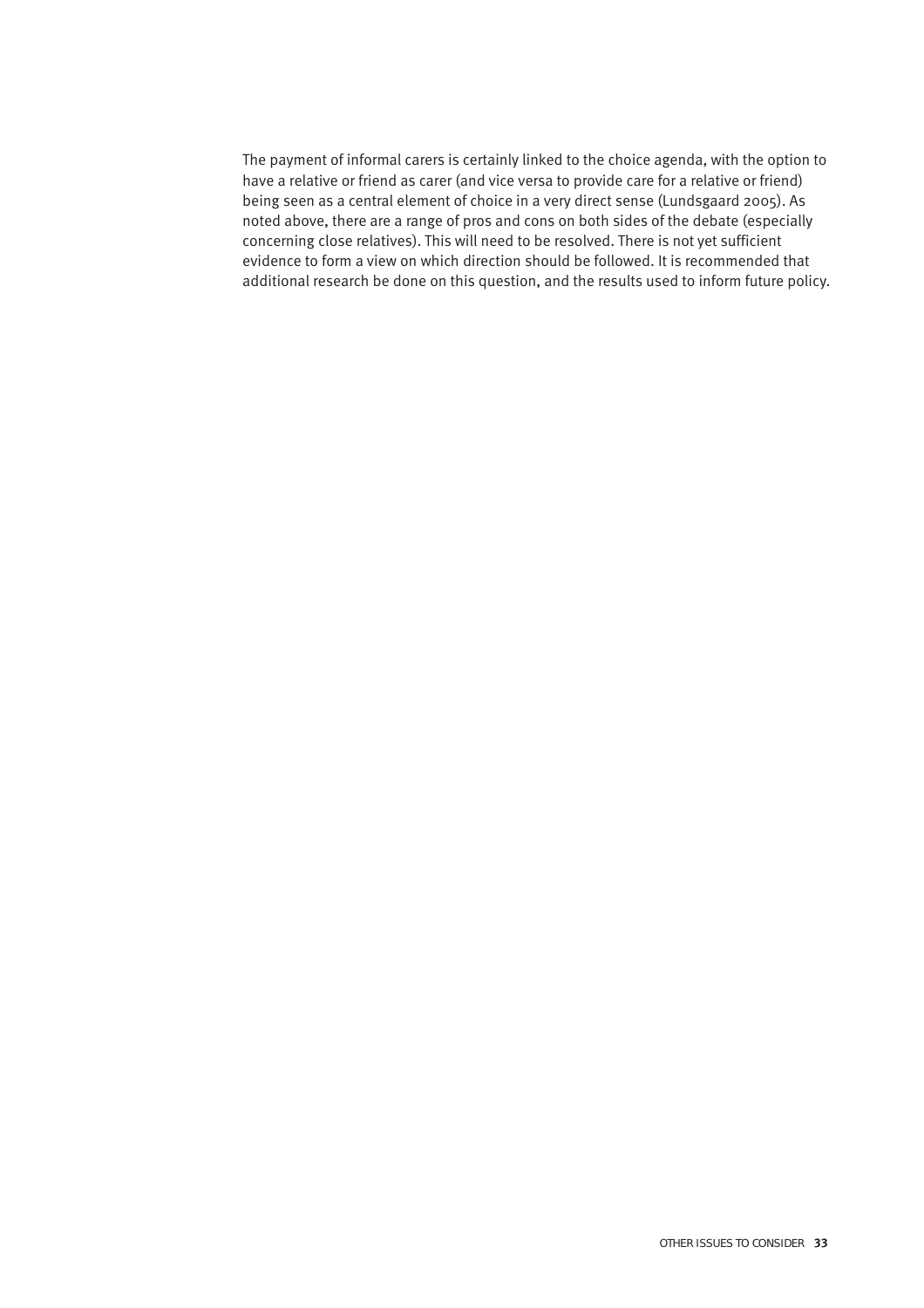# Conclusion

Informal (and unpaid) care plays a vital role in the support of older people. Very large numbers of people provide at least some level of care, with some providing a very substantial input. Key questions are:

- $\blacksquare$  should we continue to rely on informal care?
- $\blacksquare$  if yes, what are the consequences?
- are the resultant situation and outcomes for carers reasonable?
- $\blacksquare$  is the supply of informal care going to keep pace with the probable increased demand for care?

Given continuing demand and also the willingness of many to care for others, it is inevitable that informal care will continue to provide a significant input. Many people take on caring responsibilities with little regard for 'substitution potential' of formal care and are motivated by many factors other than the provision of formal care or lack of it. Moreover, as detailed in Chapter 10 of the Wanless report (Wanless 2006), the costs of increasing formal care to address unmet need arising from a reduction of informal care would be prohibitively high, even if the trained workforce could be created in sufficient numbers (*see* Chapter 7 of the Wanless report).

Based on current patterns, it is expected that informal care rates will fall short of increases in levels of demand for care. Furthermore, at present, outcomes for some carers deteriorate to unacceptable levels. This can be expected to continue into the future if current arrangements persist. There are solutions ranging from improving support services to carers and payments for carers, through to broader attempts to foster better societal attitudes to caring.

The evidence base is not as developed as it might be, but the case for further carer support services looks strong. The cost and outcomes implications of this are modelled in 'The current cost of caring' (pp 14–23). For spousal/partner carers, the best form of support seems to be services that address carers' outcomes directly, relieving some of the pressures of care. For filial carers, this argument also holds, but the case for possible substitution of informal care by formal services for the care recipient is stronger. The implications of a 'children carer-blind scenario' are examined in Chapter 10 of the Wanless report (Wanless 2006).

There are also strong fairness arguments, particularly around supporting those people committed to caring whose financial and other circumstances are consequently reduced to low levels. This argument can support a case for extending financial support for all carers. It is reasonable to expect that those individuals fulfilling the perceived obligation of caring for the vulnerable should not be actively disadvantaged, either financially or personally, and are not driven to poor health through excessive demands.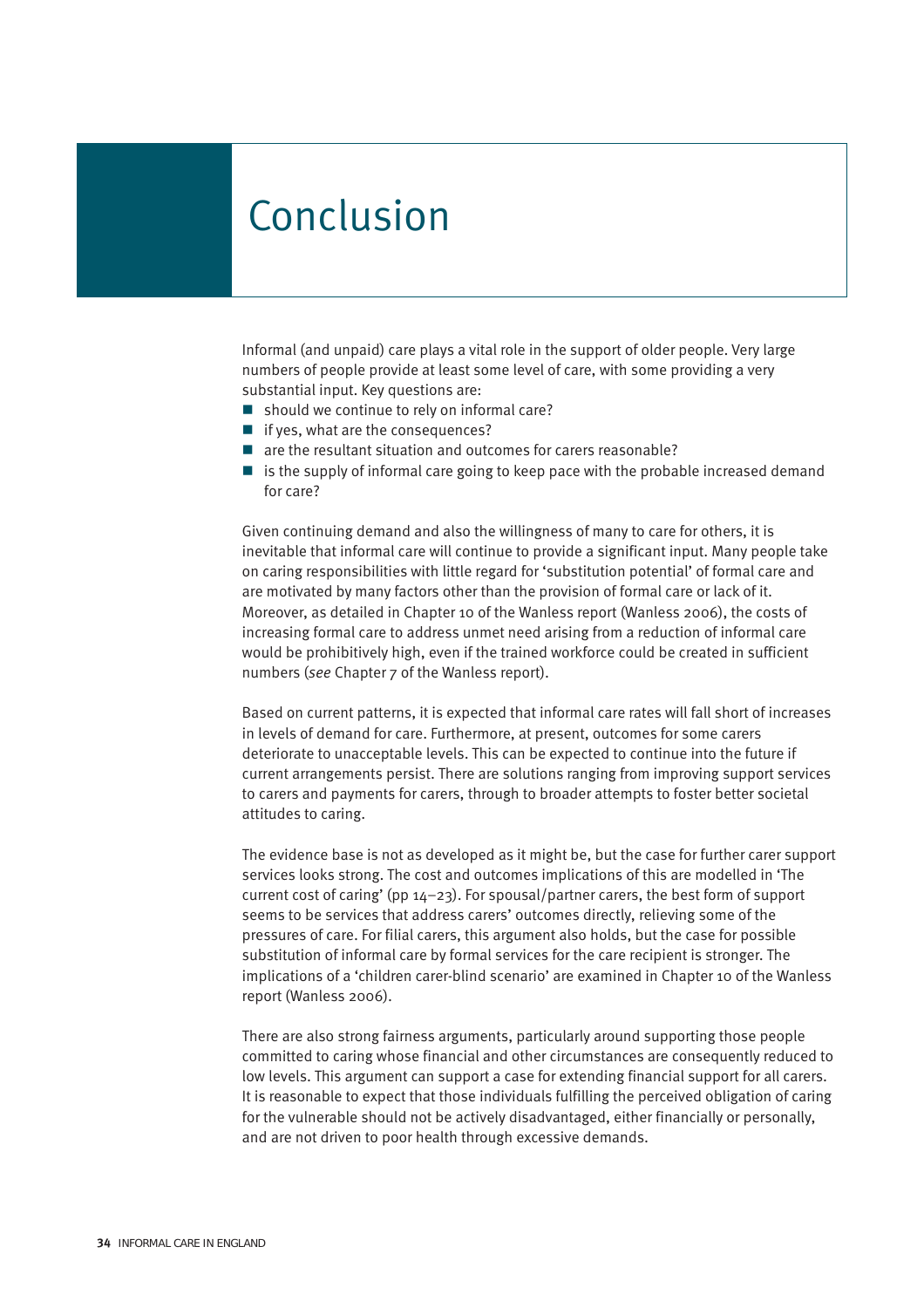These arguments concern not only the implications for the cared-for person, but also for carers themselves. Policy development in this area should not undervalue improvements in carer outcomes, even if this creates tensions with improving service user outcomes.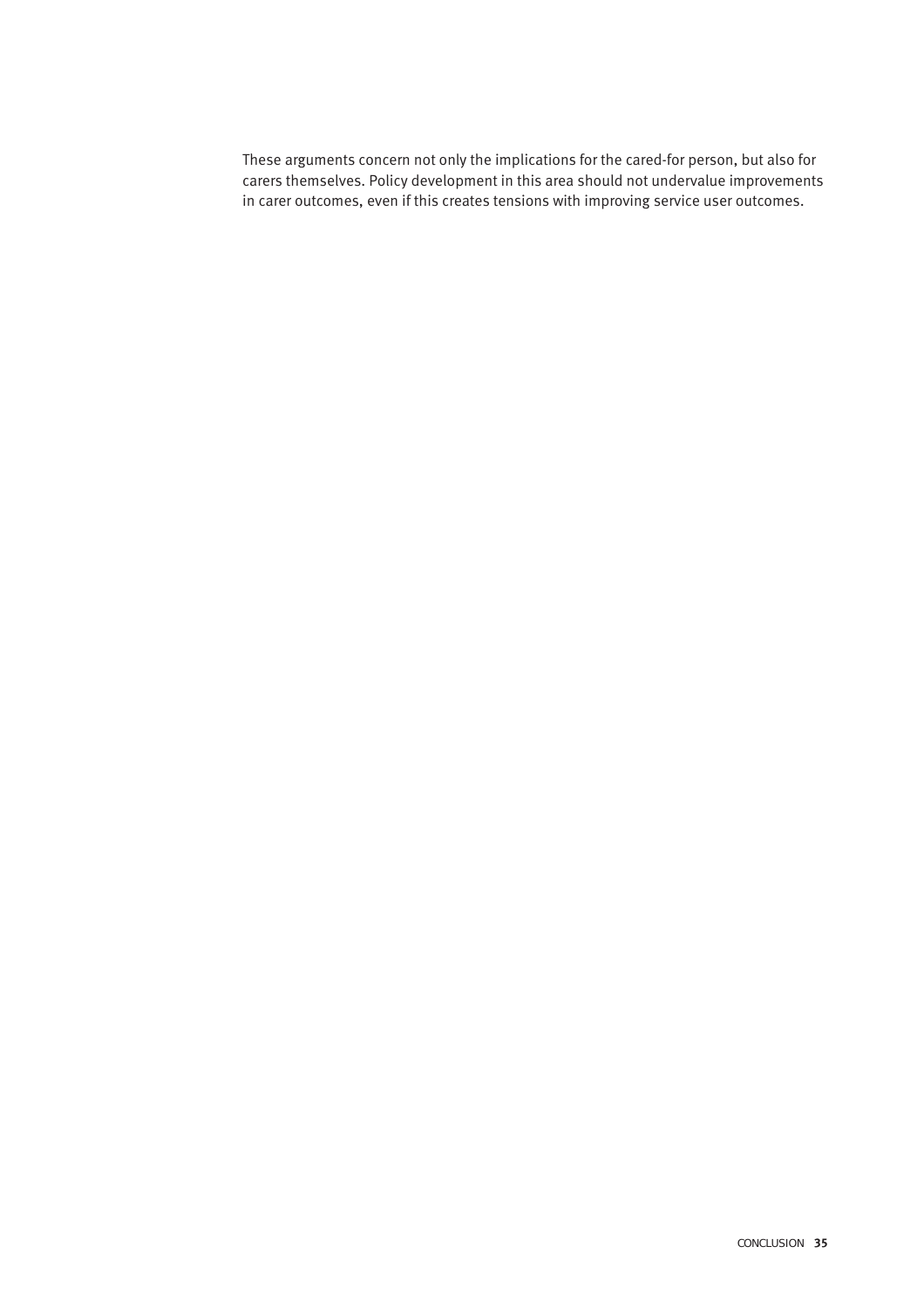# Annex – the health of carers

Despite the assertion by some that a caring responsibility may have an overall positive result (Evandrou and Glaser 2003), perhaps as a result of the satisfaction derived from the caring role (Young *et al* 2005), there is a great deal of work that suggests the opposite to be the case. Work done by the Princess Royal Trust for Carers, for example, shows that 85 per cent of carers in their sample say that caring had a negative impact on their own health (Keeley and Clarke 2002). Similarly, work undertaken by the Carers' National Association (Henwood 1998) found that more than half of carers reported substantial physical or psychological ill-health of their own while undertaking caring. Such findings are consistent with figures from *Carers 2000*, although the exact figures vary (Maher and Green 2002).

The main self-reported problems experienced by carers that have been attributed to some extent to caring responsibilities include (from Maher and Green 2002):

- $\blacksquare$  feeling tired and stressed (both 20 per cent)
- being short-tempered (17 per cent)
- Figure feeling depressed  $(14$  per cent)
- disturbed/loss of sleep  $(14$  per cent).

This is in addition to other problems and conditions that have been associated with caring, particularly when for long hours and over extended periods (Keeley and Clarke 2002; Hirst 2005). These can include anxiety, depression and psychiatric illness, lowered social functioning, increased susceptibility to physical illness, increased rates of chronic diseases during episodes of caring, general negative impact on physical well-being and even increased mortality as a result of mental or emotional distress, especially in more elderly spousal/partner carers.

The propensity to experience health problems as a result of caring varies with a range of factors, including severity and duration of need and the intensity and nature of caring (such as the number of people being cared for, the number of hours spent caring per week and the stage of the caring relationship). The characteristics of the carer are also relevant (age, sex, residential status, social class and employment status, relationship with care recipient) (Maher and Green 2002; Doran *et al* 2003; Glasser *et al* 2005; Hirst 2005). The effects can be compounded by systemic and external factors, such as a lack of support or respite for carers generally or poor access to health care (Maher and Green 2002; Arksey and Hirst 2005). In addition to this, it has been suggested that it is not only during the caring episode itself that carers present with raised levels of 'carer distress'. Research into psychological distress has found that there is also a continuing adverse effect on psychological well-being at the end of care-giving and beyond, with carers being more susceptible to recurrent distress and negative health effects after the caring responsibility has finished (Hirst 2005).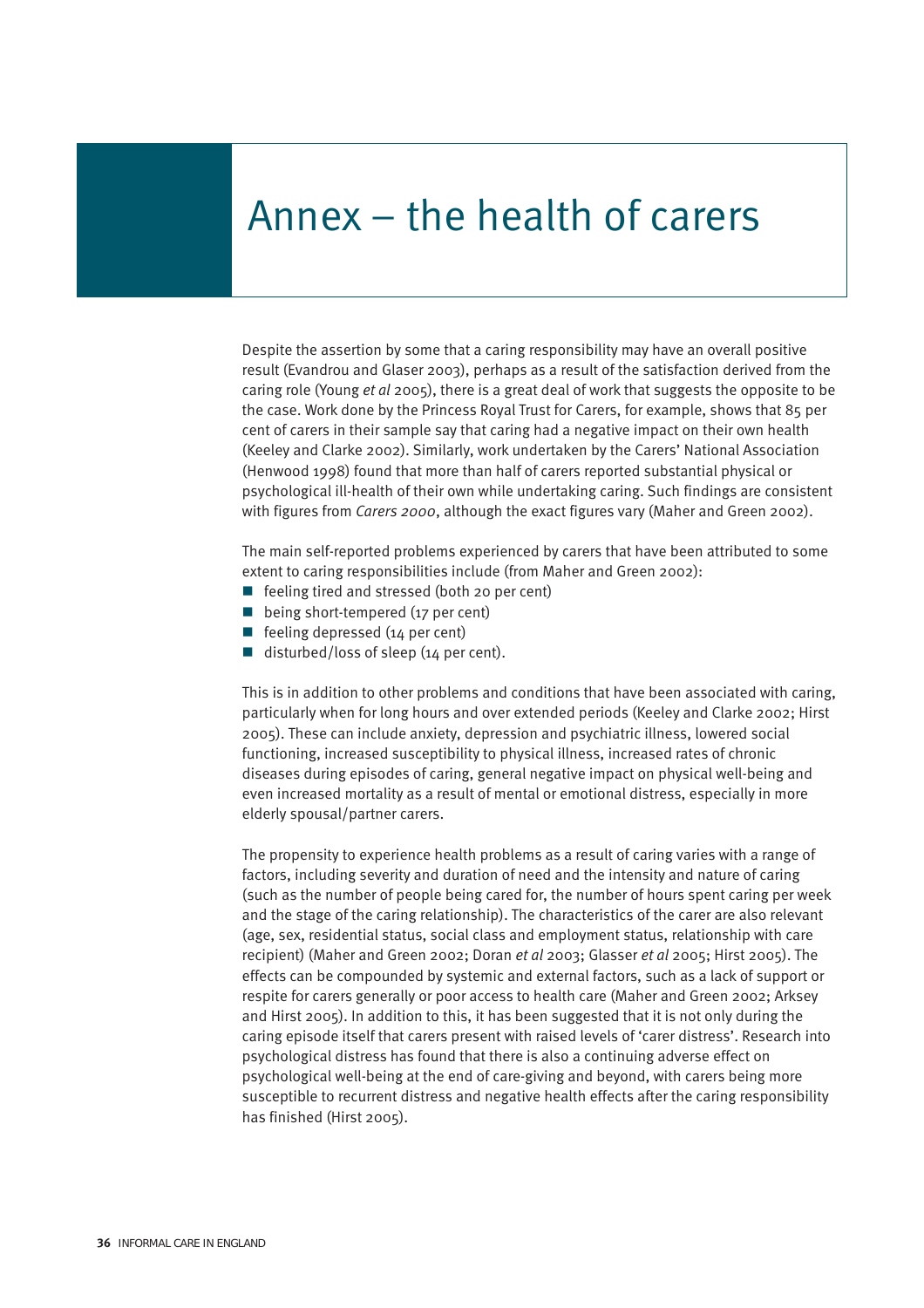

Figure 9 above and Table 15 below illustrate the relationship between the health of carers and various associated factors. These clearly show that the health of carers is damaged.

The impact of these combining factors results in a counterintuitive situation where those groups that are most likely to suffer ill-health as a result of their caring responsibilities receive least support, whereas those who are particularly at risk of a negative impact from

#### **TABLE 15: PERCENTAGE OF CARERS EXPERIENCING SYMPTOMS OF ILL HEALTH, BY THE NUMBER OF HOURS THEY SPEND CARING PER WEEK AND THEIR RESIDENTIAL STATUS, GREAT BRITAIN, 2000**

| <b>Symptoms</b>           | Number of hours spent caring per week |                     |                 | Carers with person cared for       |                                   | Total*<br>$(\%)$ |
|---------------------------|---------------------------------------|---------------------|-----------------|------------------------------------|-----------------------------------|------------------|
|                           | Under 20<br>$(\%)$                    | $20 - 49$<br>$(\%)$ | $50+$<br>$(\%)$ | In the same<br>household<br>$(\%)$ | In another<br>household<br>$(\%)$ |                  |
| Feels tired               | 12                                    | 34                  | 52              | 34                                 | 13                                | 20               |
| Feels depressed           |                                       | 27                  | 34              | 24                                 | 9                                 | 14               |
| Loss of appetite          |                                       | 5                   | 8               | 5                                  | $\mathbf{1}$                      | 3                |
| Disturbed sleep           |                                       | 24                  | 47              | 31                                 | 6                                 | 14               |
| General feeling of strain | 14                                    | 35                  | 40              | 30                                 | 16                                | 20               |
| Physical strain           | 3                                     | 10                  | 24              | 13                                 | 3                                 | 7                |
| Short-tempered            | 11                                    | 29                  | 36              | 28                                 | 12                                | 17               |
| Had to see own GP         | $\overline{2}$                        | 8                   | 17              | 10                                 | $\overline{2}$                    | 4                |
| Other                     | $\overline{2}$                        | 4                   | $\overline{2}$  | 3                                  | $\overline{2}$                    | $\overline{2}$   |
| Health not affected       | 72                                    | 39                  | 28              | 41                                 | 71                                | 61               |

Source: Based on data from Maher and Green 2002

\* Total includes a few people who could not estimate the number of hours.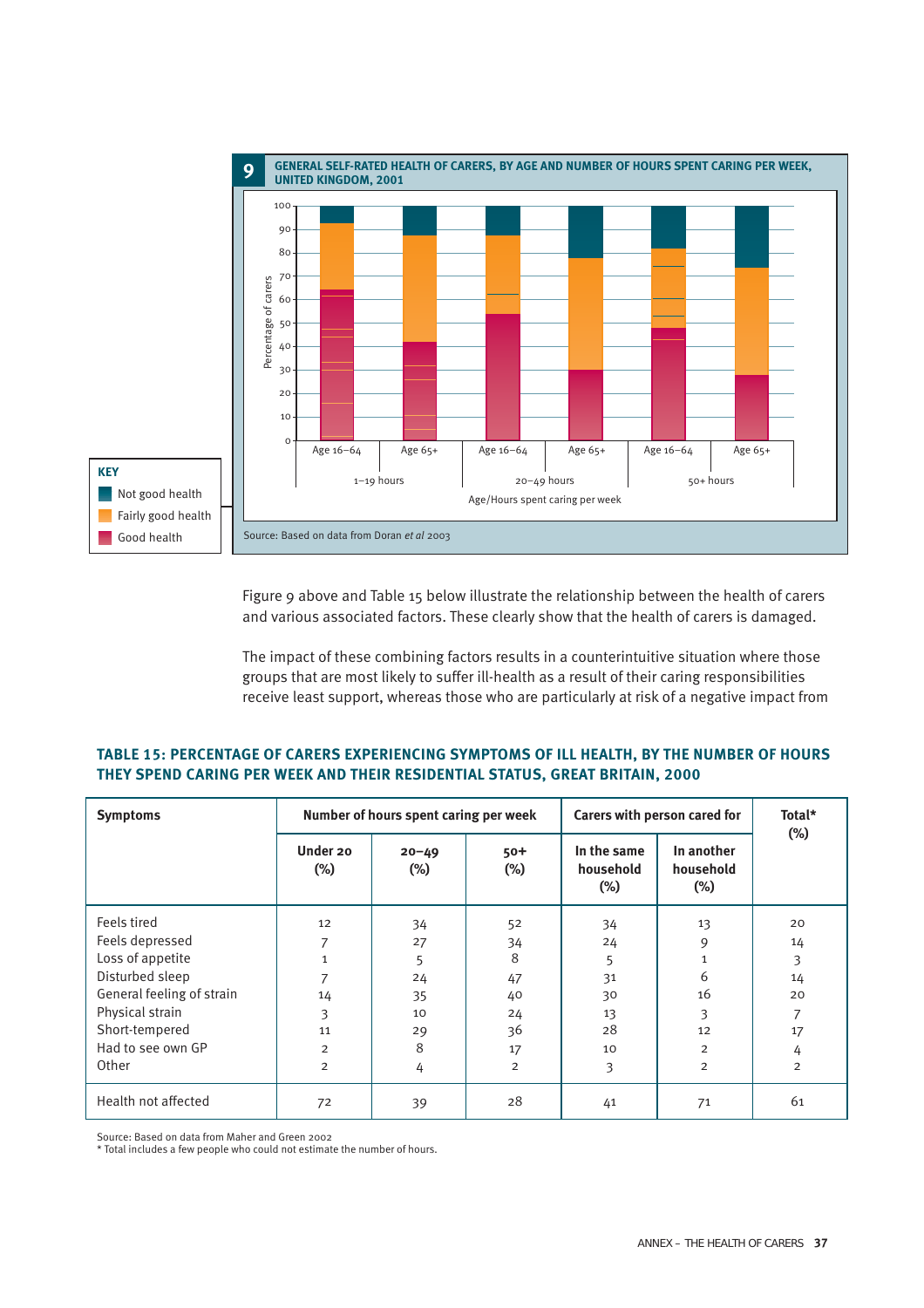long hours of care, that is those with the most needy care recipients and those who care for the longest periods, are least likely to be able to access health care when needed.

Research suggests that the extent of the impact on carer health is such that it might be a significant factor in epidemiological analysis, and is a social determinant in the creation of health inequalities (Hirst 2005). It has also been suggested that the adverse effects of caring are avoidable or at the very least could be significantly alleviated through appropriate support. In the current climate of damage limitation, with various initiatives seeking to minimise public involvement in activities that can lead to increased chronic disease rates (smoking, drinking and so on), it is perhaps ironic that here is an activity that has a proven detrimental effect on the health of some individuals, and leads to a need for increased health expenditure for some, that is being actively encouraged without adequate support, particularly for those most at risk. This is a situation that needs to be assessed urgently and action taken accordingly.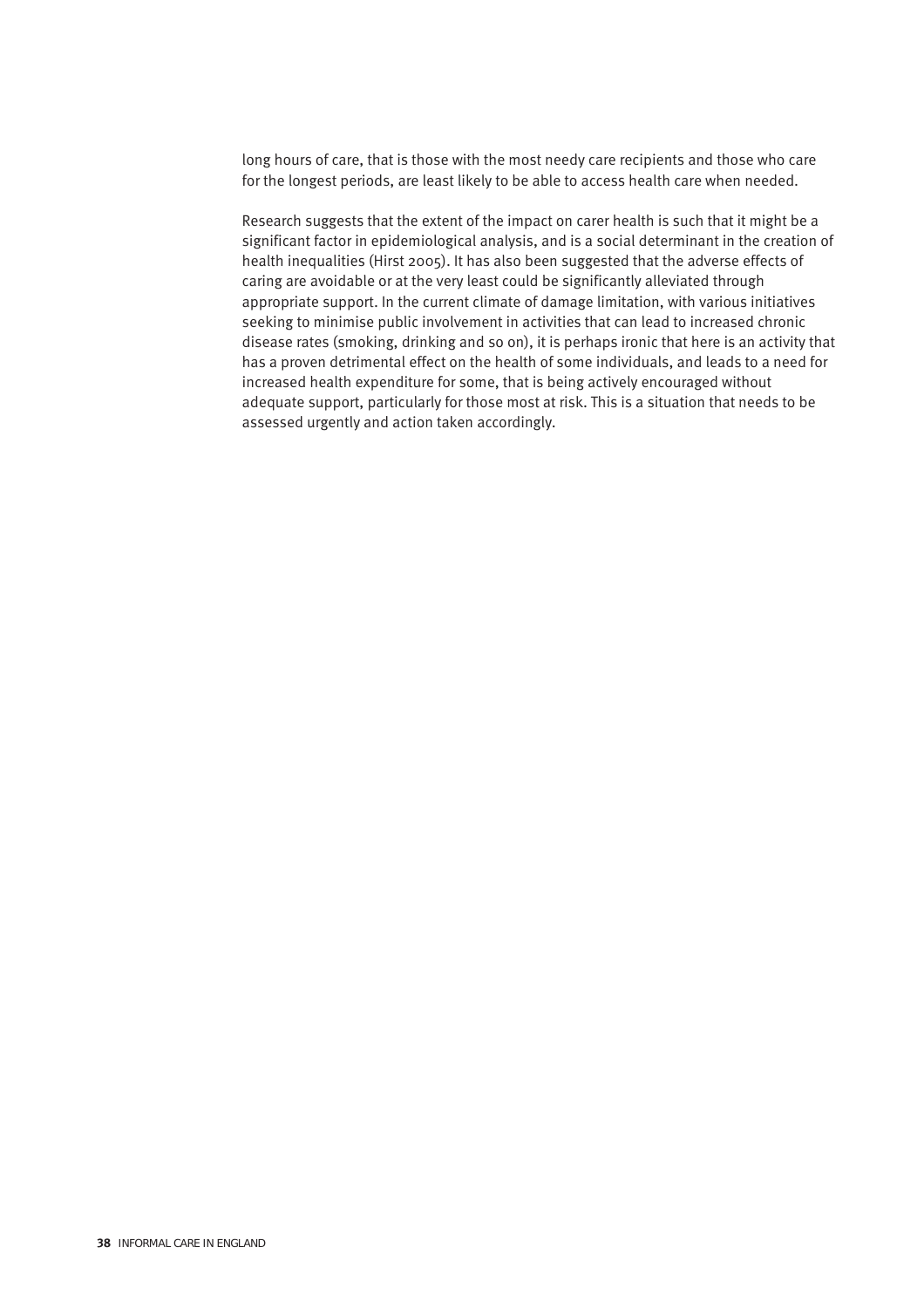# **Notes**

1. *Carers 2000* (Maher and Green 2002) data look at Britain as a whole, not England specifically. It does not provide exact numbers, but national estimates derived from a nationally representative sample of approximately 14,000 adults living in private households in Britain. Estimates for England have been calculated through use of appropriate data from *Carers 2000*. It should be noted that this derivation will mean discrepancies between the individual countries of Britain will be hidden.

2. Although 2001 Census data are more recent, they are much less detailed and thus offer less scope for analysis. Data from *Carers 2000* (Maher and Green 2002) exclude from its figures: those caring as volunteers or for other organisations and those caring for individuals receiving care in an institution or with a temporary illness or disability (as defined by the respondent).

3. There are some problems with this assumption in this context, however. For example, it is more likely that a care recipient aged over 65 is a parent of the carer than a child (and logically impossible that he or she will be a child under 16!). The number of carers looking after those aged over 65 will therefore be a higher percentage in some relational groups.

4. If there are 6.7 million carers in Britain, then those who care for more than 35 hours per week would number around 1 million. On this basis, with 441,000 claimants, take-up looks low, perhaps only 50 per cent.

5. Interestingly, this is with the exception of ethnic minorities who were deemed to be a special case for cultural reasons, in that it might not be the case that the care was genuinely provided voluntarily.

6. All forms of informal care are not necessarily supported by these options and their variants, however. For example, conditions exist around payment of relatives who live with the care recipient being employed as care assistants (Britain, the Netherlands), or relatives over the age of 65 (Sweden), all of which have associated implications.

7. These arguments are somewhat contradictory, however, in that these traps apply only to people who would be unwilling to provide care without payment (people who would provide with payment would not be trapped)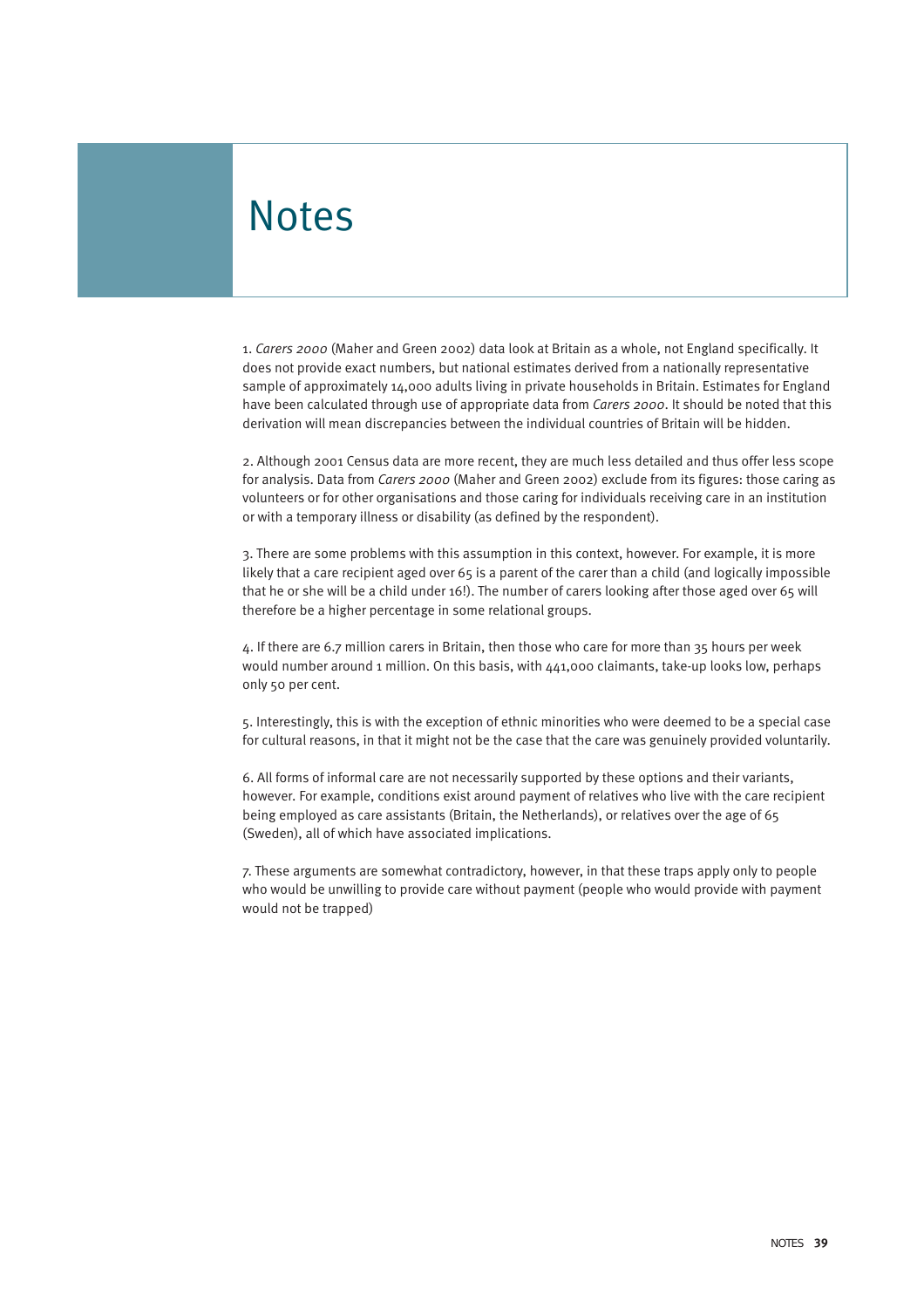# References

Arksey H, Hirst M (2005). 'Unpaid carers' access to and use of primary care services'. *Primary Health Care Research and Development*, vol 6, no 2, pp 101–16.

Arksey H, Kemp P, Glendinning C, Kotchetkova I, Tozer R (2005). *Research Report No 290: Carers' aspirations and decisions around work and retirement.* London: Department for Work and Pensions.

Audit Commission (2004). *Support for Carers of Older people: Independence and well-being 5*. Available online at: www.audit-commission.gov.uk/reports/NATIONAL-REPORT.asp?CategoryID=&ProdID=93DF6B31-4A50-46bb-B08B-69DE7C292A60&SectionID=sect1# (accessed on 18 April 2006).

Bass S, Caro J (2001). 'Productive aging: a conceptual framework', in Morrow-Howell N, Hinterlong J, Sherraden M, eds, *Productive Aging: Concepts and challenges*. Baltimore, MD: Johns Hopkins University Press.

Bauld L, Chesterman J, Davies B, Judge K, Mangalore R (2000). *Caring for Older People: An assessment of community care in the 1990s*. Aldershot: Ashgate.

Bell D, Bowes A (2006). *Financial Care Models in Scotland and the UK: A review of the introduction of free personal care for older people in Scotland.* York: Joseph Rowntree Foundation. Available online at: www.jrf.org.uk/bookshop/eBooks/1859354408.pdf (accessed on 15 February 2006).

Brouwe W, van Exel N, Koopmanschap M, Rutten F (1999). 'The Valuation of Informal Care in Economic Appraisal: A consideration of individual choice and societal costs of time'. *International Journal of Technology Assessment in Health Care,* vol 15, no 1, pp 147–60.

Carers and Disabled Children Act 2000. Available online at: www.opsi.gov.uk/acts/ acts2000/20000016.htm (accessed on 20 April 2006).

Commission for Social Care Inspection (2005) *Performance Ratings For Social Services in England*. London: CSCI.

Creighton Campbell J (2002). *Japanese Social Policy in Comparative Perspective.* Washington: World Bank Institute.

Department for Work and Pensions (2006). 'Table 5: Benefit expenditure by age-based client group, Great Britain, 1991/92 to 2007/08'. *Statistics*. Available online at: www.dwp.gov.uk/asd/asd4/ Table5.xls (accessed on 15 February 2006).

Department for Work and Pensions (2005). *Carer's Allowance*, web page. Available online at: 193.129.121.133/lifeevent/benefits/carers\_allowance.asp#howmuch (accessed on 15 February 2006).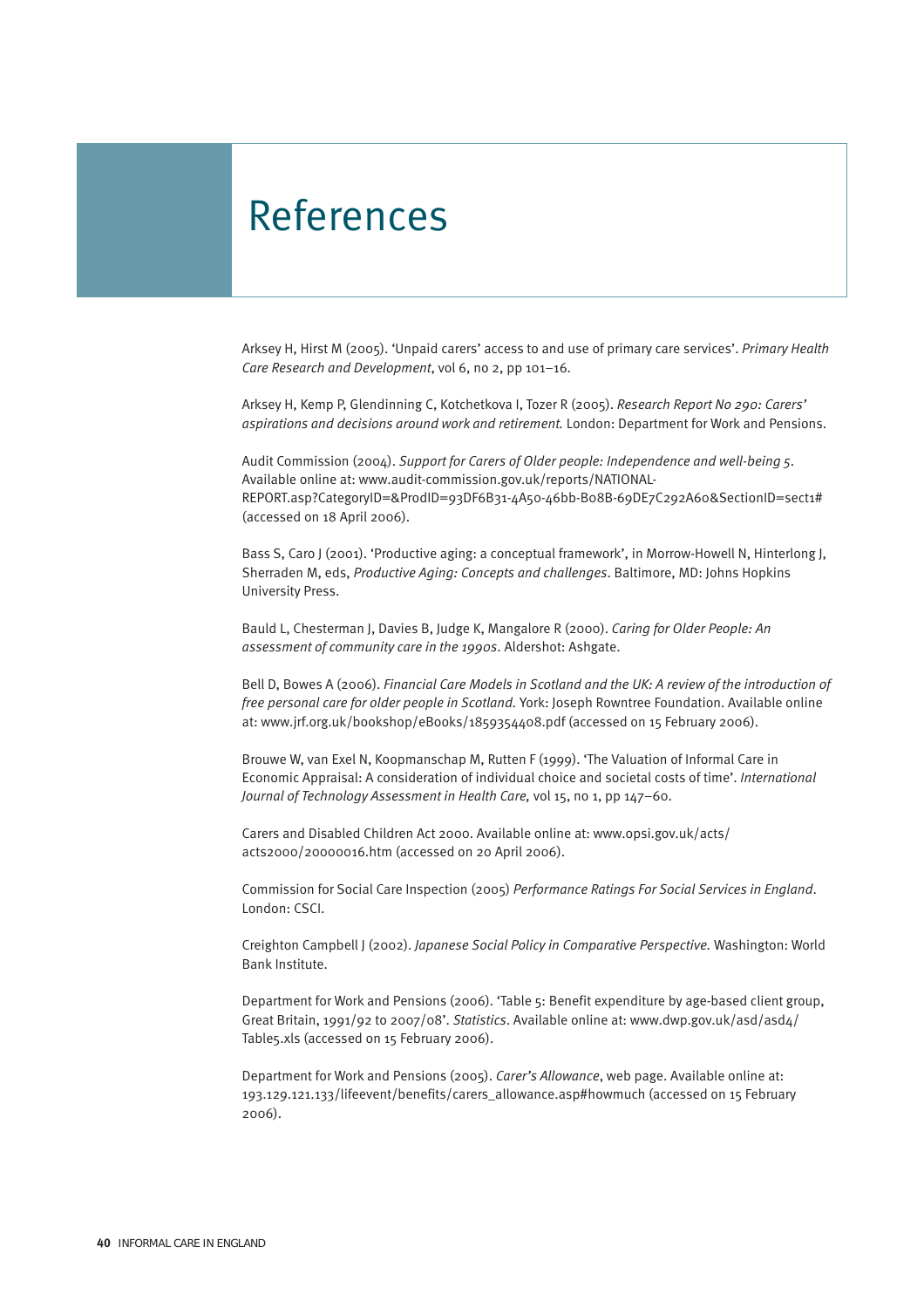Department of Health (2006). *Our Health, Our Care, Our Say: A new direction for community services.* Cmnd 6737. London: The Stationery Office.

Department of Health (2005a). *Caring about Carers: Government information for carers*. Available online at: www.carers.gov.uk/ (accessed on 14 November 2005).

Department of Health (2005b). *Statistics: Social care: Adults*. Available online at: www.dh.gov.uk/ PublicationsAndStatistics/Statistics/StatisticalWorkAreas/StatisticalSocialCare/ StatisticalSocialCareArticle/fs/en?CONTENT\_ID=4086767&chk=4eMvuk (accessed on 8 February 2006).

Department of Health (1999). *Caring About Carers: A national strategy for carers.* London: Department of Health. Available on www.dh.gov.uk/assetRoot/04/04/93/23/04049323.pdf (accessed online at: 14 November 2005).

Doran T, Drever F, Whitehead M (2003). 'Health of young and elderly informal carers: analysis of UK census data'. *British Medical Journal,* vol 327, p 1388.

Evandrou M, Glaser M (2003). *Family Care, Work and Quality of Life: Findings from the ESRC project*. London: SAGE Research Group.

Explanatory Notes to Carers (Equal Opportunities) Act 2004. Available online at: www.opsi.gov.uk/ acts/en2004/2004en15.htm (accessed on 20 April 2006).

Finch J (1995). 'Responsibilities, obligations and commitments', in Allen I, Perkins E eds, *The Future of Family Care for Older People.* London: HMSO.

Glasser K, Evandrou M, Tomassini C (2005). 'The health consequences of multiple roles at older ages in the UK'. *Health and Social Care in the Community*, vol 13, no 5, pp 470–7.

Grundy E (1999). 'Changing role of the family and community in providing support for the elderly'. *Population Studies*, vol 53, no 3.

Henwood M (1998), *Ignored and Invisible? Carers' experience of the NHS*. Report of a UK research survey commissioned by Carers' National Association. London: CNA.

Hirst M (2005). 'Carer distress: A prospective, population-based study'. *Social Science and Medicine*, vol 61, pp 697–708.

Hirst M (2002). 'Transitions to informal care in Great Britain during the 1990s'. *Journal of Epidemiology and Community Health*, vol 56, pp 579–87.

Hirst M (2001). 'Trends in informal care in Great Britain during the 1990s'. *Health and Social Care in the Community*, vol 9, no 6, pp 348–57.

Hyde M, Janevic M (2003). 'Social activity' in *Health, Wealth and Lifestyles of the Older Population in England: The 2002 English longitudinal study of ageing.* London: Institute for Fiscal Studies.

Keeley B, Clarke M (2002). *Carers Speak Out Project: Report on findings and recommendations*. London: The Princess Royal Trust for Carers.

Leontaridi R, Bell D (2005). *Informal Care of the Elderly in Scotland and the UK*. Health and Community Care Research Findings No 8. Edinburgh: Scottish Executive Central Research Unit.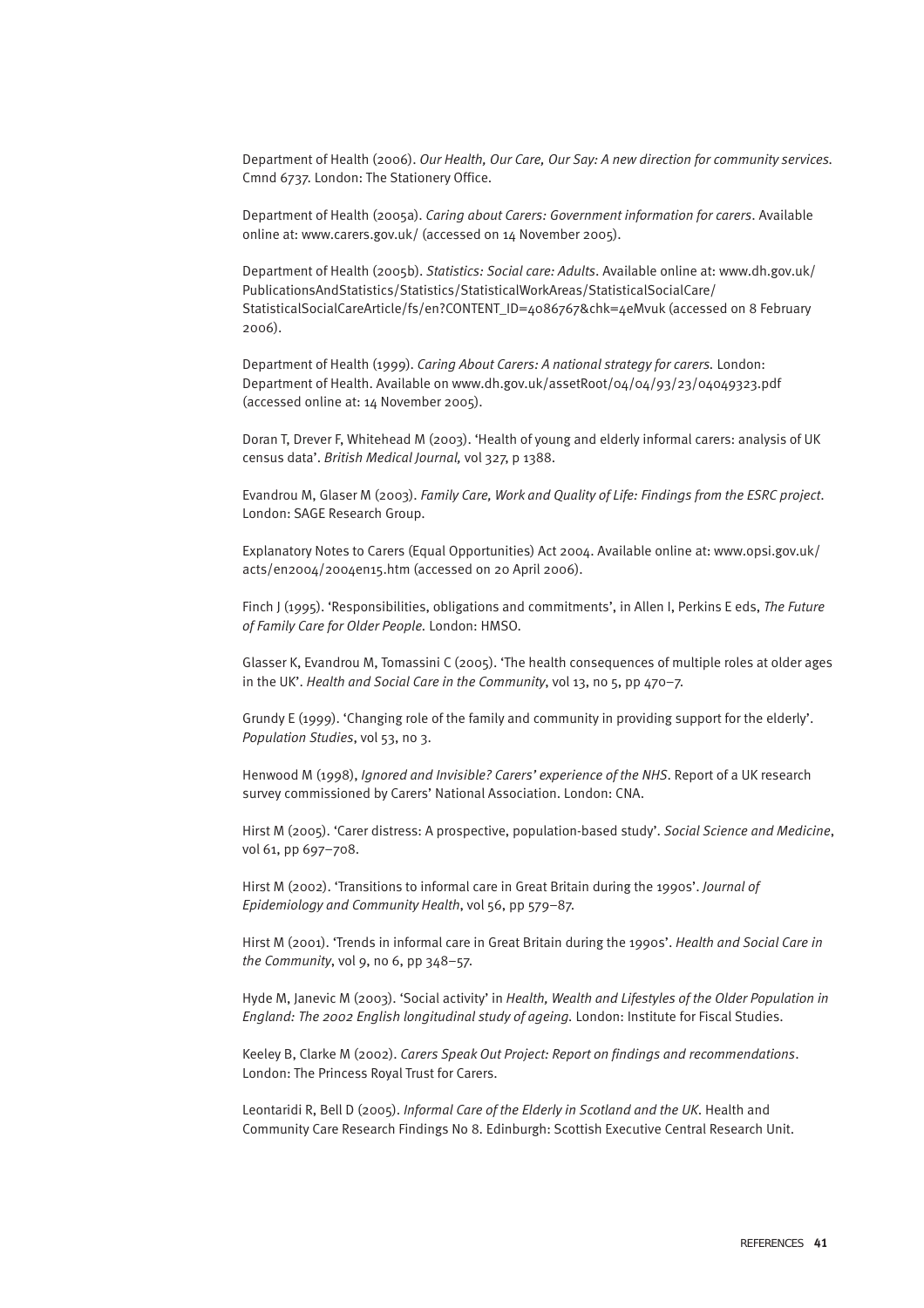Leontaridi R, Bell D (2001). *Informal Care of the Elderly in Scotland and the UK*. Edinburgh: Scottish Executive Central Research Unit.

Lundsgaard J (2005). *Consumer Direction and Choice in Long-Term Care for Older Persons, Including Payments for Informal Care: How can it help improve care outcomes, employment and fiscal sustainability?.* OECD Health Working Paper no 20. Paris: Organisation for Economic Co-operation and Development. Available online at: www.oecd.org/dataoecd/53/62/34897775.pdf (accessed on 6 June 2006).

McDaid D (2001). 'Estimating the costs of informal care for people with Alzheimer's disease: methodological and practical challenges'. *International Journal of Geriatric Psychiatry*, vol 16, no 4, pp 400–5.

Machin D, McShane D (2001). *Providing Free Personal Care for Older People: Research commissioned* to inform the work of the Care Development Group. Edinburgh: Scottish Executive Central Research Unit.

Maher J, Green H (2002). *Carers 2000*. London: The Stationery Office.

NHS Health and Social Care Information Centre (2005). *Community Care Statistics 2004–05: Referrals, assessments and packages of care for adults, England: National summary*. London: NHS Health and Social Care Information Centre. Available online at: www.ic.nhs.uk/pubs/ commcare05adultengsum/NationalSummary2004-05v4.pdf/file (accessed on 15 February 2006).

ONS (2005a). *Households – One-person households up to 30 per cent*. Available online at: www.statistics.gov.uk/CCI/nugget.asp?ID=350&Pos=2&ColRank=2&Rank=672 (accessed on 6 June 2006).

ONS (2005b). *Reasons for Economic Inactivity: by Sex, 2003: Social Trends 34.* Available online at: www.statistics.gov.uk/statbase/Product.asp?vlnk=10968&image.x=17&image.y=10 (accessed on 6 June 2006).

ONS (2004a). *Division of Household Tasks 1: By sex, 2002*. Available online at: www.statistics.gov.uk/statbase/Product.asp?vlnk=10973&image.x=19&image.y=19 (accessed on 15 November 2005).

ONS (2004b). *Economic Activity: By employment status and sex*, *1988 and 2003*: *Social Trends 34*. Available online at: www.statistics.gov.uk/statbase/ Product.asp?vlnk=10963&image.x=27&image.y=18 (accessed on 6 June 2006).

ONS (2004c). *Economic activity rates: by sex: Social Trends 34*. Available online at: www.statistics.gov.uk/statbase/Product.asp?vlnk=10962&image.x=11&image.y=12.

ONS (2004d). *Informal Care: 5.2 million carers in England & Wales.* Available online at: www.statistics.gov.uk/cci/nugget.asp?id=925 (accessed on 14 November 2005).

ONS (2004e). *Informal carers who live in households: by age and sex, 2001: Social Trends 34*. Available online at: www.statistics.gov.uk/statbase/ssdataset.asp?vlnk=7396&More=Y (accessed on 15 November 2005).

ONS (2004f). *Marriages and Divorces 1950–2001*. Available online at: www.statistics.gov.uk/ statbase/Expodata/Spreadsheets/D7263.xls (accessed 15 November 2005).